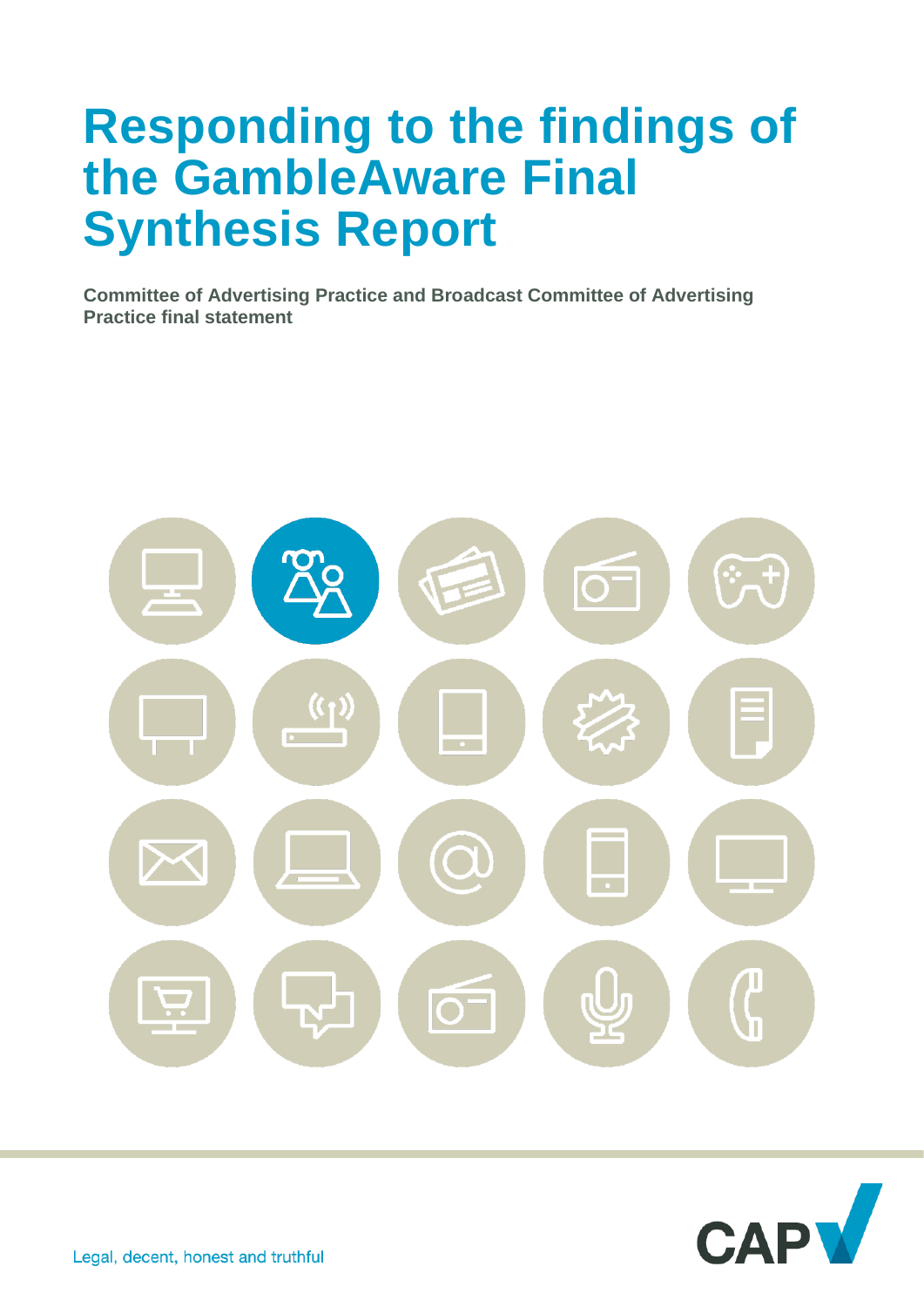# **Contents**

 $\overline{\phantom{a}}$ 

Annex A – New Advertising Guidance, *[Gambling and lotteries advertising:](https://www.asa.org.uk/resource/Gambling-consultation-guidance-annex-2022.html)  [protecting under-18s](https://www.asa.org.uk/resource/Gambling-consultation-guidance-annex-2022.html)*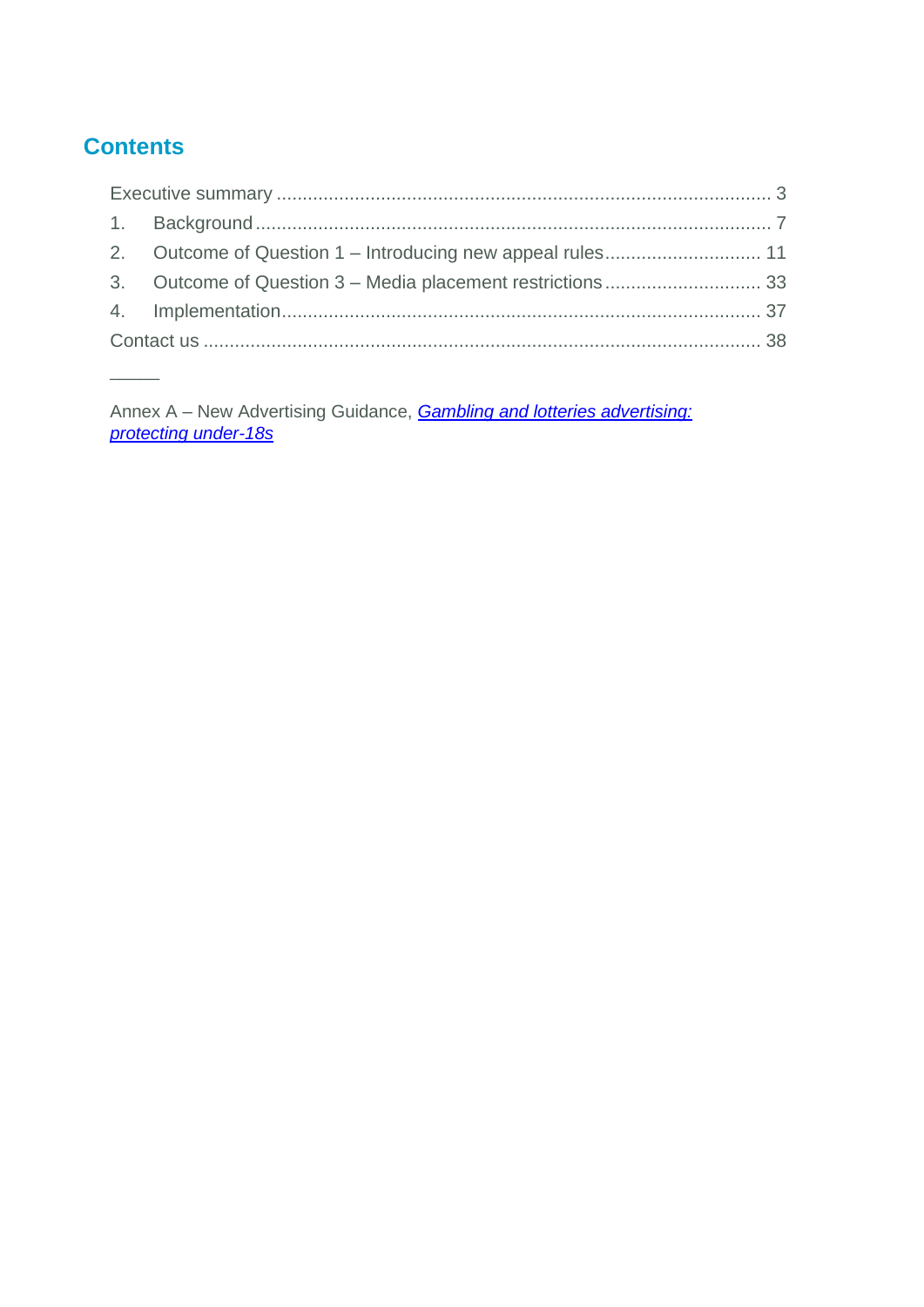## <span id="page-2-0"></span>**Executive summary**

**Following public consultation, the Committee of Advertising Practice (CAP), author of the UK Code of Non-broadcast Advertising and Direct & Promotional Marketing (the CAP Code), and the Broadcast Committee of Advertising Practice (BCAP), author of the UK Code of Broadcast Advertising (the BCAP Code), are introducing new rules further restricting the content of gambling and lotteries advertising to ensure protections for under-18s continue to reflect the available evidence.**

#### **Overview**

The [consultation](https://www.asa.org.uk/resource/gambling-appeal-consultation.html) responded to GambleAware's *[Final Synthesis Report: The impact of gambling](https://infohub.gambleaware.org/media/2160/the-effect-of-gambling-marketing-and-advertising-synthesis-report_final.pdf)  [marketing and advertising on children, young people and vulnerable adults](https://infohub.gambleaware.org/media/2160/the-effect-of-gambling-marketing-and-advertising-synthesis-report_final.pdf).* This is the first dedicated body of evidence looking at circumstances in the UK. While this new evidence does not radically change the picture of the impact advertising on under-18s, several findings pointed to the need for regulatory change to ensure the UK Advertising Codes continue to provide effective protections from gambling advertising-related harms.

CAP and BCAP have decided to introduce new rules that prohibit gambling and lotteries advertising from appealing 'strongly' to under-18s. These add to the Codes' existing, wellestablished framework of protections that limit under-18s' exposure and prohibit content that might unduly attract their attention and influence them. Introducing a 'strong' appeal-based test extends the scope of prohibited ad content from that which appeals 'particularly' to under-18s (in other words, creative content that is likely to appeal more to under-18s than to adults) to cover content relating to activities of broader appeal, in particular, sport and video games. One key change will be significant new restrictions on references to football and video game-related activities like eSports; both activities in general have very high levels of participation and engagement among under-18s.

From 1 October 2022, marketers will be required to satisfy the ASA that they have assessed the likely appeal of all content included in advertising to ensure it complies with the new rules. CAP and BCAP have developed extensive new guidance to support their implementation.

As part of the consultation, CAP and BCAP have also made a statement on their media placement and scheduling restrictions. This sets out why CAP and BCAP consider it is most effective and proportionate to focus new interventions on further restricting ad content rather than restrictions that focus on under-18s' ad exposure.

#### **Consultation proposals**

The [consultation](https://www.asa.org.uk/uploads/assets/f939d3c2-42cf-4c2f-82901b688554fdea/CAP-gambling-Oct2020-consultation-document.pdf) process started in October 2020. It included three questions addressing key themes emerging from the new evidence base and one related to technical information included in the Codes to help users understand how they fit into the wider regulatory framework that controls gambling across the UK.

- New rules on appeal of ad content to under-18s The consultation (Question 1) proposed new rules to restrict the creative content of gambling and lotteries ads to further limit their potential to appeal to under-18s by prohibiting creative content that appeals 'strongly' to under-18s. The proposals included several narrow exemptions to allow products related to activities of inherent 'strong' appeal (principally, football and video gaming) to continue to be marketed within strict limits. CAP and BCAP also proposed detailed, new gambling-specific guidance to support the new rules.
- Revisions to CAP and BCAP's responsibility and problem gambling guidance The consultation (Question 2) proposed several revisions to the guidance on protecting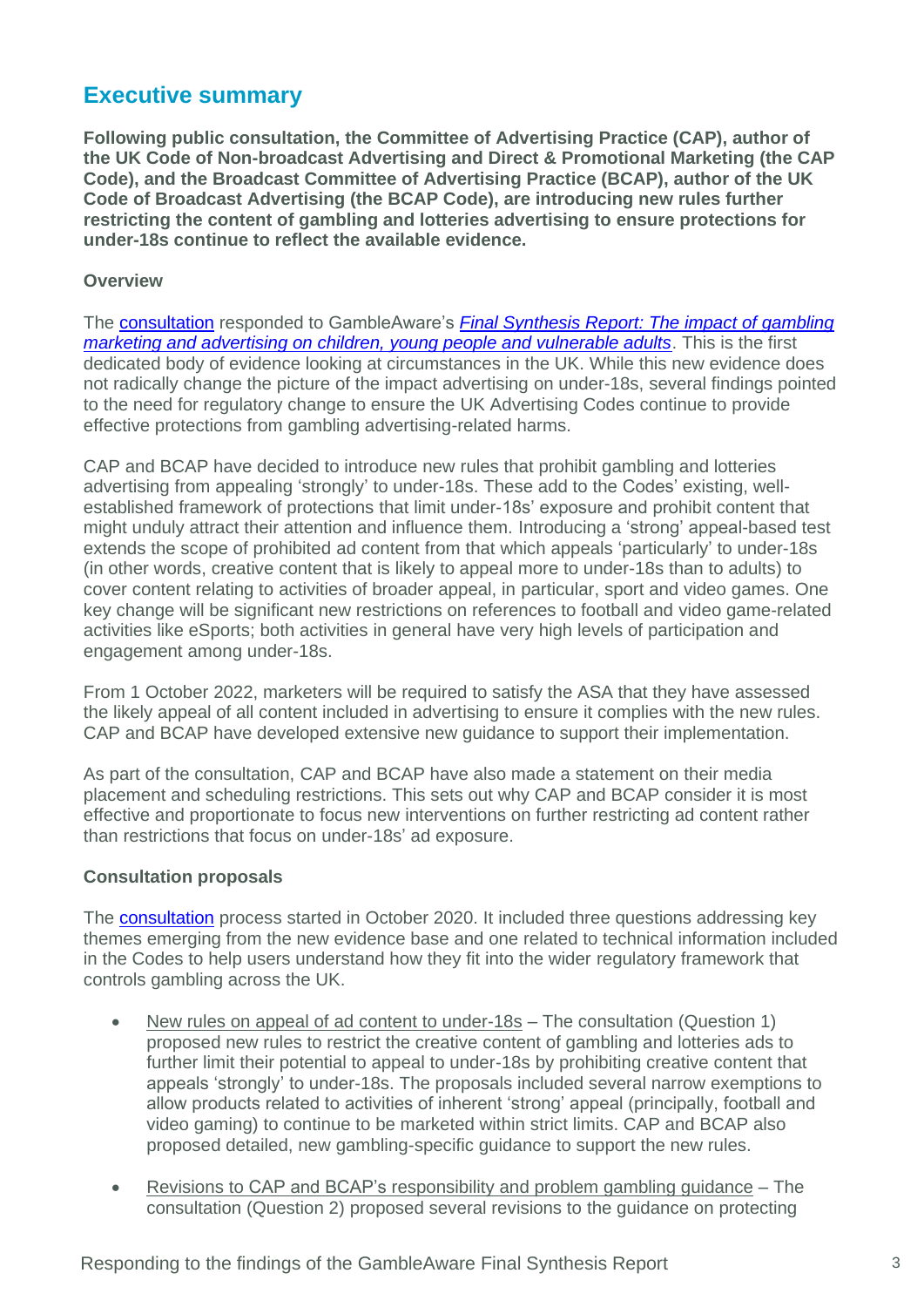adult audiences, *[Gambling advertising: responsibility and problem gambling](https://www.asa.org.uk/uploads/assets/uploaded/bb5292af-96f3-4c28-94a031dbfdfde3d8.pdf)*. The changes seek to reduce the likelihood of advertising appealing irresponsibly through its content and messaging to vulnerable adults, principally those with problem gamblingrelated issues.

- Considering the case for new media placement restrictions The consultation (Question 3) invited comments on CAP and BCAP's assessment of the GambleAware recommendation for considering new restrictions on the scheduling, placement and targeting of gambling and lotteries advertisements. This included a discussion of the GambleAware recommendation calling for revisions to the '25% test' by which CAP ensures age-restricted ads in non-broadcast media (including gambling and lotteries) are placed only in mixed-age media where adults are the overwhelming majority of the audience (in other words 75% or more).
- Technical updates to the Codes The consultation (Question 4) also included proposed technical changes to the introductory parts of the gambling sections of the UK Advertising Codes to ensure they are up to date with the underlying legal framework and to improve clarity for Code users. These proposals did not entail a change in advertising policy.

#### **Interim statement**

This final statement follows an *interim one*, published in August, which included the outcomes of the proposals set out under questions 2 and 4. The revised and strengthened responsibility and problem gambling *guidance* came into effect when the ASA began considering complaints under it in November. The technical updates to the CAP and BCAP Codes were introduced in alongside the interim statement.

#### **Consultation outcome: appeal of content**

There were 27 responses to the consultation in total. The main focus of responses was the proposal under question 1 for the introduction of stricter rules on the appeal of gambling and lotteries advertising.

While several respondents urged more fundamental change (including calls for wide-ranging prohibitions on gambling and lotteries ads), CAP and BCAP conclude that there is a proportionate, evidence-based case for extending protections in line with the proposals. Licensed gambling products are subject to a framework of statutory controls for which the Gambling Commission is responsible; these seek to limit the potential for harm to occur from the use of those products.

In relation to advertising, CAP and BCAP's role recognises that the underlying legislation allows gambling and lotteries operators to promote their products across a range of media. The UK Advertising Codes mandate standards that focus on preventing gambling advertising-related harms; particularly, where a gambling or lotteries ad unduly attracts the attention of or could influence under-18s. The appeal of content and themes is a key risk that needs to be controlled. CAP and BCAP are satisfied that the new standards will better achieve this responding to the emerging evidence of advertising's impact.

For gambling advertising, CAP rule 16.3.12 (Gambling) and BCAP rule 17.4.5 (Gambling) will be revised to state:

*Marketing communications / advertisements for gambling must not […] be likely to be of strong appeal to children or young persons, especially by reflecting or being associated with youth culture.*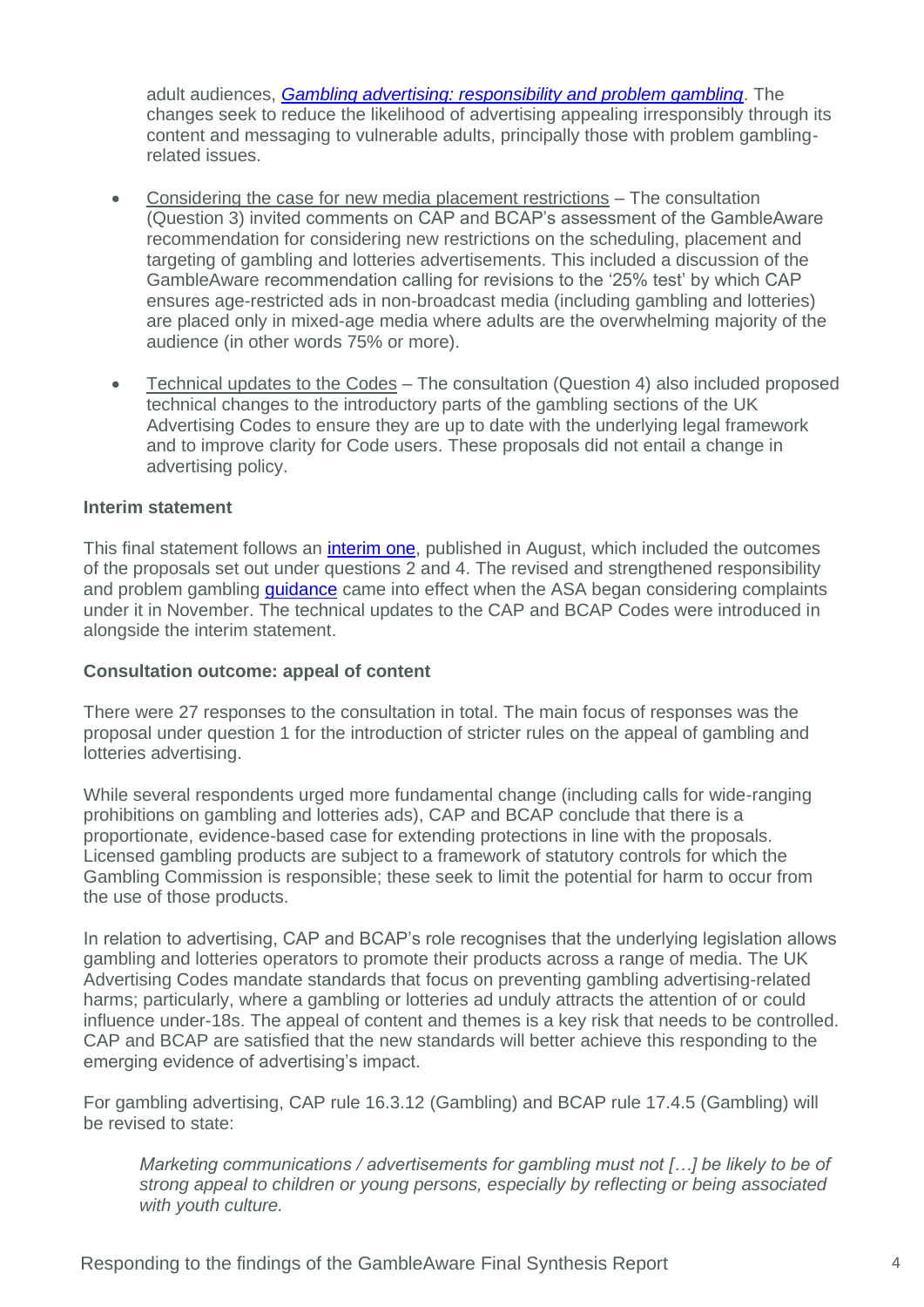*They must not include a person or character whose example is likely to be followed by those aged under 18 years or who has a strong appeal to those aged under 18.*

*Where appropriate steps have been taken to limit the potential for an advertisement to appeal strongly to under-18s, this rule does not prevent the advertising of gambling products associated with activities that are themselves of strong appeal to under-18s (for instance, certain sports or playing video games).* 

*CAP / BCAP has published guidance on the application of the rule, including for advertising of gambling products associated with activities that are themselves of strong appeal to under-18s.*

For lotteries advertising, CAP rule 17.13 (Lotteries) and BCAP rule 18.5 (Lotteries) will be revised to state:

*Marketing communications / advertisements for lotteries must not […] be likely to be of strong appeal to children or young persons, especially by reflecting or being associated with youth culture. They must not include a person or character whose example is likely to be followed by those aged under 18 years or who has a strong appeal to those aged under 18.*

*Where the subject of a lotteries product (for example, good causes benefitting from lottery funds) or features of the product itself (for example, the creative content, gameplay or a prize involved) are of strong appeal to under-18s, a marketing communication / an advertisement for that lottery may depict the subject and/or product, but it must not feature a person or character whose example is likely to be followed by those aged under 18 years or who has a strong appeal to those aged under 18.*

*Lotteries marketing communications / advertisements that solely depict the good causes supported by the lottery may include persons or characters whose example is likely to be*  followed by those aged under 18 years or who has a strong appeal to those aged under *18 provided that:* 

- *a) they are directly associated with the lottery good cause (for example, an athlete who has received lottery funding directly);*
- *b) there is no explicit encouragement to purchase a lottery product; and*
- *c) there is no reference to scratchcards or online instant-win lottery products.*

*Lotteries marketing communications / advertisements including product references that comply with rule 17.16.2 [CAP] / 18.7.2 [BCAP] are also acceptable.*

Sections [2.3](#page-11-0) and [2.4](#page-17-0) of this statement set out how the wording of the proposed rules has been adapted to respond to consultation feedback; they also include a mark-up of changes from the existing wording of the rules. Section [2.5](#page-20-0) outlines how CAP and BCAP have developed new guidance to support the implementation of the rules (the new guidance is included in [Annex A\)](https://www.asa.org.uk/resource/Gambling-consultation-guidance-annex-2022.html), and sections [2.6](#page-24-0) and [2.7](#page-29-0) confirm the outcome of the consultation's proposals for narrow exemptions to the main principle of the rules. Following on from the decision summarised in section [2.6.3](#page-26-0) of this statement, the guidance includes details of the narrow exemptions included as part of the rules to ensure that products associated with activities of inherent 'strong' appeal to under-18s can continue to advertise.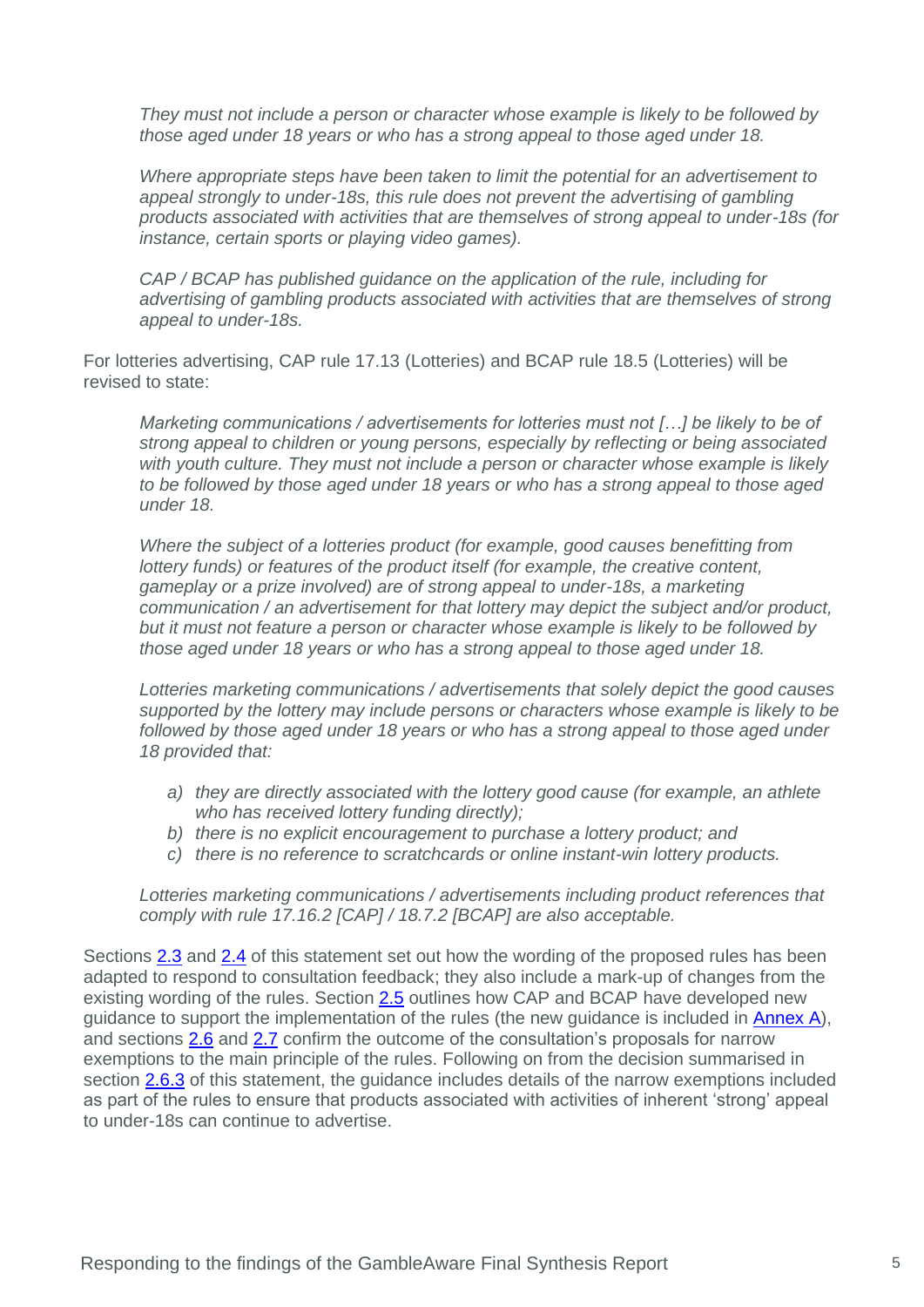#### **Consultation outcome: media placement restrictions**

The UK Advertising Codes have long prohibited gambling and lotteries advertisements from being directed at under-18s:

- by being placed in children's media;
- appearing in other media where under-18s make up a significant minority of the audience (more than 25%); or
- using techniques that allow advertising to be directed at specific individuals or groups (like direct marketing or the use of addressable ads in online spaces).

The policy approach balances the legal availability of such products with their age-restricted status limiting the kind of environments in which under-18s might encounter gambling and lotteries advertising. They do not seek to eliminate exposure entirely. Instead, they work in conjunction with strict controls on the creative content of ads to ensure that where children are exposed the impact is minimised.

The consultation did not consider the introduction of a total ban on gambling and lotteries advertising – it is not the role of the advertising regulatory system to prohibit outright that advertising for products legally available in the UK. The question was whether new evidence of gambling advertising-related harm might justify a change to the policy approach summarised above, and whether such an extension would be proportionate given the potential impact on advertisers and media owners.

Although new evidence and arguments were submitted, CAP and BCAP conclude that a case has not been made for change to the balance struck by the '25% test'. There is no substantive suggestion that simple exposure to gambling and lotteries advertising is, of itself, likely to be harmful. CAP and BCAP consider the evidence emerging points to strengthened content restrictions, operating in conjunction with the existing media placement restrictions, as the most targeted, effective and proportionate means of addressing the new concerns identified by the GambleAware research and improving protections for under-18s.

Nevertheless, CAP acknowledge that more can be done within the existing policy framework to consolidate compliance in relation to certain aspects of how addressable ads online are targeted. This recognises the shift in under-18s' media use toward online environments and responds to findings of a recent ASA [monitoring report,](https://www.asa.org.uk/news/calling-on-advertisers-to-make-better-use-of-online-targeting-tools-to-minimise-children-s-exposure-to-age-restricted-ads.html) which suggests there are issues with the way some online gambling and lotteries ads are targeted.

CAP commits to activity in this area in 2022 including further development of its online targeting guidance to make clearer the steps that marketers must take to minimize the risk of gambling and lotteries ads being served to those who are or are likely to be under-18. CAP will report publicly on this work later in the year.

[Section 3](#page-32-0) of this statement includes a summary of the evaluation of responses and the decision to focus on further content restrictions.

#### **Implementation**

The new rules further limiting the appeal of gambling and lotteries advertising to under-18s will come into effect after a six-month period of grace, although marketers are urged to bring new campaigns into compliance as soon as they can. The ASA will begin to consider complaints under the new rules **from 1 October 2022**.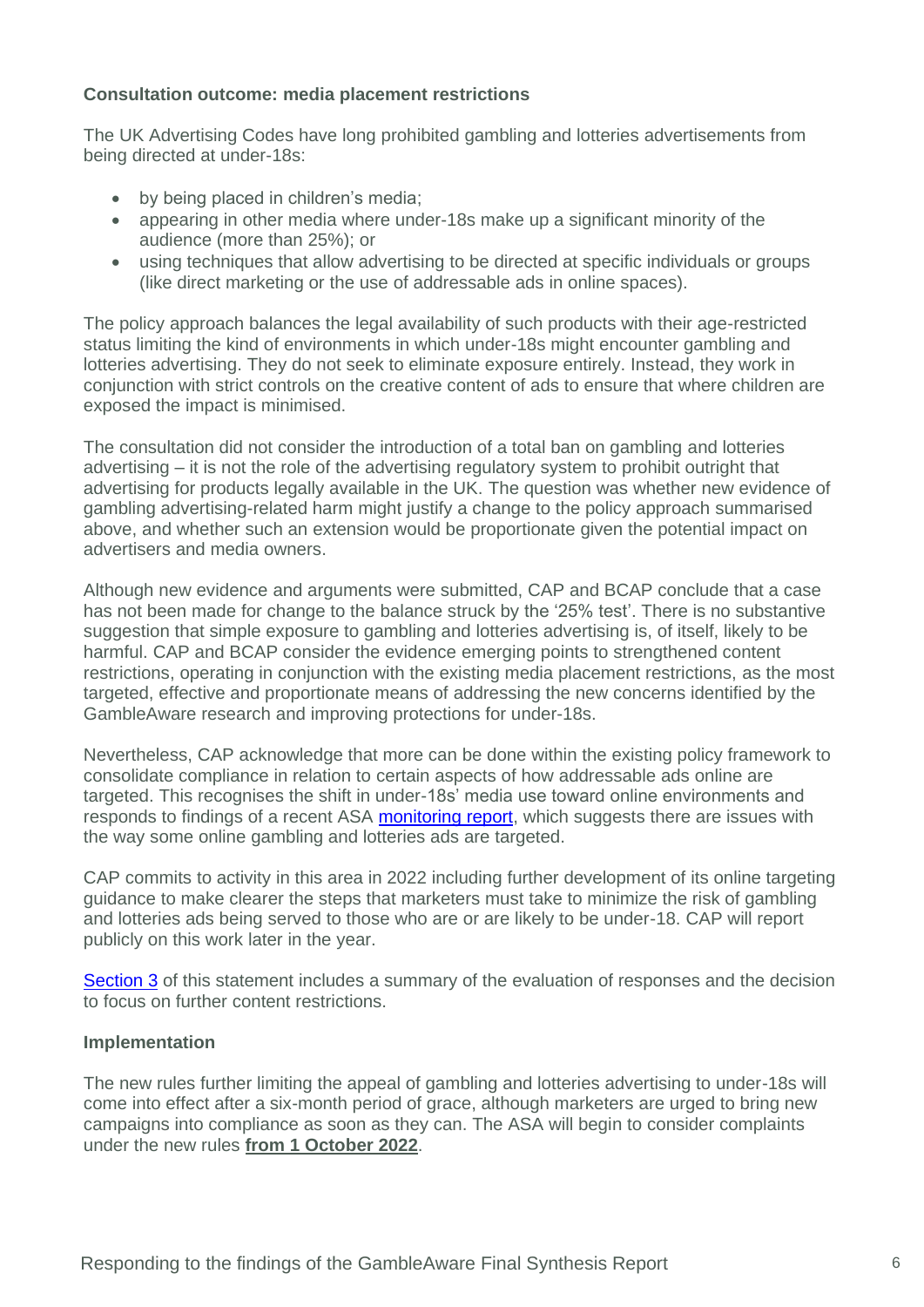# <span id="page-6-0"></span>**1. Background**

## **1.1 Overview**

In October 2020, CAP and BCAP launched a consultation responding to emerging findings from GambleAware's [research](https://infohub.gambleaware.org/media/2160/the-effect-of-gambling-marketing-and-advertising-synthesis-report_final.pdf) on the impact of marketing and advertising. It is a significant addition to our understanding of gambling advertising-related harms. Its findings include evidence which suggests that the creative content of gambling and lotteries advertising compliant with the UK Advertising Codes has more potential than previously understood to unduly influence under-18s.

This section summarises the background to the consultation, including the findings of GambleAware's research, CAP and BCAP's assessment and an outline of the proposals developed in response. For fuller detail, please refer to the **consultation** document.

#### **1.2 GambleAware research**

GambleAware is [an independent body](https://about.gambleaware.org/about/) operating a framework agreement with the Gambling Commission to deliver the National Strategy [to Reduce Gambling Harms.](https://www.gamblingcommission.gov.uk/news-action-and-statistics/Media-resources/Speech-web-pages/National-Strategy-to-Reduce-Gambling-Harms.aspx) Its *[Final Synthesis](https://infohub.gambleaware.org/media/2160/the-effect-of-gambling-marketing-and-advertising-synthesis-report_final.pdf)  Report: The impact of gambling marketing and advertising on children, young people and [vulnerable adults](https://infohub.gambleaware.org/media/2160/the-effect-of-gambling-marketing-and-advertising-synthesis-report_final.pdf)*, published in March 2020, provides a UK-centric body of evidence for the first time.

The research involved a range of methodologies and focused on those aged 11-24, and vulnerable adults. The [executive summary](https://about.gambleaware.org/media/2157/the-effect-of-gambling-marketing-and-advertising-exec-sum_final.pdf) provides a brief and detailed overview of the findings and, on the basis of the findings, the rationale underpinning recommendations for regulatory change. The Report also makes additional recommendations, which are directed variously at industry, academics, and researchers.

Key findings of particular relevance to CAP and BCAP's role in setting standards for gambling and lotteries advertisements, can be summarised as follows<sup>1</sup>.

- There is a significant amount of gambling and lotteries advertising and there has been an evident increase in the volume of and spend on gambling advertising in recent years. Sport is an important context in which exposure to gambling and lotteries advertising is likely to occur.
- Whilst there is little evidence of direct targeting, children, young people and vulnerable adults self-reported high levels of exposure to gambling and lotteries advertising.
- Respondents identified various types of creative content, used in gambling and lotteries advertising, which appealed to them, including, celebrity endorsements, use of characters (for example, animated characters or the use of animals), humour, memorable songs and catchphrases, offers (for instance, free bets or odds boosts), messaging relating to skill and depictions of winners.
- Qualitative research found some evidence of individual ads prompting gambling participation that had not been intended or considered by participants prior to being presented with the gambling ad. Though exposure did not always translate into engagement, it did increase awareness of gambling.
- Advanced statistical analysis shows that for people aged 11-24, who did not currently gamble, exposure to advertising was significantly associated with a likelihood to gamble in the future, after controlling for demographic and other factors.
- The relationship between advertising and current gambling behaviour is multifaceted. Within the statistical analysis, factors which were significantly associated with current

 $1$  An executive summary of the Final Synthesis Report is availabl[e here.](https://www.begambleaware.org/sites/default/files/2020-12/the-effect-of-gambling-marketing-and-advertising-exec-sum_final.pdf)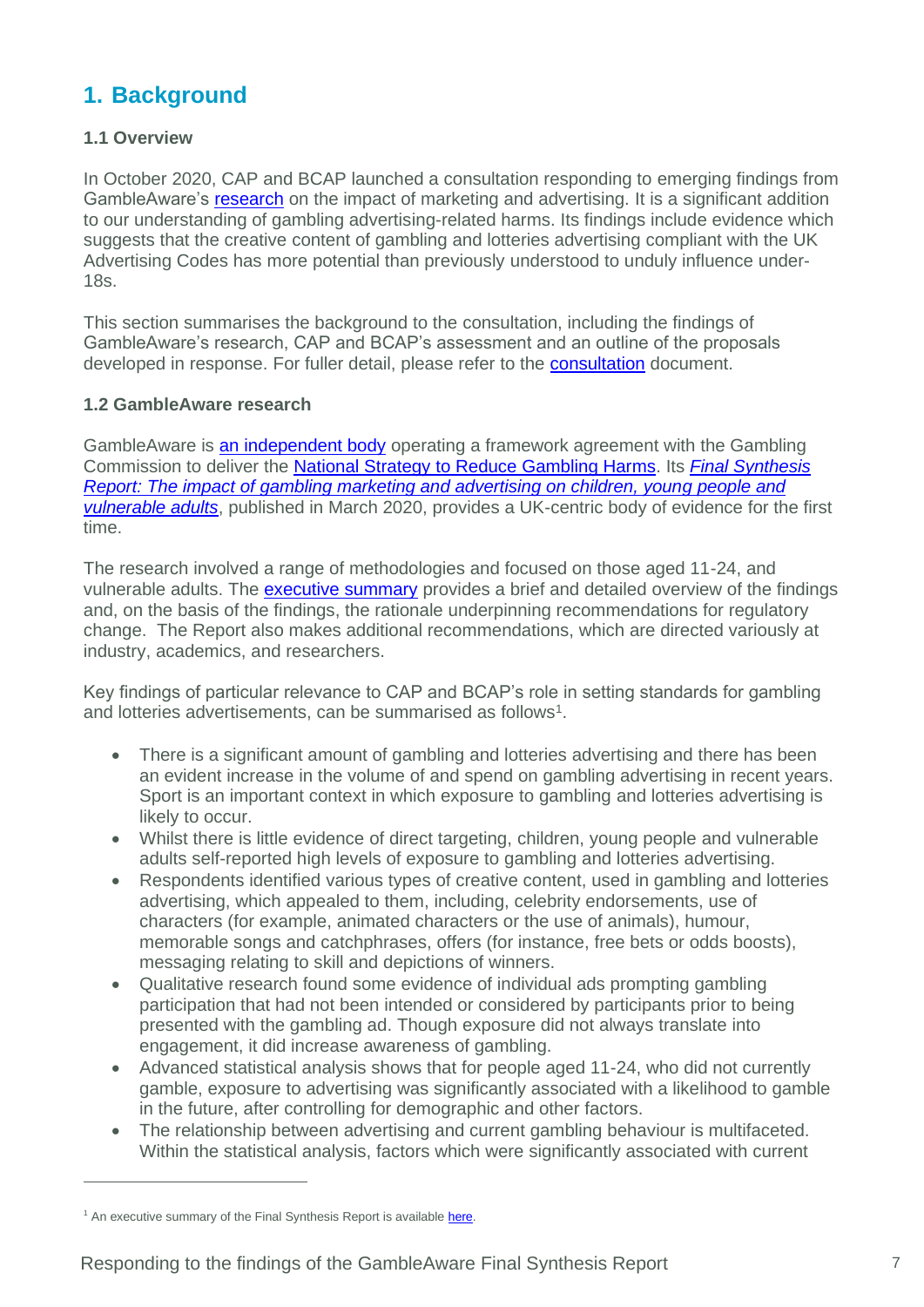gambling included peer gambling, engagement with marketing activities from gambling operators, brand awareness, parental gambling and age.

The Final Synthesis Report included two recommendations of direct relevant to the UK Advertising Codes. The report urged CAP and BCAP to:

- Consider whether 'particular appeal' remains a useful definition for protecting children and young people from the potentially harmful impacts of gambling and lotteries advertising, given that advertising content that appeals to adults may appeal to younger audiences too. Regulators could consider the extent to which features beyond childfriendly images and language are likely to also generate significant interest to children and young people – even if they are not the intended target audience – and how best to accommodate this alongside other aspects of the ad, such as likely exposure.
- Consider whether the '25% rule' remains an appropriate criterion for deciding which gambling and lotteries ads can be legitimately marketed to a mass audience. Based on the findings from this research, further discussion is required to test the assumption that limited harm is caused from exposure to advertising where children and young people make up no more than 25% of the likely audience; and whether this threshold should be reduced and/or expressed as an absolute number rather than a percentage.

#### **1.3 Regulation of gambling and lotteries advertising in the UK**

Gambling and lotteries advertising are already subject to an extensive framework of restrictions to protect under-18s and other vulnerable groups.

In setting the advertising rules, CAP and BCAP work under the framework established by the Gambling Act 2005. This legislation liberalised the regime for gambling advertisements. When it came into force in 2007, it removed advertising prohibitions in place for many gambling products and, for the first time, allowed those products to be advertised on TV. With the development of new online platforms, emergence of cross-media advertising and the proliferation of internet-connected consumer devices gambling's availability, accessibility and visibility has increased.

Advertising regulation plays its part in the system of operator licensing and product standards that are the ultimate responsibility of the Gambling Commission. The Commission takes care of product safety to minimise the possibility of gamblers coming to harm.

The UK Advertising Codes already include strict rules controlling gambling and lottery ads, which can only be placed around media content attracting an exclusive or predominantly adult audience. Scheduling, placement and targeting rules work in conjunction with strict controls on the creative content of gambling and lotteries advertising to limit their impact on under-18s that do see them.

Key indicators provide support for the framework's effectiveness:

- Underage participation by those aged 11-16 has nearly halved over the past decade and is mainly centred on unregulated activities like play cards or legal play of lotteries and bingo.
- Problem gambling rates among adults have remained broadly consistent during a period when marketing has increased considerably and the range of internet connected consumer devices has improved ease of access to gambling services.
- Children's exposure to TV ads for gambling and lotteries advertising represents just 2% of their overall TV ad exposure; on average, children see between 2-3 gambling and lotteries ads per week.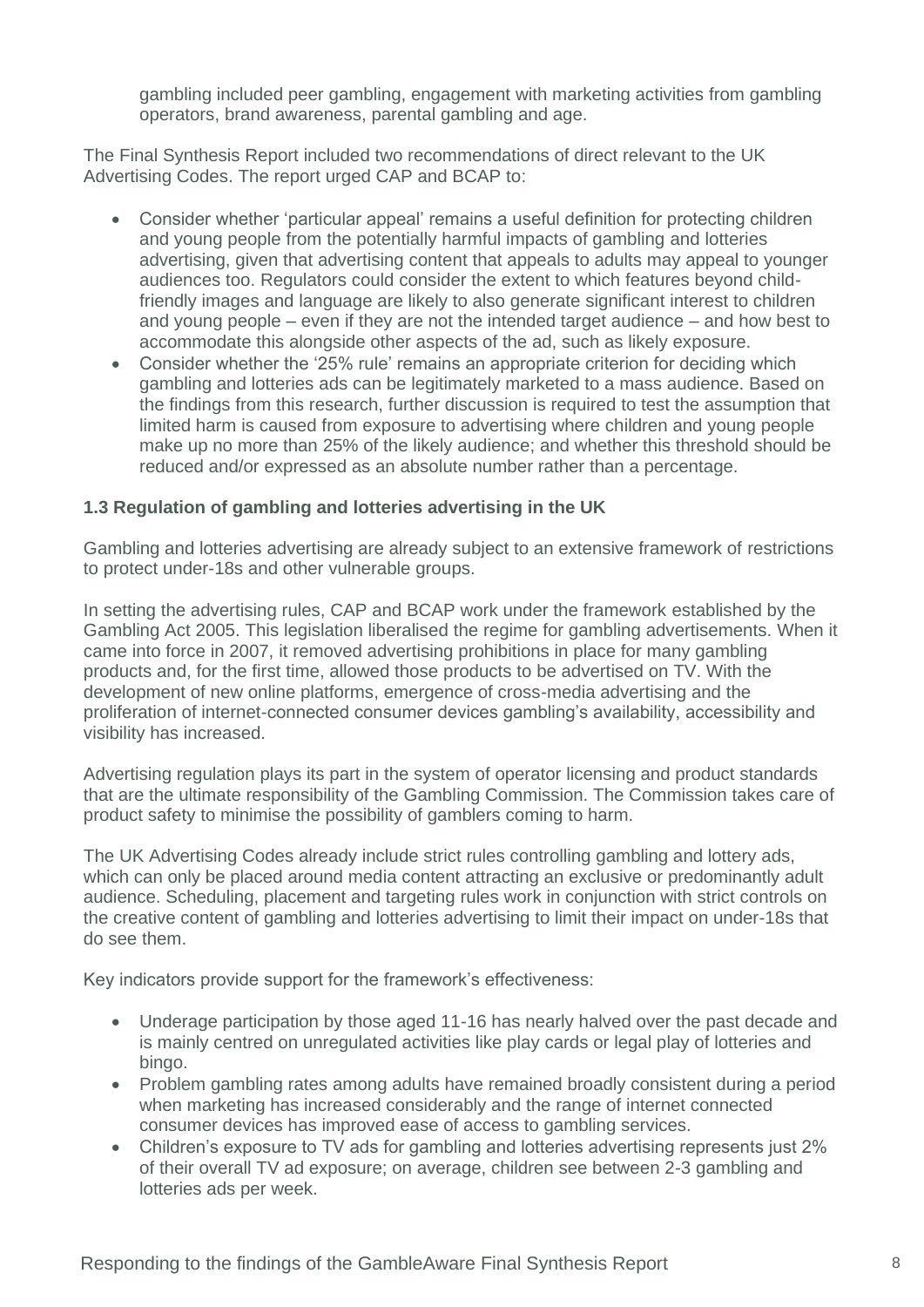• Ad tech-based monitoring and enforcement work suggests that most advertisers are using the tool available through online ad platforms to effectively target ads away from child audiences; breaches of the rules are exceptional and result from some operators' inadequate compliance procedures.

#### **1.4 Assessing the new and emerging evidence**

In developing the consultation, CAP and BCAP concluded that the evidence emerging did not suggest that UK gambling and lotteries advertising is inherently harmful or a significant cause of harm. The most prominent findings suggest, at most, a modest impact. Moreover, many of the GambleAware findings align with an existing understanding of the evidence base and several provide further support for the effectiveness of the UK Advertising Codes in controlling gambling and lotteries advertising:

- Underage participation rates are similar to those observed in ongoing Gambling Commission reporting and the activities involved are those not advertised or legal play of lotteries and bingo products.
- GambleAware's online 'avatar' study found no evidence of gambling operators specifically targeting uncer-18s.
- The qualitative part of the GambleAware research found little evidence of immediate gambling activity prompted by exposure to gambling and lotteries advertising and engagement with gambling, in general, was also found to be low.

CAP and BCAP nevertheless considered that there was a case for action borne out, principally by two of the Final Synthesis Report's key findings. The quantitative part of the research found a significant association between reported exposure to advertising of under-18s, who were nongamblers, and their intention to gamble; researchers considered this an indicator of their "susceptibility" to gambling. The qualitative part of the research provides several significant insights on the appeal of advertising content both to under-18s and vulnerable adults.

A determining factor supporting the case for regulatory action is that the findings emerge from research that is the first significant body of evidence based on the impact of gambling advertising in a UK context. In other words, the findings are based on gambling and lotteries advertising controlled under the UK Advertising Codes, by operators licensed and regulated by the Gambling Commission.

#### **1.5 Consultation proposals on the protection of under-18s**

CAP and BCAP considered the appropriate response was to focus on strengthening restrictions on creative content. The consultation set out proposals for new rules to restrict the creative content of gambling and lotteries ads to further limit their potential to appeal to under-18s. Such advertising is presently prohibited from appealing 'particularly' to under-18s. The proposals were to introduce a more restrictive rule prohibiting creative content that appeals 'strongly' to under-18s. 'Strong' appeal is distinct from 'particular' appeal because it does not rely on a comparison with the likely appeal of a piece of content to adults. The proposals also included:

- a commitment to use the consultation to develop new guidance on the interpretation of the 'strong' appeal concept in relation to the range of different content found in gambling and lotteries ads; and
- narrow exemptions for instances where a product of itself was likely to be of 'strong' appeal to under-18s to ensure legally available products can continue to be advertised.

Alongside these proposals for regulatory change, the consultation also invited comments on CAP and BCAP's assessment of the GambleAware recommendation for considering new restrictions on the scheduling, placement and targeting of gambling and lotteries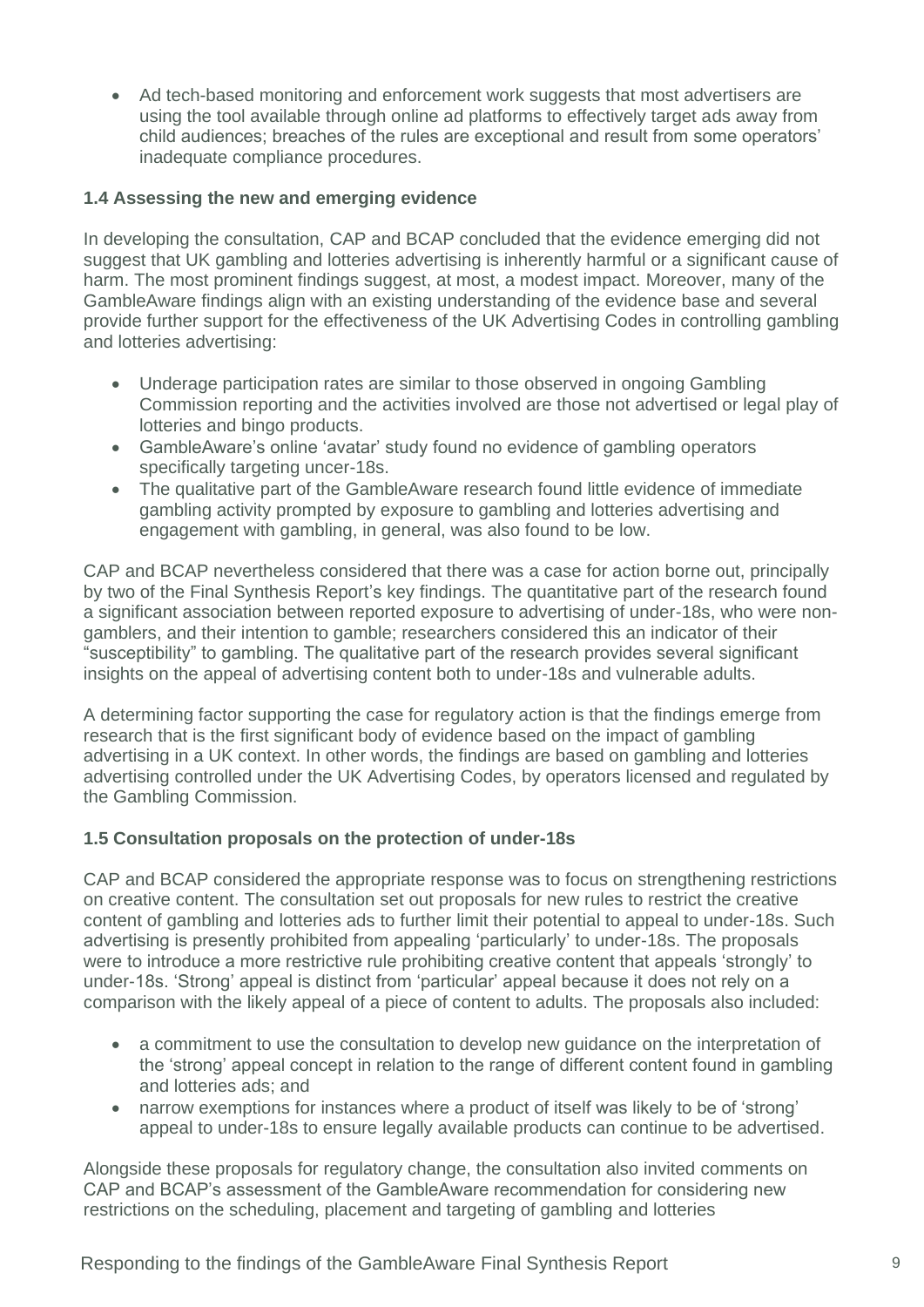advertisements. This included a discussion of the specific GambleAware recommendation calling for revisions to the '25% test' by which CAP ensures age-restricted ads in non-broadcast media (including gambling and lotteries) are placed only in mixed-age media where adults are the overwhelming majority of the audience (in other words, 75% or more). The consultation set out the underlying policy rationale for maintaining the present approach and invited respondents to comment.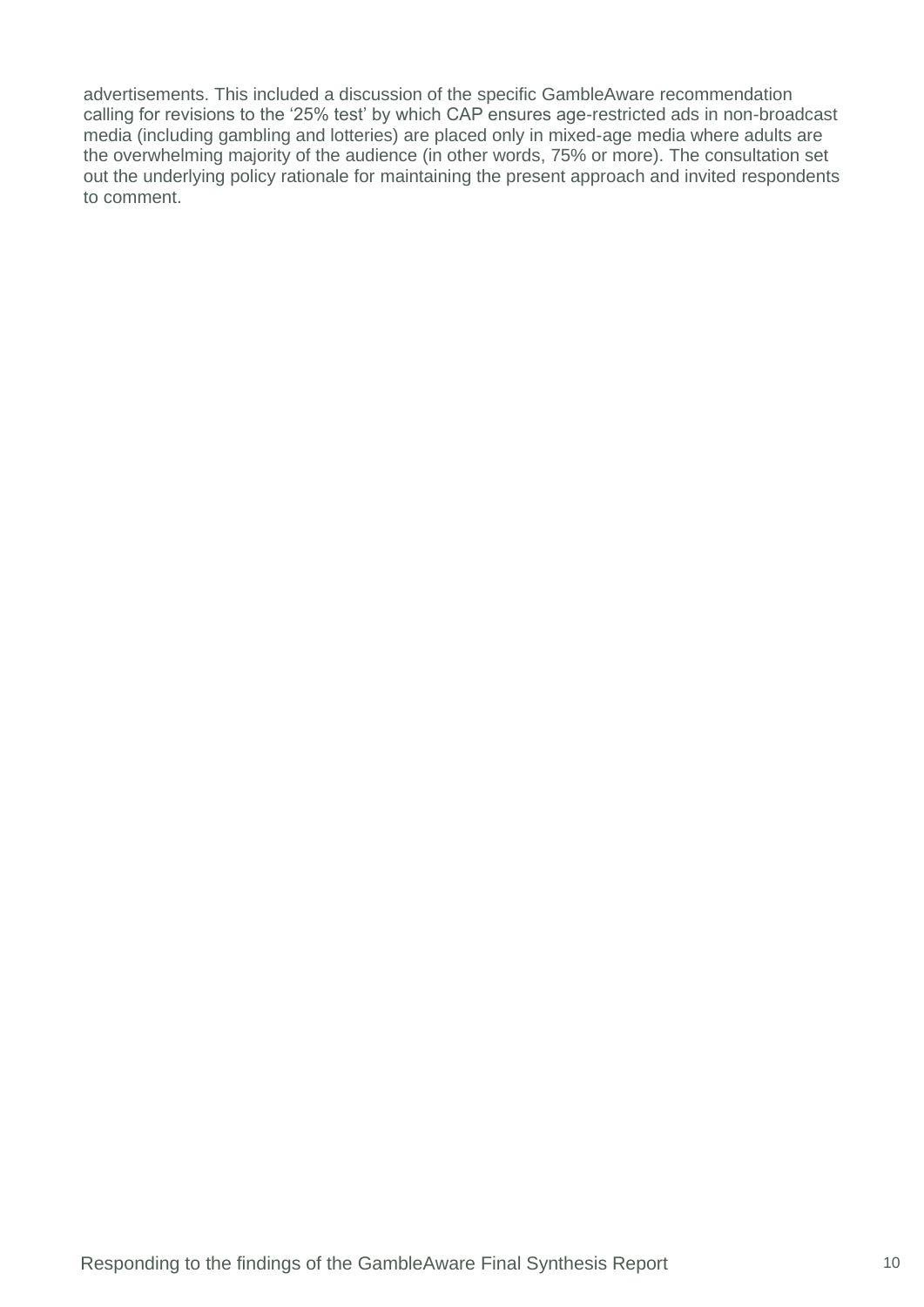# <span id="page-10-0"></span>**2. Outcome of Question 1 – Introducing new appeal rules**

#### **2.1 Overview**

There were 27 responses to the consultation from parties that included gambling and lotteries operators, industry associations, NGOs, academics, media owners, advertising practitioners, other regulators, and a member of the public.

The balance of responses was quite critical, both from industry and non-industry respondents. Although there were some who supported the changes to varying extents, many industry responses questioned the proportionality and need for new restrictions. They also raised a number of concerns about the practicalities of the proposals emphasising the need for the 'strong' appeal concept to be borne out by detailed guidance. To an extent, non-industry responses tended to welcome the proposals as an improvement, but several urged CAP and BCAP to go further. For instance, by extending the scope of what would be prohibited by the new rules or introducing more broad-ranging prohibitions on advertising.

Overall, CAP and BCAP conclude that arguments presented do not materially undermine the consultation proposals. Most of the issues raised regarding the practicalities can be addressed effectively through the guidance. Additionally, several amendments to the proposed rules provide further clarity addressing respondents' most significant concerns.

Accordingly, the Committees can confirm the introduction of new rules prohibiting gambling and lotteries advertising that appeals strongly to under-18s; these are set out in sections [2.3](#page-11-0) and [2.4](#page-17-0) below for gambling and lotteries respectively. These are accompanied by limited exemptions to ensure that licensed gambling products that are associated with or have characterises of 'strong' appeal can continue to advertise, and new, dedicated guidance to help industry to comply with the new restrictions.

#### **2.2 Summary of the evaluation and outcome**

The sections below provide a summary of the consultation proposals, evaluation of responses and confirmation of the outcome. They cover each part of Question 1 in turn; the proposals to:

- (a) introduce a new 'strong' appeal-based rule for gambling advertising (see section [2.3\)](#page-11-0);
- (b) introduce a new 'strong' appeal-based rule for lotteries advertising (see section [2.4\)](#page-17-0);
- (c) develop new guidance to accompany new rules (see section [2.5\)](#page-20-0);
- (d) include narrow exemptions within the policy to allow for gambling and lotteries products associated with subjects of 'strong' appeal to continue to advertise (see section [2.6\)](#page-24-0); and
- (e) include an exemption for ads targeted in ways that exclude under-18s from the audience completely (see section [2.7\)](#page-29-0).

These sections should be read in conjunction with relevant parts of the [evaluation document,](https://www.asa.org.uk/resource/Gambling-consultation-evaluation-table-Q1-2022.html) which provide CAP and BCAP's more detailed assessment of the significant points raised by consultation respondents (see the links to specific evaluations).

For fuller detail on what CAP and BCAP proposed, including background to the consultation relating to the existing regulatory framework and understanding of the evidence base for the effect of gambling and lotteries advertising, please refer to the **consultation** document.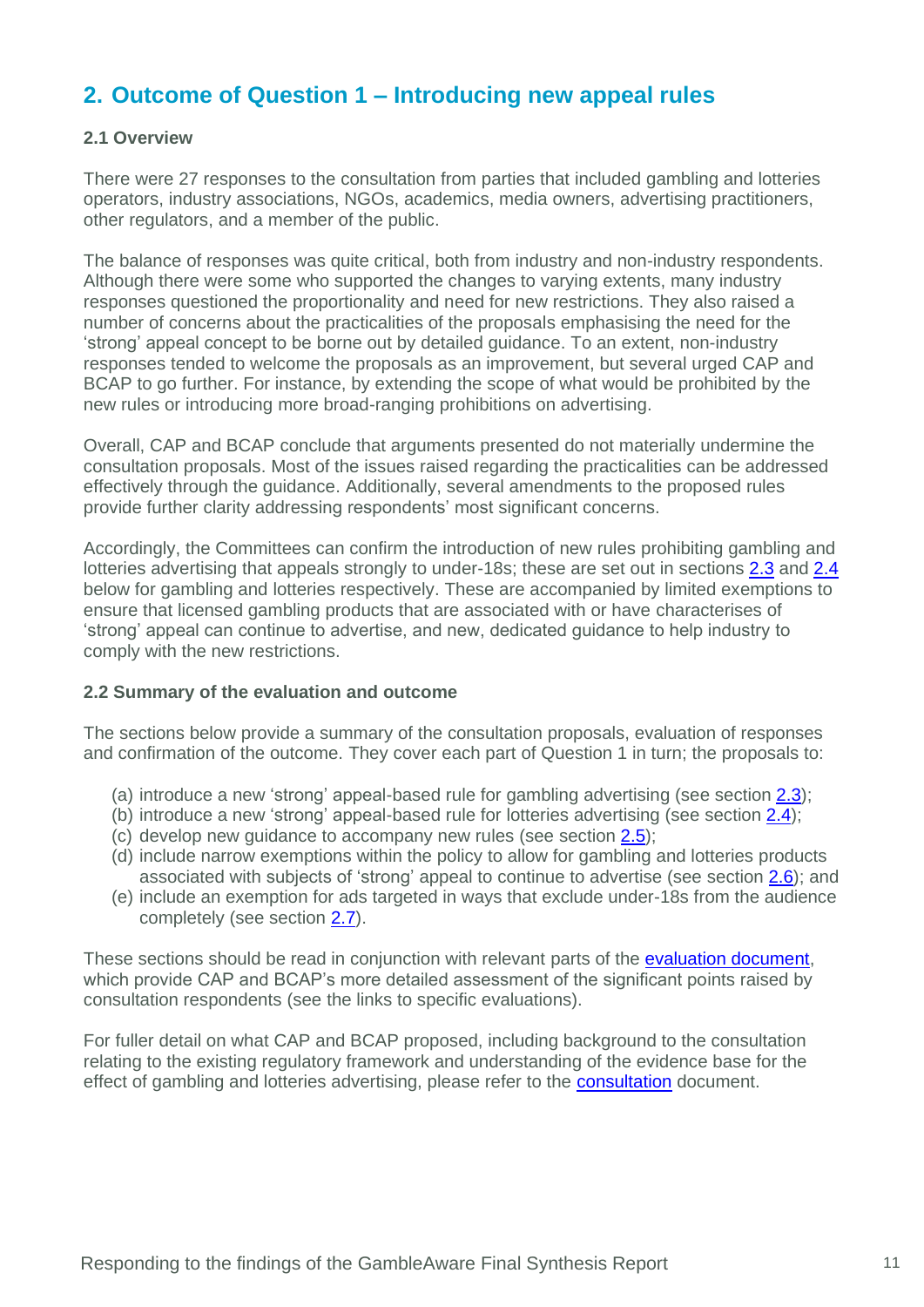## <span id="page-11-0"></span>**2.3 Introducing a new appeal rule for gambling advertising**

#### **2.3.1 Consultation proposals**

Consultation question 1(a) asked: *Do respondents agree with the proposed amendments (set out in section 6.4.1 above) to CAP rule 16.3.12 (gambling) and BCAP rule 17.4.5 (gambling)? If not, please state why including details of any alternative approach(es) to achieving CAP and BCAP's policy aims.* 

The consultation invited responses on the over-arching proposal to introduce new restrictions on the appeal of gambling advertising. The proposed rules are set out in the box on the left.

Gambling advertising is already prohibited from appealing particularly to under-18s; in other words, including creative content that is likely to appeal more to under-18s than to adults. CAP and BCAP propose a more restrictive rule: to prohibit creative content that appeals 'strongly' to under-18s. 'Strong' appeal is distinct from 'particular appeal' because it does not rely on a comparison with the likely appeal of a piece of content to adults.

#### **2.3.2 Summary of key responses and evaluations**

This question was of particular importance to respondents of all types. An appreciable minority agreed with the proposals, including several gambling operators.

Mark-up of proposed changes to CAP rule 16.3.12 (gambling) and BCAP rule 17.4.5 (gambling):

Marketing communications / advertisements for gambling must not […] be likely to be of *strong particular* appeal to children or young persons, especially by reflecting or being associated with youth culture. *They must not include a person or character whose example is likely to be followed by those aged under 18 years or who has a strong appeal to those aged under 18.*

*Where the subject of a gambling product is inherently of strong appeal to under-18s (for example, certain sports generally held to be popular with under-18s), the content of the marketing communication / advertisement may depict that subject, but it must not feature a person or character whose example is likely to be followed by those aged under 18 years or who has a strong appeal to those aged under 18.* 

*CAP / BCAP has produced guidance on the application of the strong appeal test.* 

There were similar levels of explicit disagreement from other industry and non-industry respondents. Many respondents gave conditional views on the proposals; a central concern was the importance of any new rules being accompanied by clear and extensive guidance.

Evaluations of significant responses agreeing with this proposal are in section 1(a)–1 of the [evaluation document,](https://www.asa.org.uk/resource/Gambling-consultation-evaluation-table-Q1-2022.html) those expressing disagreement are in 1(a)–2, and other responses in  $1(a)-3.$ 

**Key industry responses** – The following summarises key points and CAP and BCAP's evaluation:

**(i)** *The proposal was disproportionate and excessive unfairly restricting advertising freedoms, for instance, by making it very difficult to promote products, in particular, sports betting or online gaming.*

CAP and BCAP are satisfied that the view of the evidence presented in the consultation document holds. The decision to impose further restrictions responds to the emerging evidence from the GambleAware research; in particular, that advertising compliant with the UK Advertising Codes is likely to have a greater impact than previously thought. The adoption of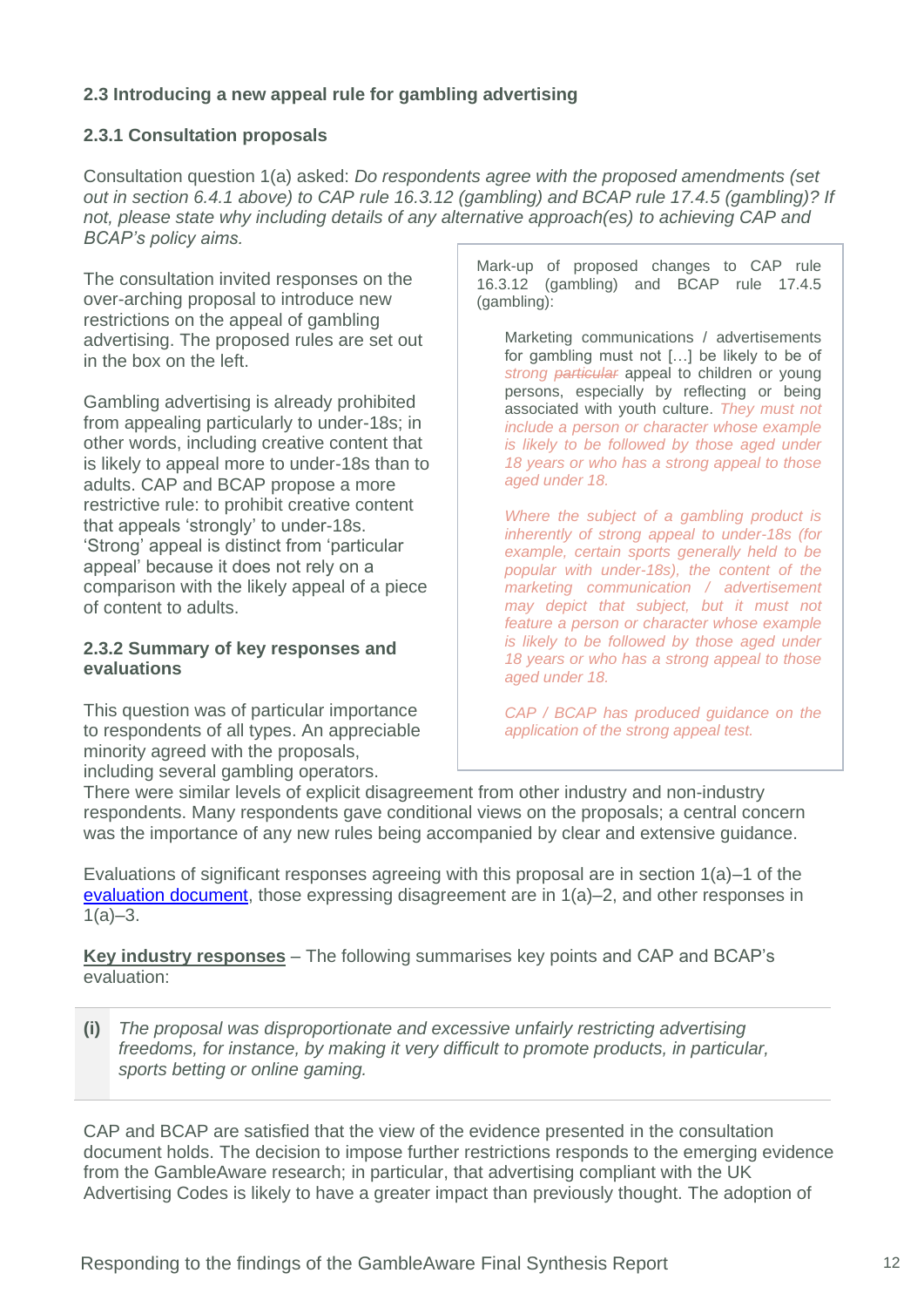rules based on a 'strong' appeal test develops an existing and well-established policy aim; that of limiting the appeal of gambling ads to under-18s to minimize the potential for ads to attract attention and influence those not of legal age to participate. At the same time, CAP and BCAP have been careful to develop the new rules having regard to proportionality considerations and the need to avoid implementing restrictions that would have the effect of prohibiting advertising of legally available products related to activities with inherent appeal to under-18s. Section [2.6](#page-24-0) below provides more details of the exemptions and how they have been incorporated into the policy following consultation feedback. Also, see [evaluations](https://www.asa.org.uk/resource/Gambling-consultation-evaluation-table-Q1-2022.html) 1(a)–2.2 and 1(a)–2.7 for further detail.

**(ii)** *The changes were unnecessary, as existing standards adequately protect under-18s limiting the appeal of gambling ad content to them. Respondents pointed to the existing rules prohibiting those under 25 from appearing as a key means of limiting appeal to under-18s.* 

The extension of restrictions to cover ad content of 'strong' appeal to under-18s will meaningfully strengthen protections. The new rules will cover content relating to a broader range of activities where the level of appeal to under-18s is very significant, in itself, irrespective of a similar strength of appeal among adults (for example, football and content related to video gaming). In relation to the inclusion of persons, existing rules prohibit under-25s from appearing in gambling ads and CAP and BCAP acknowledge that that has the effect of preventing a category of content that has significant potential to appeal to under-18s (for instance, younger sports stars who might give rise to a sense of affinity or aspiration among the young). However, the focus of the emerging evidence on the role of personalities suggests the need for more restrictions on persons aged 25 and over. Such individuals still have the potential to appeal strongly to under-18s unduly attracting their attention or influencing them. See [evaluations](https://www.asa.org.uk/resource/Gambling-consultation-evaluation-table-Q1-2022.html) 1(a)-2.2 and 1(a)–2.10 for further detail.

**(iii)** *The only significant challenge from industry over the consultation's view of the evidence related to the ScotSen quantitative study. Respondents noted the definition of 'susceptibility' included those who responded to the study stating they would 'probably not' gamble, as well as those who 'definitely' or 'probably would'; 83% of those 'susceptible' responded 'probably not' and only 0.9% 'definitely would'. They also pointed out there was no follow-up analysis of actual gambling behaviours of the respondents, and the survey did not provide an understanding of specific gambling intentions (for example, lawful play).*

The GambleAware evidence base includes two key areas of evidence that support the need for change, the finding on 'susceptibility' and a qualitative study of the appeal of different kinds of ad content to groups including under-18s. The consultation readily acknowledged the limitations of the new evidence; in particular, the 'susceptibility' finding is an association only and relatively low-level of effect. However, importantly, for the first time, there is evidence of UK advertising compliant with the Codes having effects on under-18s greater than previously previous understood. See **evaluation** 1(a)-3.1 for further detail.

**(iv)** *Several respondents asserted that CAP and BCAP did not have the powers to severely restrict licensed operators' ability to advertise their products; in particular, sports betting advertising.*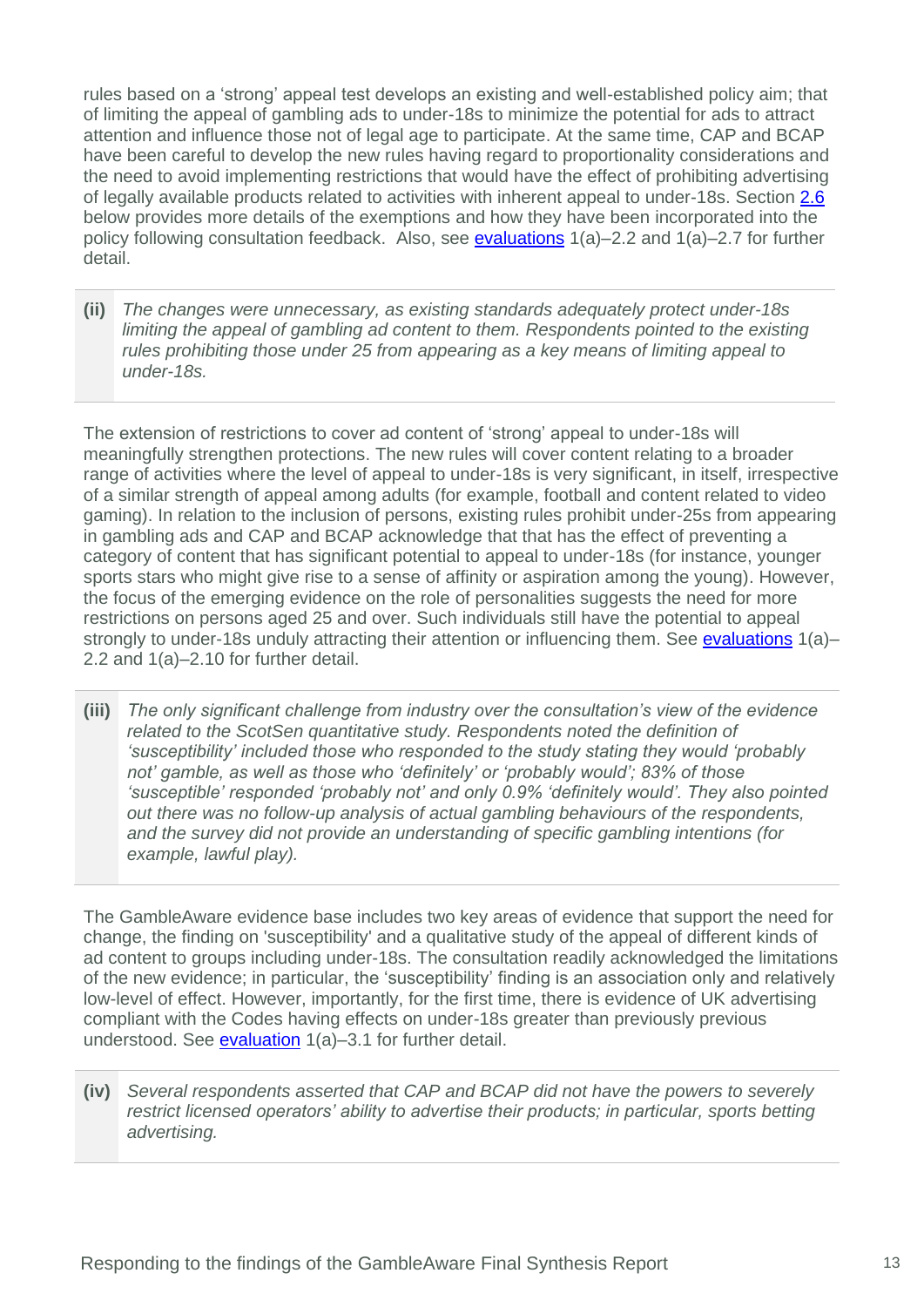The self-regulatory system has a defined role within the wider framework of controls on gambling allowing it to restrict the placement and content of advertising. Evidence of the need for further restrictions has been carefully weighed against what is permitted in legislation and under the product licensing regime administered by the Gambling Commission. As CAP and BCAP have made clear, where there is a significant potential for restrictions on the creative content of advertising to undermine the viability of promoting a particular type of gambling product, appropriate and proportionate exemptions have been integrated into the policy to allow for some content related to activities subject of a gambling product that of inherent appeal to under-18s to be included in advertising (see section [2.6\)](#page-24-0). See [evaluations](https://www.asa.org.uk/resource/Gambling-consultation-evaluation-table-Q1-2022.html) 1(a)–2.7 and 1(a)– 2.11 for further detail.

**(v)** *One of the overriding themes of responses was that any new rules on appeal should be accompanied by detailed guidance to assist industry in implementing a 'strong' appealbased restriction. Several industry respondents raised significant concerns over uncertainties the proposals could result in.*

The consultation proposed the development of new, gambling and lotteries-specific guidance providing detailed support for marketers implementing the new restrictions. It is important to note also that the new policy deliberately builds on existing regulatory concepts including restrictions prohibiting content of 'particular' appeal to under-18s that advertisers have had to comply with since 2007. As such, CAP and BCAP are satisfied that the approach is proportionate and meets their underlying objective of ensuring the rules are easily understood and implemented. Details of how the new guidance was developed using consultation feedback are summarised in section [2.5](#page-20-0) below and the new guidance is included in [Annex A.](https://www.asa.org.uk/resource/Gambling-consultation-guidance-annex-2022.html) See also [evaluation](https://www.asa.org.uk/resource/Gambling-consultation-evaluation-table-Q1-2022.html) 1(a)–1.2 for further detail.

**(vi)** *Respondents were concerned that the proposed exemptions were unfairly centred on betting products and that new restrictions might prohibit the use of animation in ads and forcing online gaming operators to place all references to their products behind a sign-in wall.*

The proposals do not prohibit use of animation in general. Such content will be assessed on a case-by-case basis against the criteria set out in the applicable sections of the guidance. However, it is important to note there are already considerable restrictions on its use owing to the appeal, for instance, of certain cartoon-like content linked to childhood. Even though participation in gambling is subject to strict age-verification, it is not acceptable for ads to attract the attention and interest of under-18s through content that appeals unduly to them in media where they might be present in the audience.

The proposals recognised some gambling products are inextricably related to activities upon which a bet is placed (for instance, sports betting). They incorporated exemptions to allow such products to continue to be advertised subject to limits on the kinds of content that can be included in ads.

In evaluating consultation responses, CAP and BCAP acknowledge similar considerations are relevant to other kinds of licensed gambling activity including online gaming products where characteristics of the product itself (such as gameplay, themes or characters) have a similar effect. In response, a further amendment to the proposed exemptions has been made as detailed in section [2.6](#page-24-0) below. CAP and BCAP would nevertheless remind advertisers that a significant number of online gaming products, although meant for use by adults, include themes and content in ads that can be oriented towards under-18s. As such, the amendment will allow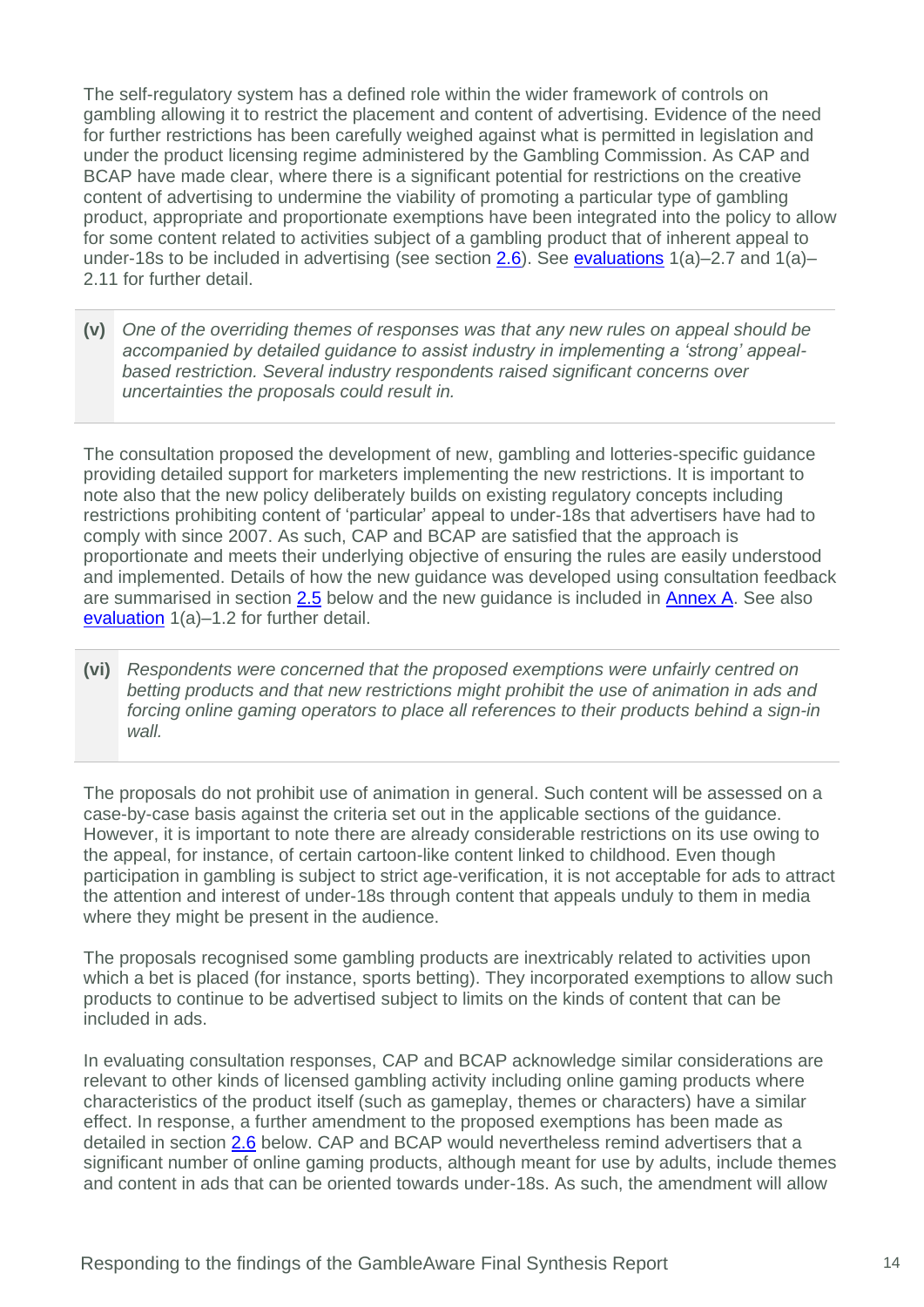such products to be advertised but it is not intended to allow content presently prohibited by the ASA under the existing appeal rules. See [evaluations](https://www.asa.org.uk/resource/Gambling-consultation-evaluation-table-Q1-2022.html) 1(a)–2.12 and 1(d)–2.15 for further detail.

**Key non-industry responses** – Alongside industry concerns, there were several significant responses from other constituencies, including academics and NGOs. While many welcomed the proposals to strengthen the rules, they expressed concern that the restrictions did not go far enough.

The following summarises key points and CAP and BCAP's evaluation:

**(i)** *A respondent asserted that the proposed new 'strong' appeal restriction recognised that advertising could be highly suggestive to children even in cases where children are not intended to constitute the primary audience. Respondents were concerned that the proposals were too limited in scope.* 

The UK Advertising Codes have long-included dedicated protections for under-18s acknowledging the potential for irresponsible use of ad content that might unduly attract their attention or influence attitudes and behaviour. As set out above, the case for change is based on a recognition that GambleAware's research suggests gambling advertising in the UK has a greater effect than previously understood. However, the emerging evidence is nuanced and does not suggest that gambling advertising, in general, is fundamentally harmful. In CAP and BCAP's view, this supports an approach that seeks to extend existing interventions to reduce the appeal of advertising content rather than more fundamental changes; for instance, interventions that aim to radically reduce or eliminate under-18s exposure.

[Section 3](#page-32-0) of this statement below summarises the evaluation of responses to question 3, which address these considerations in more detail. See [evaluations](https://www.asa.org.uk/resource/Gambling-consultation-evaluation-table-Q1-2022.html) 1(a)–2.13 and 1(a)–3.20 for further detail.

**(ii)** *The scope of the proposed rules should be extended to cover young adults aged 18 to 24 who should be protected from marketing of 'strong' appeal to them.* 

The Codes already include a range of content restrictions that prohibit encouragement of irresponsible or risky behaviour protecting audiences in general. These are supported by extensive guidance, *[Gambling advertising: responsibility and problem gambling](https://www.asa.org.uk/uploads/assets/uploaded/bb5292af-96f3-4c28-94a031dbfdfde3d8.pdf)*, which has been further strengthened by this consultation process (see the [interim statement](https://www.asa.org.uk/uploads/assets/fcad0983-dc85-49d7-ae6f72f68c16f2e6/Gambling-consultation-regulatory-statement-2021.pdf) for more details of the outcome of question 2). CAP and BCAP must conform to the underlying legal framework for gambling products set out in the Gambling Act 2005. The Codes cannot unduly restrict gambling advertising that legitimately seeks to reach those who are legally allowed to participate in licensed gambling activities. 18-24s are of legal age to participate in gambling. It is therefore legitimate for advertisers to address ads to them as adults and to include content of appeal to them within the limits set by the rules and guidance protecting audiences in general. See [evaluation](https://www.asa.org.uk/resource/Gambling-consultation-evaluation-table-Q1-2022.html) 1(a)–3.19 for further detail.

**(iii)** *Respondents asserted that exposure to gambling advertising normalised participation in gambling and gambling-like activity. A public health approach to reducing harm from gambling should be adopted including tighter restrictions for gambling advertising that aim to de-normalise it.*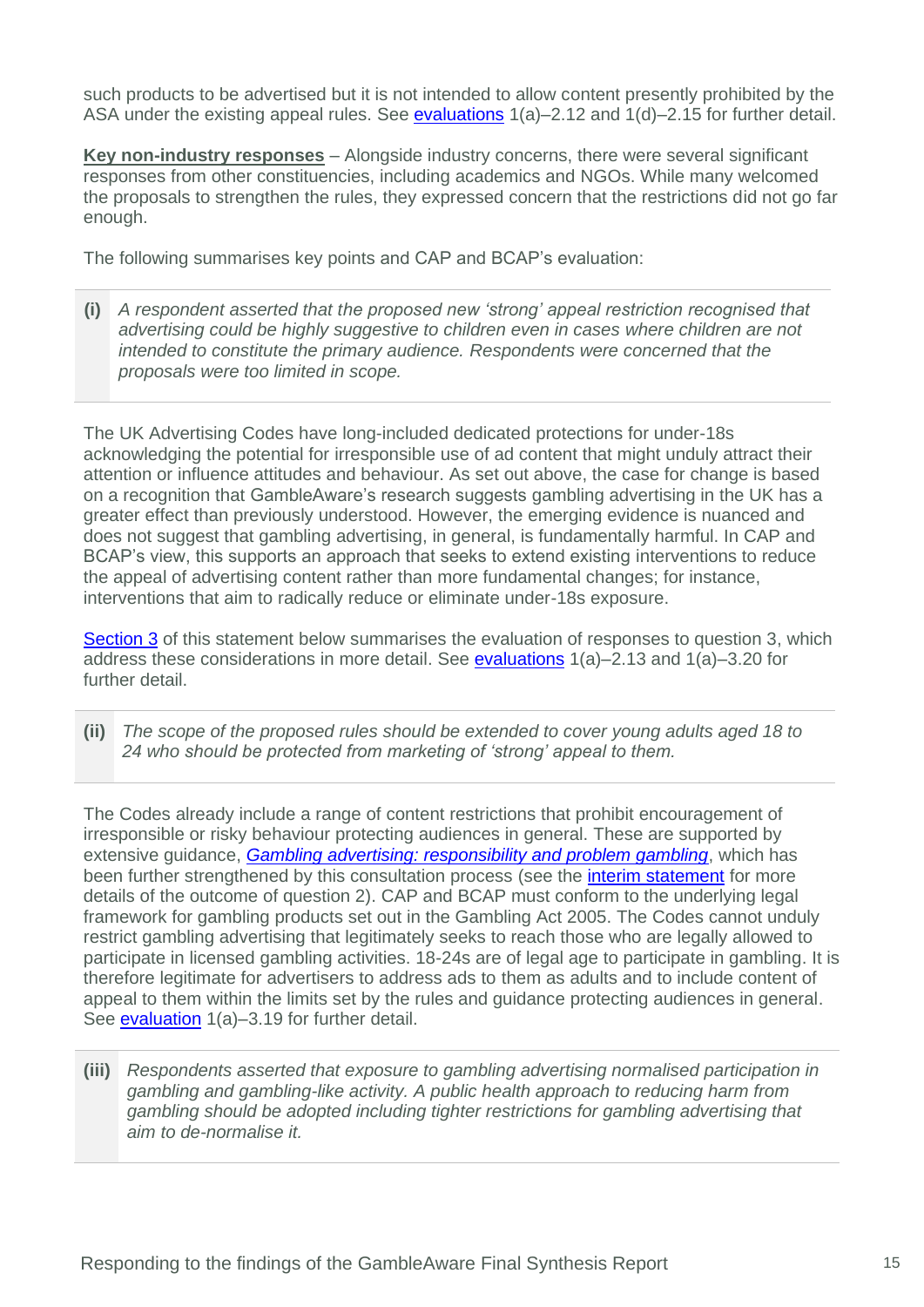CAP and BCAP consider consultation responses do not undermine the stance taken in the consultation, which referred to their more detailed [regulatory statement](https://www.asa.org.uk/uploads/assets/uploaded/e517f21a-9d40-4a46-b2a0da254f04af7f.pdf) on the issue of normalisation. It was a known consequence of the Gambling Act 2005 that gambling would become 'normalised', including through greater visibility in environments like advertising. Ultimately, it is the proper place of the UK Advertising Codes to have restrictions in place to address the potential for harm occurring from advertising that 'normalises' irresponsible or potentially harmful gambling behaviour. See [evaluation](https://www.asa.org.uk/resource/Gambling-consultation-evaluation-table-Q1-2022.html) 1(a)–3.24 for further detail.

**(iv)** *The proposals were an improvement but CAP and BCAP should consider going further towards a complete ban more in line with tobacco regulation.*

As set out in the consultation, the Gambling Commission is responsible for licensing and ensuring products' compatibility with the Gambling Act 2005. As such, the ASA cannot reasonably prevent the advertising of products that have met those requirements. Legislation controlling gambling in Britain is premised on gambling being a 'legitimate leisure activity', which specifically allows operators to advertise subject to controls that ensure ads are responsible and vulnerable groups are protected. Harms associated with advertising are distinct from those associated with misuse of the gambling products themselves (for instance, by those at risk of problem gambling behaviour). The UK Advertising Codes can only focus on the former. For under-18s, the Codes appropriately limit the environments in which gambling ads can appear and restrict the content of ads under-18s do see to address the potential for advertising to unduly attract their attention and influence them. The question of wide-ranging prohibitions on gambling advertising is one for Government, if it chooses to address concerns over the risks associated with the product itself. See [evaluations](https://www.asa.org.uk/resource/Gambling-consultation-evaluation-table-Q1-2022.html) 1(a)–3.20 and 1(a)–3.25 for further detail.

#### **2.3.3 Consultation outcome**

CAP and BCAP have concluded that the consultation outputs support the introduction of new rules prohibiting gambling advertising that is of 'strong' appeal to under-18s.

CAP rule 16.3.12 (gambling) and BCAP rule 17.4.5 (gambling) will be amended as follows:

*Marketing communications / advertisements for gambling must not […] be likely to be of strong appeal to children or young persons, especially by reflecting or being associated with youth culture.* 

*They must not include a person or character whose example is likely to be followed by those aged under 18 years or who has a strong appeal to those aged under 18. Where appropriate steps have been taken to limit the potential for an advertisement to appeal strongly to under-18s, this rule does not prevent the advertising of gambling products associated with activities that are themselves of strong appeal to under-18s (for instance, certain sports or playing video games).* 

*CAP / BCAP has published guidance on the application of the rule, including for advertising of gambling products associated with activities that are themselves of strong appeal to under-18s.*

It should be noted that the final text of the rules – specifically, the latter two paragraphs – has been modified from that proposed in the consultation (see the original text of the proposals in section 2.3.1 above). To make the rule clearer and easier to understand, CAP and BCAP have decided to adopt a shorter, principle-level statement in the rule highlighting the limited exemptions for the advertising of gambling products associated with activities or events that are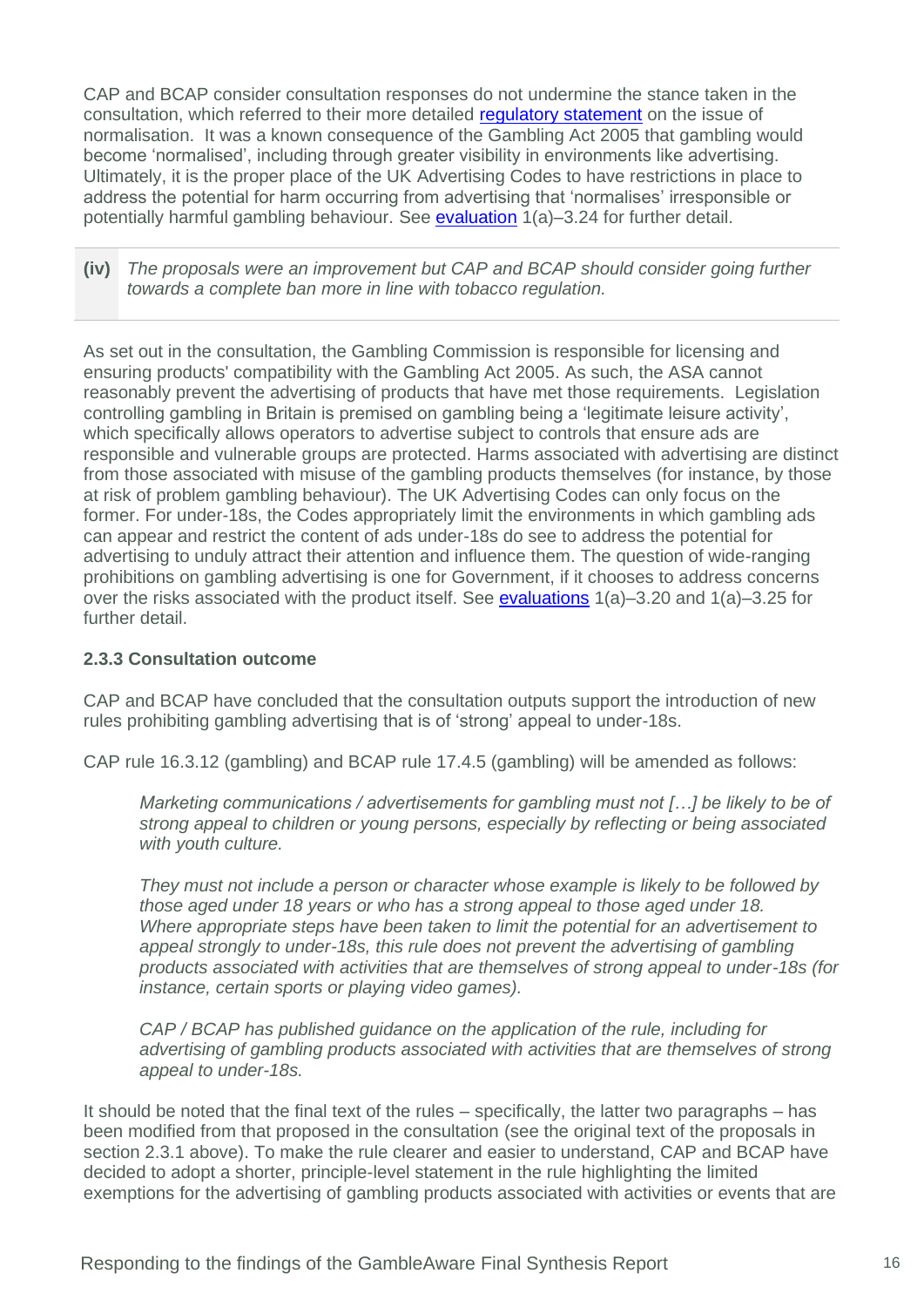themselves of strong appeal to under-18s has been added. This links to a section of the new guidance where marketers can find more detail of the circumstances in which they need to comply with the exemptions.

The final text of the exemptions is set out below in section [2.6](#page-24-0) of this statement and included in the section 15 of the new guidance (see  $\frac{\text{Annex A}}{\text{A}}$ ).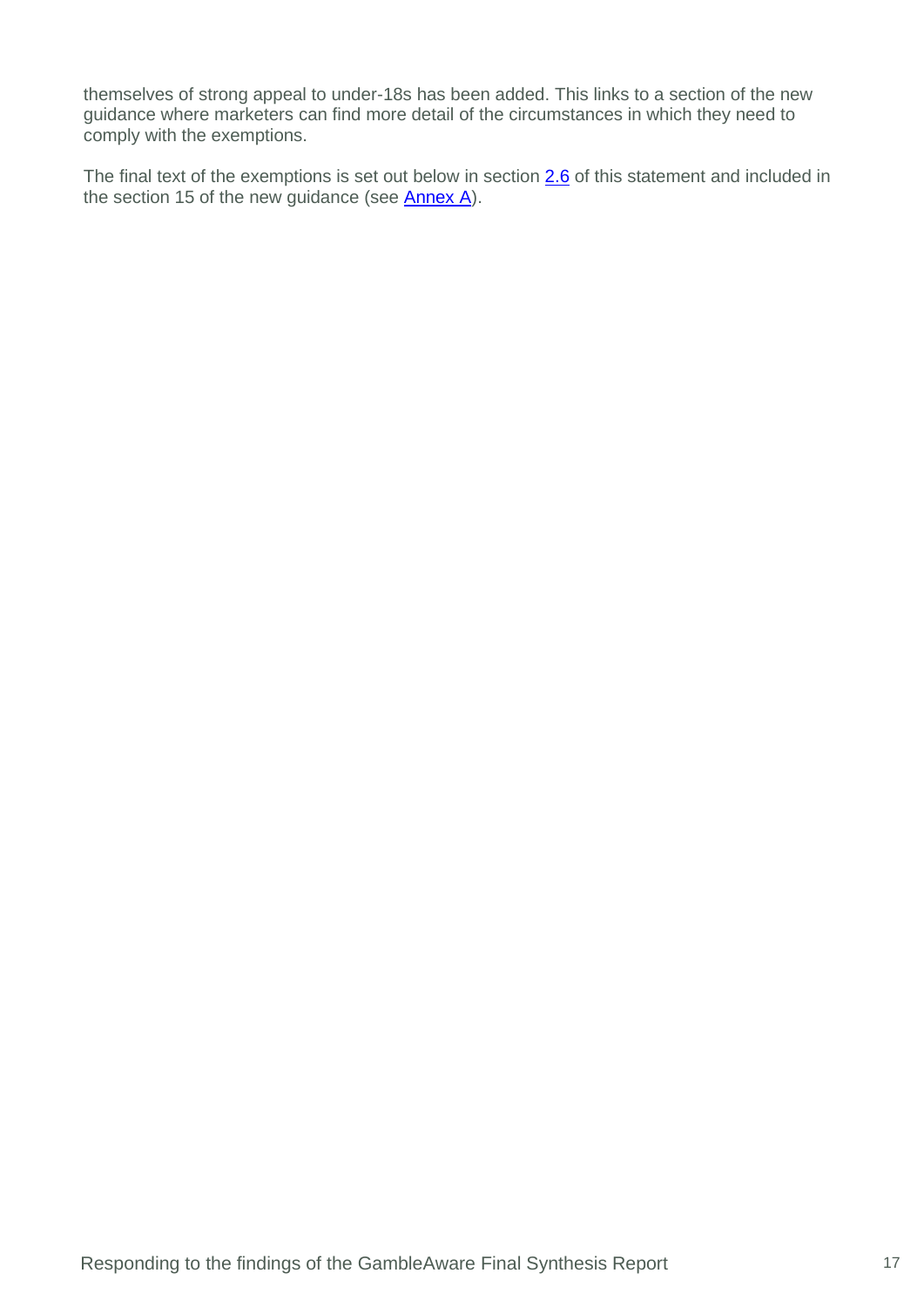## <span id="page-17-0"></span>**2.4 Introducing a new appeal rule for lotteries advertising**

#### **2.4.1 Consultation proposals**

Consultation question 1(b) asked: *Do respondents agree with the proposed amendments (set out in section 6.4.1 above) to CAP rule 17.13 (lotteries) and BCAP rule 18.5 (lotteries)? If not,* 

*please state why including any alternative approach(es) to achieving CAP and BCAP's policy aims.*

The consultation invited responses on the over-arching proposal to introduce new restrictions on the appeal of lotteries advertising, alongside those for gambling.

As with the gambling proposal, CAP and BCAP's intention was to extend the scope of their restrictions on the appeal of lotteries advertising from prohibition of content of 'particular' appeal to the stricter test of 'strong' appeal.

The proposals also reflected the fact the UK Advertising Codes have separate sections for lotteries advertising. This arrangement recognises the differences in the underlying regulatory frameworks, and the risk profile and role of lotteries products in providing funds for good causes.

#### **2.4.2 Summary of key responses and evaluations**

Mark-up of proposed changes to CAP rule 17.13 (lotteries) and BCAP rule 18.5 (lotteries):

Marketing communications / advertisements for lotteries must not […] be likely to be of *strong particular* appeal to children or young persons, especially by reflecting or being associated with youth culture. *They must not include a person or character whose example is likely to be followed by those aged under 18 years or who has a strong appeal to those aged under 18.*

*Where the subject of a lotteries product is inherently of strong appeal to under-18s (for example, good causes involving certain sports generally held to be popular with under-18s), the content of the marketing communication / advertisement may depict that subject, but it must not feature a person or character whose example is likely to be followed by those aged under 18 years or who has a strong appeal to those aged under 18.* 

*CAP / BCAP has produced guidance on the application of the strong appeal test.* 

There were comparatively few responses on the proposal to adopt a similar, 'strong' appealbased rule for lotteries advertising. A small number of respondents – both industry, and academics and NGOs – agreed with the proposals. An important theme that did emerge was an emphasis on maintaining distinctions between gambling and lottery products in recognition of the differing underlying frameworks, the comparatively lower risk profile of lotteries and the unique role of lotteries in generating funds for good causes.

Evaluations of significant responses agreeing with this proposal are in section 1(b)–1 of the evaluation [document,](https://www.asa.org.uk/resource/Gambling-consultation-evaluation-table-Q1-2022.html) those expressing disagreement are in 1(b)–2, and other responses in  $1(b)-3.$ 

There was one key response. A lotteries provider welcomed the continued distinction between lotteries and gambling provided by the separate sections of the UK Advertising Codes. They considered the National Lottery distinct from gambling in general owing to its purpose, regulation and design. They believed that maintenance of the distinction was key to the ability to raise funds for good causes. They asked that CAP and BCAP consider amending the exemption for lottery good cause-related content to allow the use of personalities of 'strong' appeal where they were the recipients of lottery support (for example, a significant number of UK Olympians benefit from such funding).

The Codes have separate sections for gambling and lotteries advertising recognising the differing statutory frameworks and levels of risk generally involved, and the role of lottery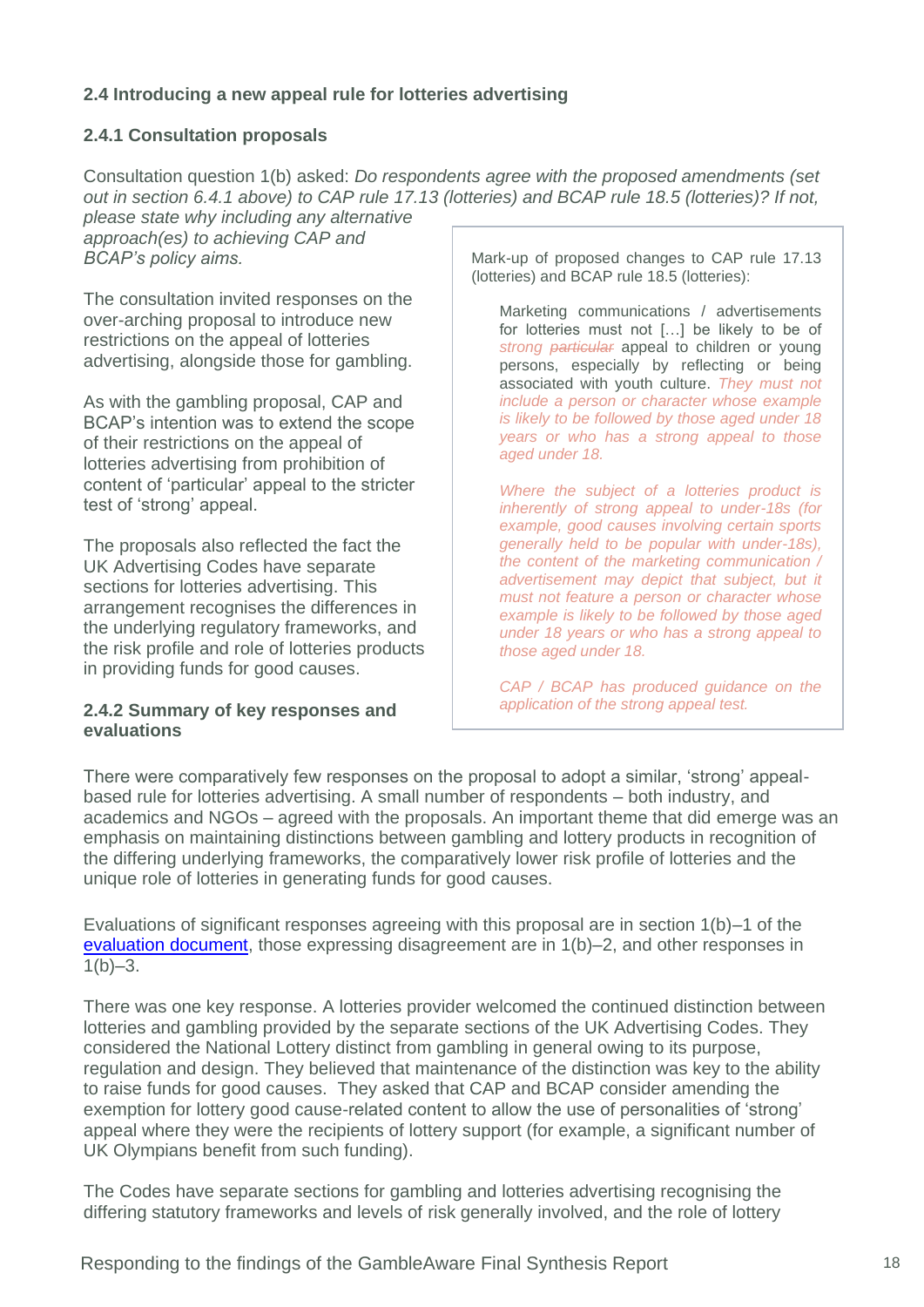products in providing funds for good causes. However, although lotteries are generally considered lower risk, CAP and BCAP consider that there is a case to introduce the 'strong' appeal restrictions. Lotteries ads on TV account for relatively more audience exposure than other categories of gambling ads on TV and the GambleAware research considered lotteries advertising alongside that for gambling more generally.

Nevertheless, CAP and BCAP acknowledge the need for reasonable and proportionate adjustments recognising where lotteries are distinct from other types of gambling. Noting the respondent's point about good cause advertising, an amendment to the proposed exemption has been made to allow under-25s of 'strong' appeal who are the recipients of lottery funding, to feature in some lottery ads. The amendment to the proposals has been made also to better bring the new rules on the appeal of creative content into line with the recent [consultation](https://www.asa.org.uk/uploads/assets/9d884a58-e6b1-42f7-aca94a94013b64f5/Children-young-people-and-Lotteries-consultation.pdf) on changes to the lottery-specific rules restricting the use of the under-25s. These made clearer the scope for lottery operators to feature under-25s in advertising in order to depict the beneficiaries of good causes. The consultation resulted in changes to those rules allowing under-25s to be featured in lotteries ads to illustrate good causes benefiting from lottery funding subject to certain criteria. See [evaluations](https://www.asa.org.uk/resource/Gambling-consultation-evaluation-table-Q1-2022.html)  $1(b)$ –3.1 and  $1(b)$ –3.3 for further detail.

#### **2.4.3 Consultation outcome**

CAP and BCAP have concluded that the consultation outputs support the introduction of new rules prohibiting lotteries advertising that is of 'strong' appeal to under-18s.

CAP rule 17.13 (lotteries) and BCAP rule 18.5 (lotteries) will be amended as follows:

*Marketing communications / advertisements for lotteries must not […] be likely to be of strong appeal to children or young persons, especially by reflecting or being associated with youth culture. They must not include a person or character whose example is likely to be followed by those aged under 18 years or who has a strong appeal to those aged under 18.*

*Where the subject of a lotteries product (for example, good causes benefitting from lottery funds) or features of the product itself (for example, the creative content, gameplay or a prize involved) are of strong appeal to under-18s, a marketing communication / an advertisement for that lottery may depict the subject and/or product, but it must not feature a person or character whose example is likely to be followed by those aged under 18 years or who has a strong appeal to those aged under 18.*

*Lotteries marketing communications / advertisements that solely depict the good causes supported by the lottery may include persons or characters whose example is likely to be followed by those aged under 18 years or who has a strong appeal to those aged under 18 provided that:* 

- *a) they are directly associated with the lottery good cause (for example, an athlete who has received lottery funding directly);*
- *b) there is no explicit encouragement to purchase a lottery product; and*
- *c) there is no reference to scratchcards or online instant-win lottery products.*

*Lotteries marketing communications / advertisements including product references that comply with rule 17.16.2 [CAP] / 18.7.2 [BCAP] are also acceptable.*

The final text of the rules has been modified from that proposed in the consultation. The final paragraph has been added to the rule to address the issue raised in the key response summarised in section 2.4.2 above and CAP and BCAP's recent work to clarify their rules on featuring under-25s in lotteries advertising.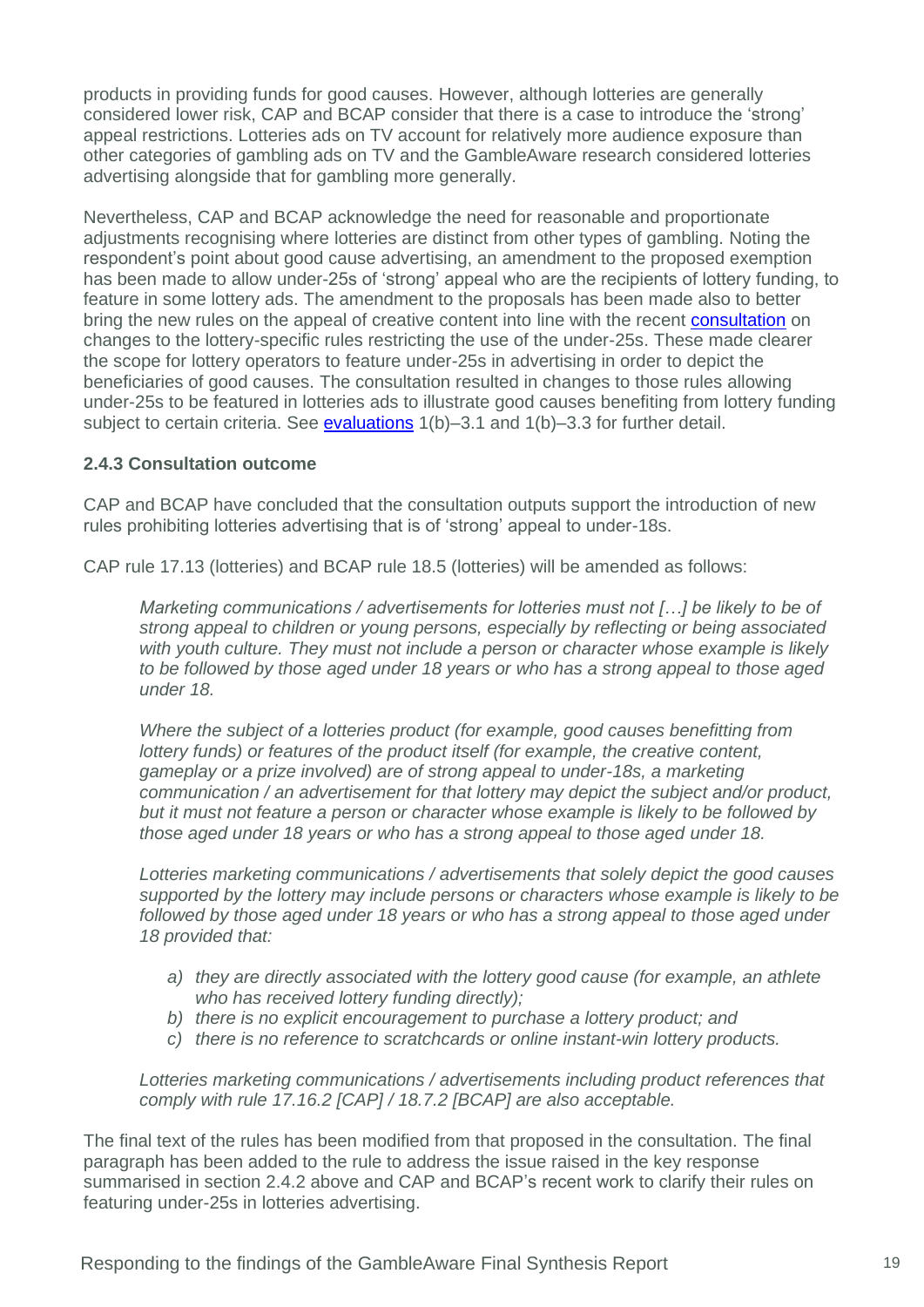The second paragraph has been amended to incorporate and better reflect the exemptions proposed in the consultation (see also [2.5](#page-20-0) below). Also, noting the points made respondents in relation to question 1(a) relating to products that have characteristics of inherent 'strong' appeal, the rule has been adapted to ensure that products like scratchcards can continue to be advertised.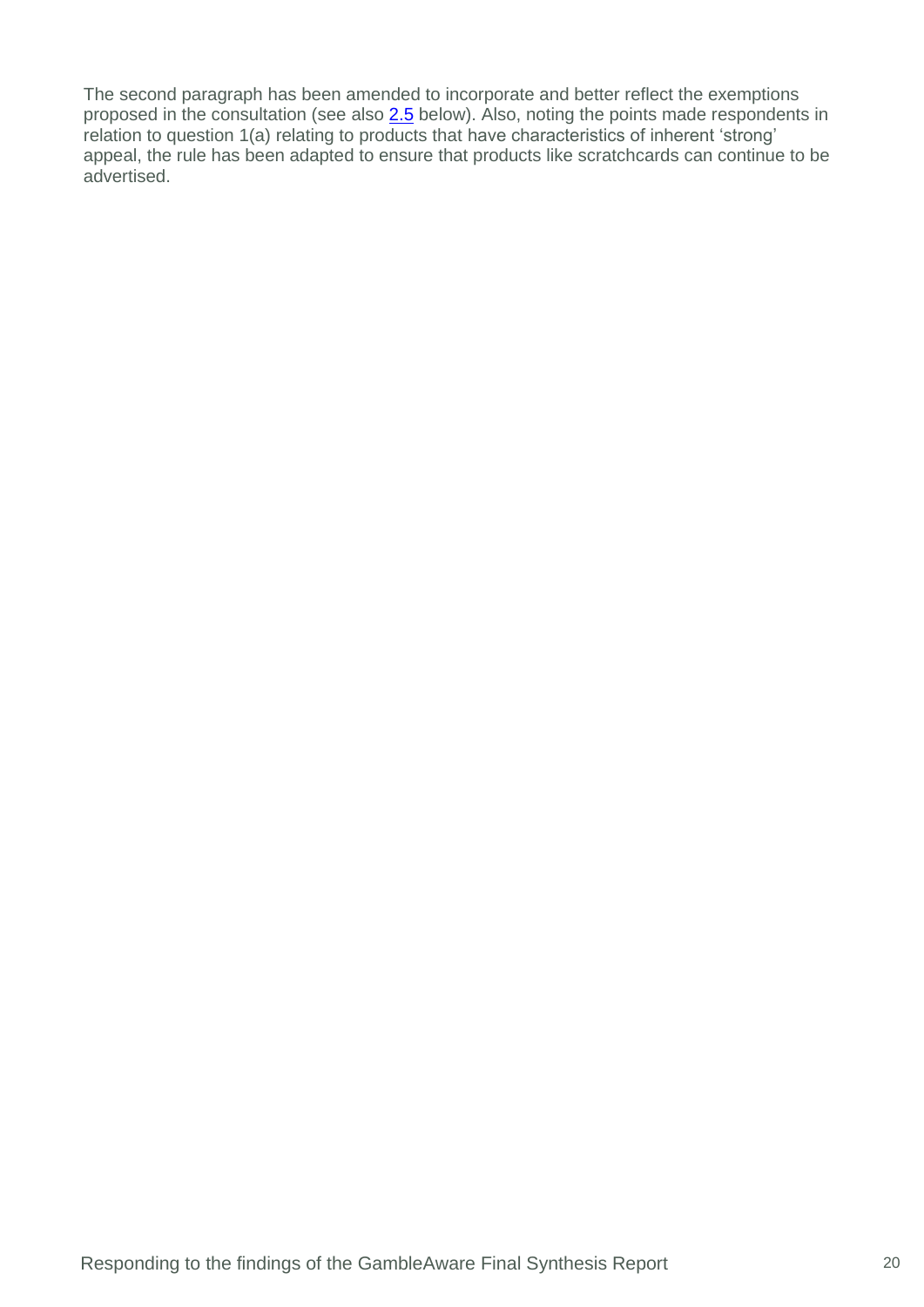#### <span id="page-20-0"></span>**2.5 Guidance to support the new rules**

#### **2.5.1 Consultation proposals**

Consultation question 1(c) asked: *Do respondents consider the intended application of the rules proposed in questions 1(a) and 1(b) and the guidance to support their application (set out in sections 6.4.2 and 6.4.3 above) are broadly proportionate to the intended purpose of preventing gambling ads from appealing 'strongly' to under-18s? If not, please state why.*

The consultation invited comments on CAP and BCAP's proposal to use existing BCAP [guidance](https://www.asa.org.uk/resource/alcohol-tv-ads.html) on alcohol TV advertising as a basis for defining 'strong appeal' in detail. This guidance supports BCAP's rule preventing TV ads for alcohol from appealing 'strongly' to under-18s, which has been in place since 2006.

CAP and BCAP committed to producing new, dedicated guidance drawing on consultation outputs to support the application of the new gambling and lotteries rules. Although the Committees are not obliged to consult on the development of guidance, the consultation process provided a useful means of obtaining feedback from key stakeholders to ensure the proposals best meet the underlying policy aim of ensuring the CAP and BCAP's rules are easily understood and implemented.

Summary of the requirements of BCAP's guidance on 'strong' appeal in relation to alcohol advertising on TV.

*Marketers should:*

- *a) Avoid the use of personalities who are likely to have a strong appeal to the young.*
- *b) Avoid themes that are associated with youth culture.*
- *c) Avoid teenage fashion or clothing mostly associated with those under 18.*
- *d) Avoid music or dance that is likely to appeal strongly to under-18s.*
- *e) Avoid language commonly used by the young.*
- *f) Avoid cartoons, rhymes or animation likely to have strong appeal to children and teenagers.*
- *g) Exercise caution over the use of sportsrelated content.*
- *h) Avoid puppets or cute lovable animals that are likely to inspire strong affection in the young and adolescent or childish humour.*

#### **2.5.2 Summary of key responses and evaluations**

This was an area of significant technical interest among respondents, particularly industry parties, who considered it central to the wider proposals owing to the envisaged guidance's role in determining the definition and application of the 'strong' appeal test.

Evaluations of significant responses agreeing with this proposal are in section 1(c)–1 of the [evaluation document,](https://www.asa.org.uk/resource/Gambling-consultation-evaluation-table-Q1-2022.html) those expressing disagreement are in 1(c)–2, and other responses in  $1(c)-3.$ 

**Key industry responses** – There was some support among industry respondents but several explicit objections (including reiterations of points about proportionality made in relation to question 1(a)). Many industry respondents took a hesitant or critical stance, for instance, reserving judgement over the proposal or setting out a position conditional on further clarity being provided by guidance.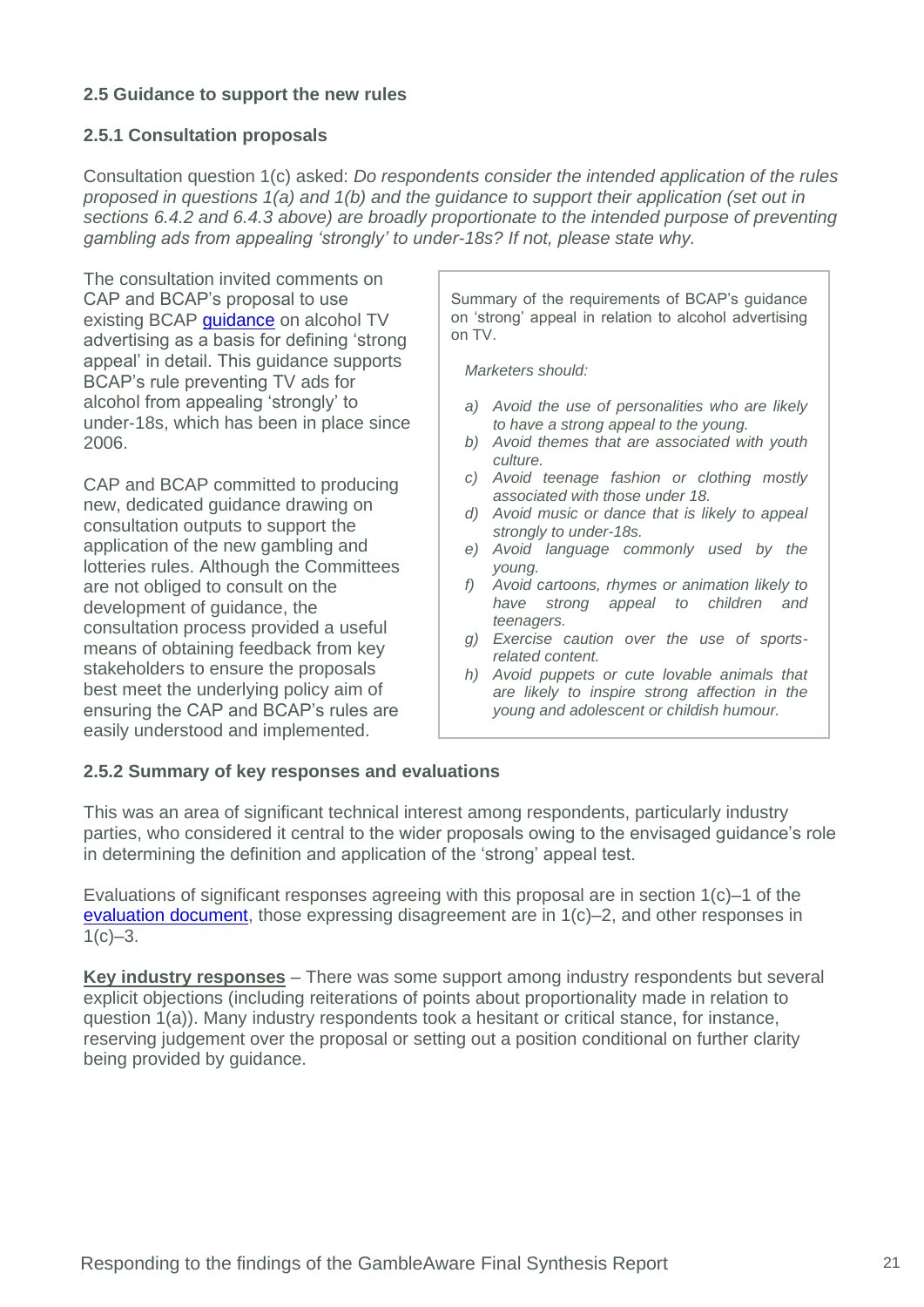The following summarises key points and CAP and BCAP's evaluation:

**(i)** *Respondents considered that the proposals were insufficiently clear and the transposition of guidance prepared for the alcohol industry did not take into account the disproportionate effect of preventing content of 'strong' appeal in ads for gambling operators. Respondents feared the introduction of the new rules would create significant uncertainty.*

CAP and BCAP are not obliged to consult on guidance but believed it was appropriate to seek input from the consultation to inform development of new, dedicated guidance. The stated intention was to use the BCAP alcohol guidance as a basis for developing gambling-specific guidance. Alcohol is a relevant product category because it is subject to a legal age restriction on sales. It also shares common rules as the gambling and lotteries sections were developed using the alcohol rules as a basis. The new guidance has been developed using a range of inputs and insights, including from responses and existing guidance. CAP and BCAP are satisfied that it addresses concerns over the need for detailed, gambling-specific support to aid compliance with the restrictions. See [evaluation](https://www.asa.org.uk/resource/Gambling-consultation-evaluation-table-Q1-2022.html) 1(c)–2.4 for further detail.

**(ii)** *A significant number of respondents asked CAP and BCAP for clarification on a range of points arising from the proposals; including the definition of 'strong' appeal, how new rules would affect the use of characters, and how content like animations would be treated.*

CAP and BCAP have noted the significant number of points made by respondents asking about the intended application of the new policy in a range of scenarios, including how different types of ad content would be assessed under the 'strong' appeal test. This useful feedback has been used to develop the guidance included in [Annex A.](https://www.asa.org.uk/resource/Gambling-consultation-guidance-annex-2022.html) Section [2.5.3](#page-22-0) below sets out how CAP and BCAP developed the guidance and summarises key features. See various [evaluations](https://www.asa.org.uk/resource/Gambling-consultation-evaluation-table-Q1-2022.html) included in  $1(c)-1$ ,  $1(c)-2$  and  $1(c)-3$  for points raised by the respondents that have been fed into the guidance development process.

**(iii)** *A respondent asked how the proposed rule would impact the existing exemption to CAP's rule prohibiting under-25s; the exemption allows for such individuals to appear in ads on websites where they were the subject of the bet offered directly for sale.*

CAP Code rule 16.3.14 includes an exemption for operators' websites from the general prohibition on under-25s featuring in gambling ads. In limited circumstances, it allows the use of such individuals in ads on operators' own websites to illustrate bets that they are the subject of. The consultation set out CAP's view that the proposals would not affect application of rule 16.3.14. Having assessed responses, CAP acknowledges that, while the impact of the restriction will mainly be on the use of personalities aged 25 and above, it does have implications for the exemption in rule 16.3.14.

Noting the emerging evidence's emphasis on persons and characters' influence on under-18s and that operators' sites can be accessed by non-signed-in users, CAP has concluded its new 'strong' appeal rule should takes precedence over the existing exemption. It should also be noted the vast majority of references to under-25s on these sites (principally, listings of bets involving named players) do not include imagery. The exemption will still apply where a personality's use meets the terms of the exemptions to the 'strong' appeal rules and in parts of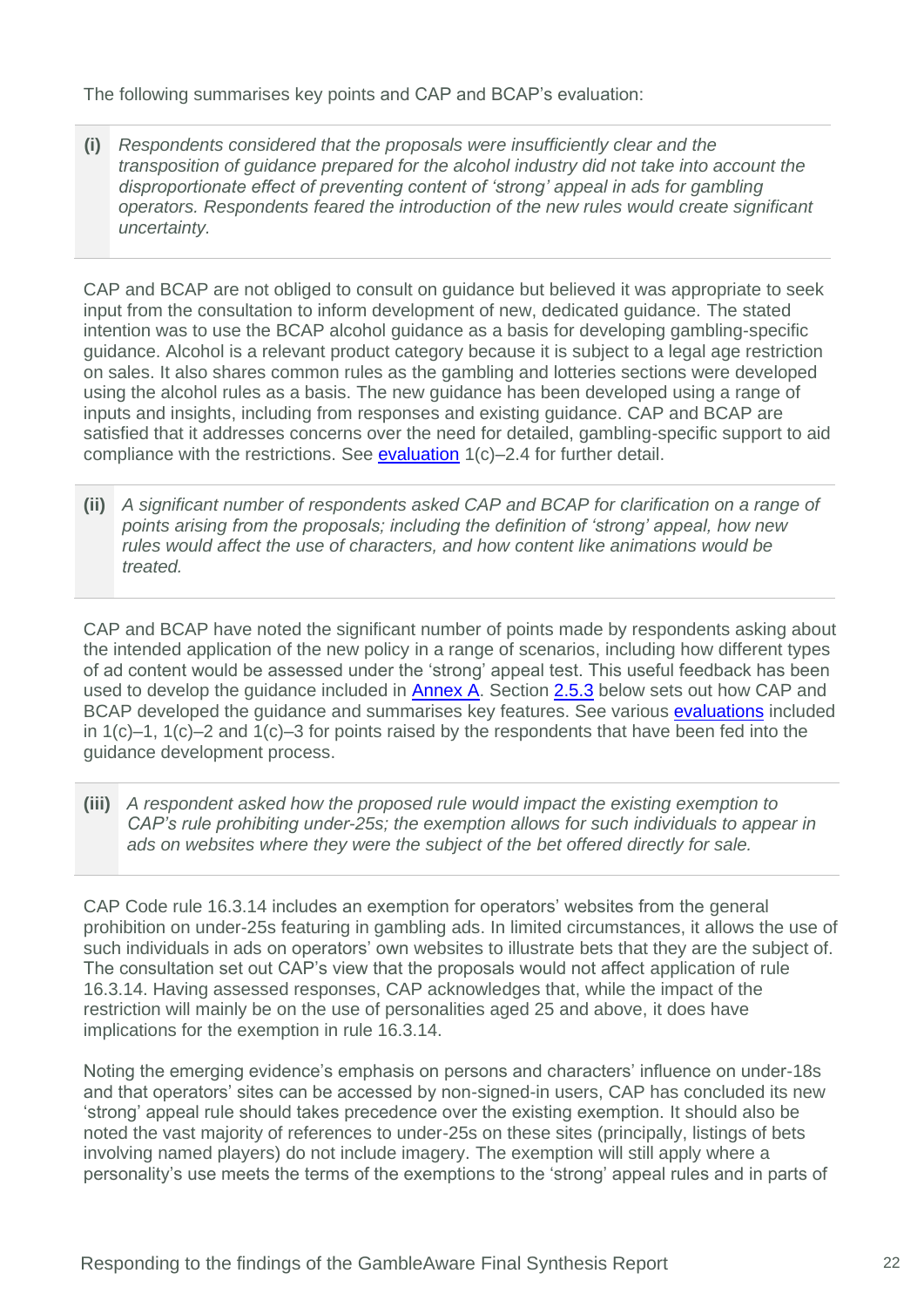their websites and apps that are available to signed-in users only as per the exemption for narrowly targeted gambling ads (see [2.7](#page-29-0) below for further detail).

Section [2.5.3](#page-22-0) below sets out how CAP and BCAP developed the guidance including new advice on the under-25s rules; the full guidance is available in [Annex A.](https://www.asa.org.uk/resource/Gambling-consultation-guidance-annex-2022.html) See also [evaluations](https://www.asa.org.uk/resource/Gambling-consultation-evaluation-table-Q1-2022.html) 1(c)–2.9 and 1(a)–2.10 for further detail.

**Key non-industry responses** – Non-industry respondents urged that the guidance go significantly further in its definition of 'strong' appeal expanding the scope of the kinds of content subject to the new restrictions. These were based, in part, on more general responses to questions 1(a).

The following summarises key points and CAP and BCAP's evaluation:

**(i)** *Respondents argued that the rules should include 'emotional appeals' within the scope of 'strong' appeal. They asserted that such appeals could prime thoughts of under-18s through emotional association with other attributes such as success and status. Several respondents believed gambling ads should not depict subjects of interest to under-18s including sports and video gaming activities at all.*

Central to CAP and BCAP's case for change, the GambleAware research suggests that advertising compliant with the UK Advertising Codes has effects on under-18s not previously considered. However, these effects must be assessed with a due sense of proportionality, including the significant support for the effectiveness of the present framework in general and various balancing indicators (principally, falling child participation rates, low levels of engagement with ads and negative views of gambling in general). As set out under the evaluation of response to question 1(a), CAP and BCAP cannot prohibit all references to activities that are the subject of gambling products where the activity itself is of inherent 'strong' appeal to under-18s. See [evaluations](https://www.asa.org.uk/resource/Gambling-consultation-evaluation-table-Q1-2022.html) 1(c)–3.25 and also 1(a)-2.13 for further detail.

**(ii)** *A respondent was concerned that the proposals included no provision for the opinions of under-18s in determining questions of 'strong' appeal. The respondent also urged the ASA to set up a youth panel in order to adjudicate on cases involving the new restriction.*

While it might consider insights provided by consumer research, the ASA's role is not to determine definitively the likely appeal or effect of an ad on those who see it. The Codes require that advertisers hold evidence to demonstrate their compliance. The ASA assesses whether the case for compliance presented by an advertiser satisfies the requirements of the Code. Advertisers who are unable to provide a sufficiently robust case that an ad is not likely to be of 'strong' appeal to under-18s risk being found in breach. CAP and BCAP will nevertheless make the ASA will be made aware of the respondent's point. See [evaluation](https://www.asa.org.uk/resource/Gambling-consultation-evaluation-table-Q1-2022.html) 1(c)–2.3 for further detail.

#### <span id="page-22-0"></span>**2.5.3 Consultation outcome**

Fulfilling the commitment set out in the consultation document, new guidance for gambling and lotteries advertisers on compliance with the rules that protect under-18s has been developed and is included in [Annex A.](https://www.asa.org.uk/resource/Gambling-consultation-guidance-annex-2022.html)

The new guidance draws on the BCAP alcohol guidance – set out as a basis for responses in the consultation – and significant consultation feedback. It also incorporates parts of the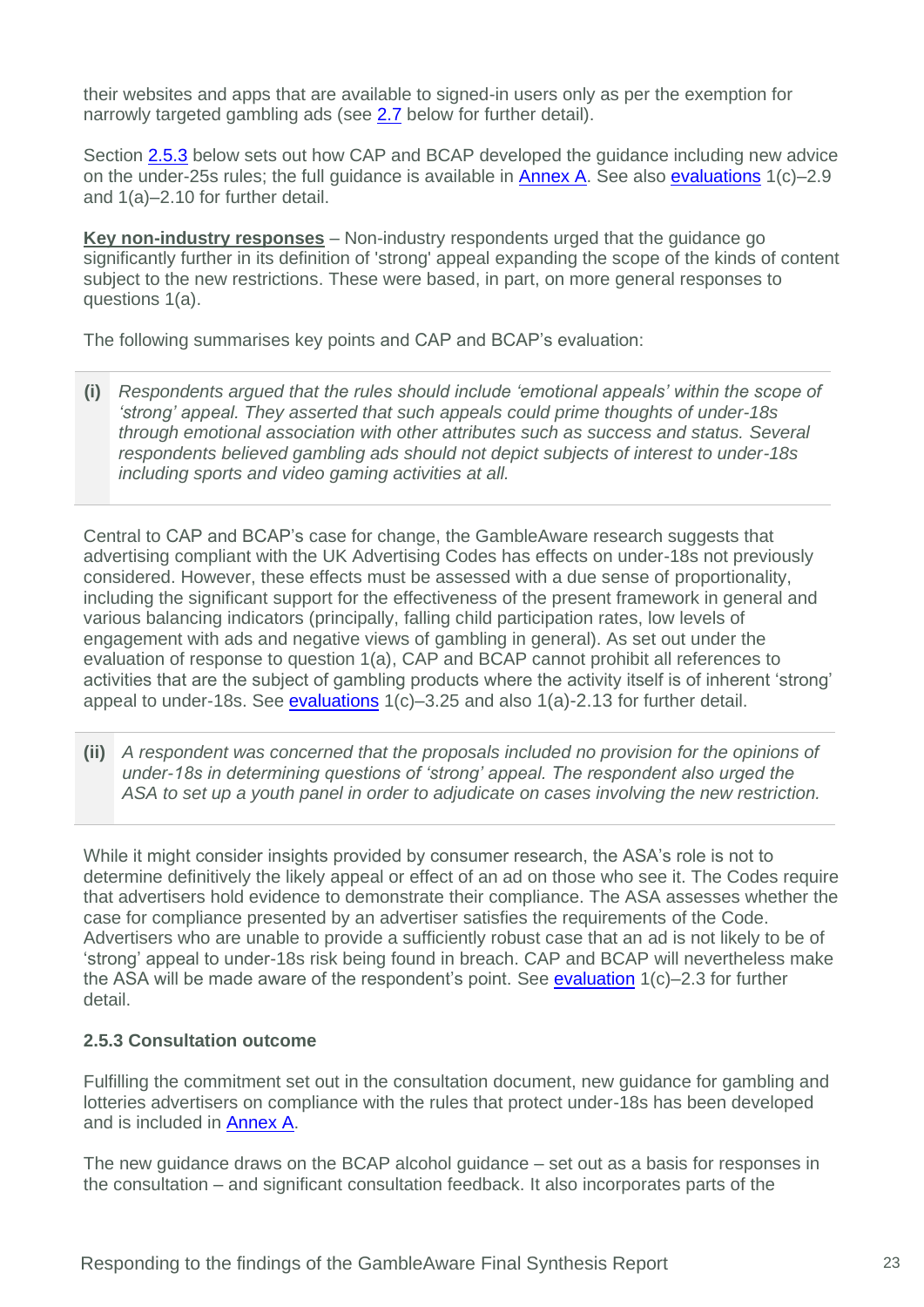existing guidance, *[Gambling advertising: protecting children and young people](https://www.asa.org.uk/uploads/assets/uploaded/734c1499-850d-4d2f-88a441ffd1903b50.pdf)*, that are still relevant (the existing guidance document will be retired).

This includes guidance on CAP and BCAP's general responsibility provisions as they relate to the protection of under-18s and revised guidance on the application of the under-25s rules in light of the introduction of the new 'strong' appeal rules in line with the response summarised in 2.5.2 above.

As the new 'strong' appeal-based rules are an extension of the existing restriction that prohibits advertising that appeals particularly to under-18s, relevant parts of the existing guidance have been carried over. For example, the advice on unacceptable use of child-oriented animation and animated characters that continues to be unacceptable as the rules move from a 'particular' appeal-based restrictions to a 'strong' appeal-based one.

The guidance also includes significant new detail to help advertisers implement the new rules, including:

- how to identify activities or events associated with gambling products that have elements of inherent 'strong' appeal (see guidance section 13);
- the application of the finalised exemptions for certain types of ad content where a product is associated with an activity or event that is itself of 'strong' appeal to under-18s (see guidance section 15);
- how to assess the appeal of persons and characters to determine their appeal (see guidance section 17); and
- the applicability of the exemption for narrowly targeted media where under-18s can be excluded from an audience (see guidance section 28).

Additionally, responding to specific consultation feedback, CAP and BCAP have developed the quidance in several ways, most notably:

- Confirming the ASA's approach to enforcement in line with the consultation commitment to it taking a strict line in applying the 'strong' appeal test; this includes the decision to reconsider existing precedent rulings on 'strong' appeal under BCAP's alcohol rules (see guidance section 12).
- Providing further detail on the interaction between the new 'strong' appeal-based restrictions and the existing rules prohibiting the use of those under the age of 25 in ads (see guidance section 8).
- Cautioning marketers over the use content obviously related to video games; from identifiable characters to background content and depictions of gameplay or other product features (see guidance sections 24 and 25).
- Advising care on the presentation of older characters who are of natural appeal to younger children, like grandparents (see guidance sections 22).
- Setting out the approach to the assessment of musical content used in ads: including a tougher approach than the BCAP alcohol guidance to older songs that become popular again (see guidance sections 26).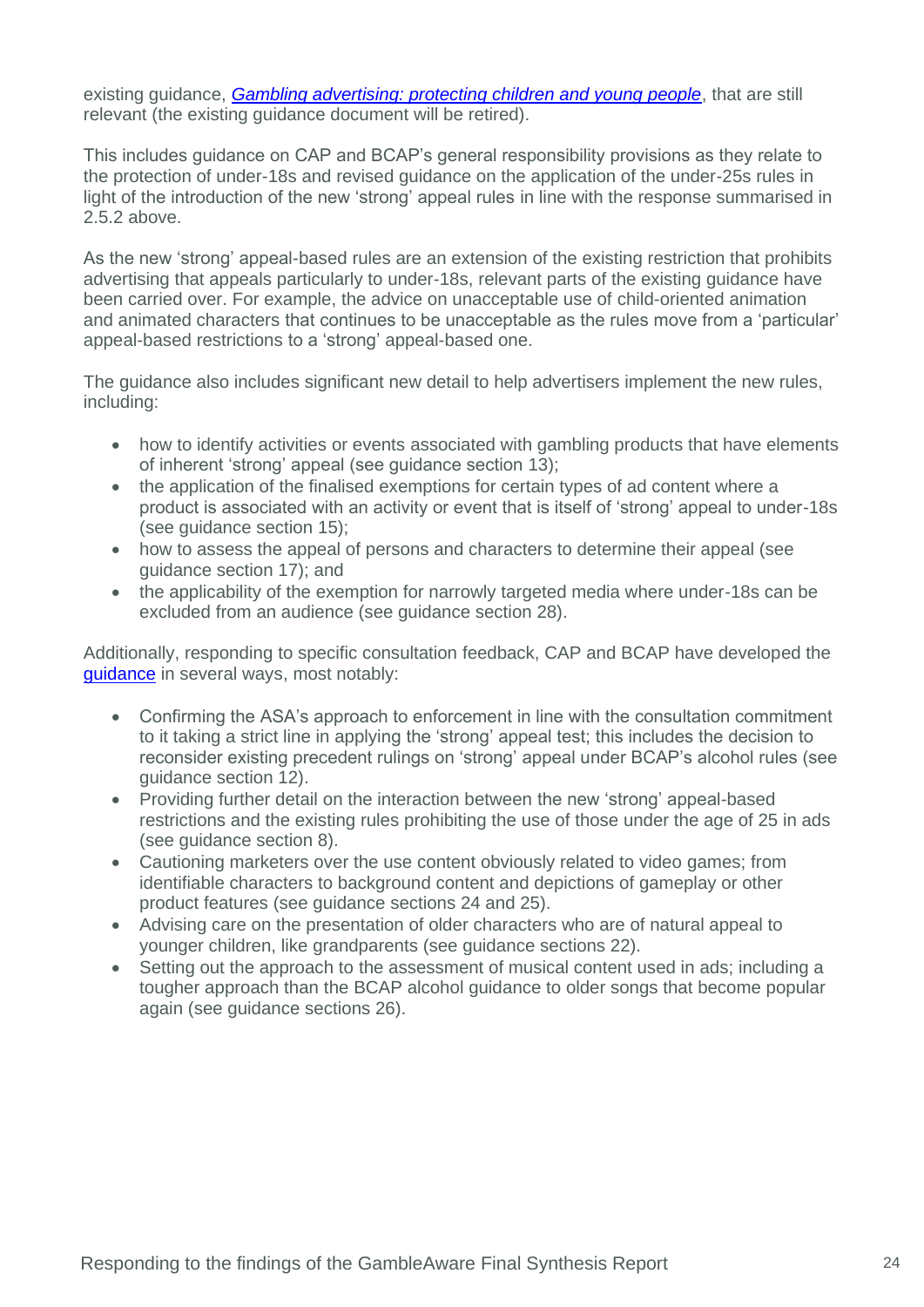## <span id="page-24-0"></span>**2.6 Exemptions for activities with inherent 'strong' appeal**

#### **2.6.1 Consultation proposals**

Consultation question 1(d) asked: *Do respondents agree with the proposal (set out in section 6.4.4 above) to exempt from the rules, proposed in questions 1(a) and 1(b), certain content* 

*inextricably linked to licensed gambling activity or the good causes that benefit from lottery funds? If not, please state why.*

The consultation invited respondents' views on CAP and BCAP's proposal to incorporate several exemptions to allow some scope for licensed products associated with activities or themes of 'strong' appeal to continue to be advertised.

Unlike alcohol products, some gambling products are inherently linked to activities that are of 'strong appeal' to under-18s; for instance, lotteries good causes and bets on the outcomes of sports matches, TV shows and eSports tournaments. Football is an obvious example as it is a key focus of betting products. While not of 'particular appeal' to under-18s (in other words appealing more to under-18s than to adults), it appeals strongly across age ranges.

Applying a 'strong appeal' test at the level of an activity would effectively prevent the advertisement of related licensed gambling activities.

The Gambling Commission is responsible for licensing gambling operators and ensuring their provision of products is compatible with the Gambling Act 2005's requirement to ensure children and young people remain protected. The ASA could not reasonably prevent entirely the advertising of products that have met these requirements.

The exemptions to the 'strong' appeal rules proposed in the consultation document:

*a) It is proposed that the 'strong appeal' rule would not apply to:*

- *i) the activity which is the subject of the licensed gambling activity (for example, football and eSports) in general terms;*
- *ii) generic depictions of these subjects (for example, balls and other sporting equipment, stadia or depictions of players and play) provided that they are not presented in a manner that might 'strongly' appeal to under-18s (for example, using cartoon-style graphics);*
- *iii) content that specifically identifies a subject of the licensed gambling activity (for example, the logos of an eSports game, sports team, sports tournament, or other event);*
- *iv) depictions of good causes benefitting from lottery funds (for example, holiday activities arranged for disadvantaged children) or references to lottery prizes; and*
- *v) material relating to an advertiser's brand identity (for example, logos or livery).*

*b) For the avoidance of doubt, the proposed exemption would not cover advertising featuring of a person or character whose example is likely to be followed by those aged under 18 years or who has a 'strong appeal' to those aged under 18: doing so would be banned by the proposed new rule. Moreover, if an ad took advantage of one or more of the exemptions (i)-(v), the ad could not include any other factor which, judged in whole and in context, would be likely to render the ad of 'strong appeal' to under-18s.*

#### **2.6.2 Summary of key responses and evaluations**

This question was also a significant focus for many respondents. Industry respondents tended to question whether the proposed exemptions were sufficient and asked for more clarity on how they would work in practice. Non-industry responses expressed concern the exemptions undermined the overall proposals for tougher restrictions on the appeal of creative content.

Evaluations of significant responses agreeing with this proposal are in section 1(d)–1 of the [evaluation document,](https://www.asa.org.uk/resource/Gambling-consultation-evaluation-table-Q1-2022.html) those expressing disagreement are in 1(d)–2, and other responses in  $1(d)-3$ .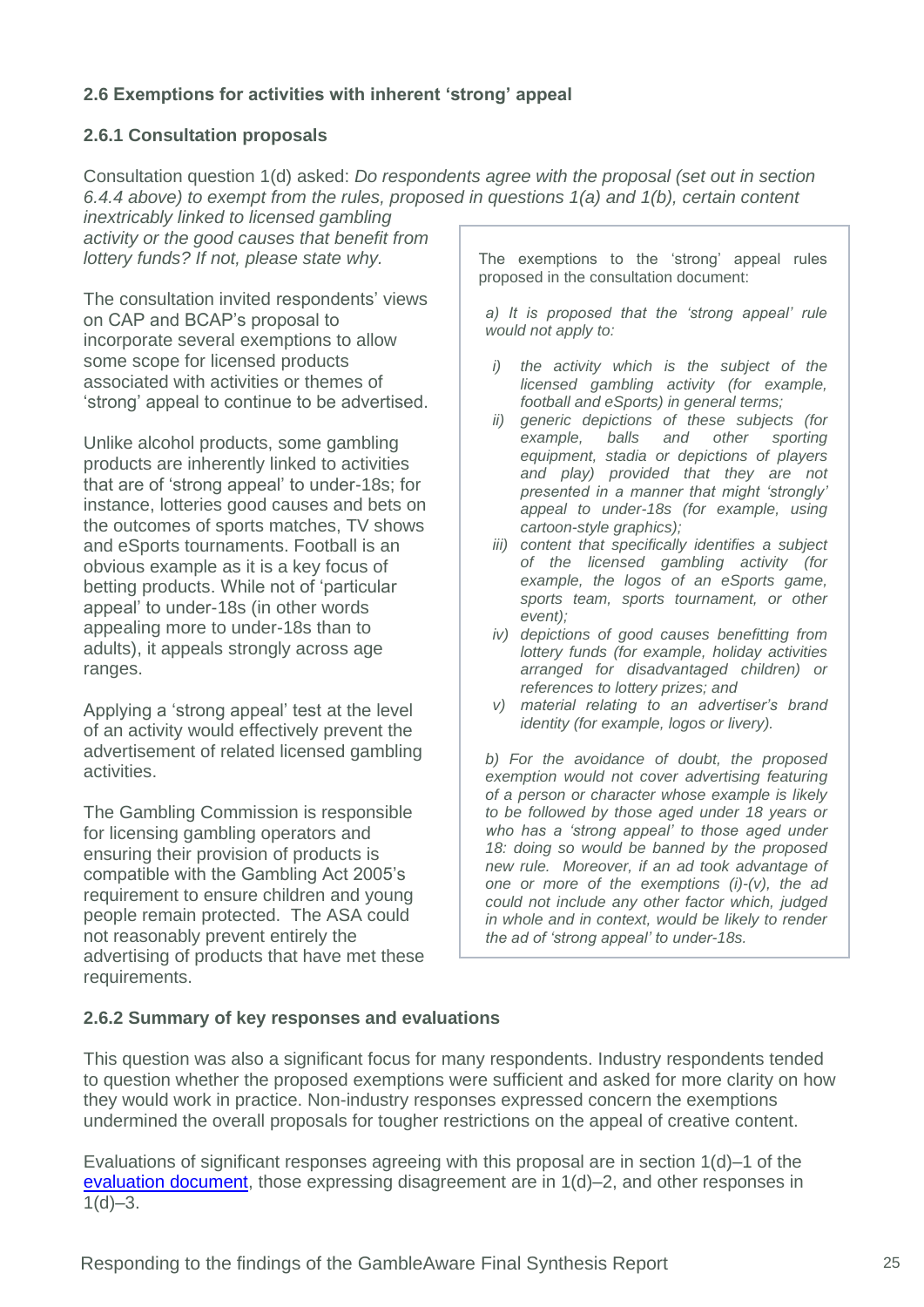**Key industry responses** – Industry respondents reiterated criticisms over proportionality and the effectiveness of the status quo (as summarised under question 1(a) above), although there was some level of support for the principle of incorporating exemptions into the policy. There were also calls for the scope of exemption proposed relating to the use of persons and characters to be expanded.

The following summarises key points and CAP and BCAP's evaluation:

**(i)** *Several respondents believed the prohibition on personalities was unfair and called for an exemption to allow personalities to be used when the gambling product was directly linked to them. One respondent called for a specific exemption of this kind on TV for wellknown sports personalities who were not of 'particular' appeal to under-18s.*

Noting the GambleAware evidence's focus on the importance of personalities in terms of impact on under-18s, CAP and BCAP consider that extending the limited exemption for the use of persons undermines the key basis of their proposals. The proposals strike a reasonable balance to allow products like 'goal scorer bets' to be advertised with text or audio references to a specific player alongside generic footballing imagery. The guidance accompanying the new 'strong' appeal rules sets out the criteria on which all personalities will be judged (see section 17 of the guidance included in [Annex A](https://www.asa.org.uk/resource/Gambling-consultation-guidance-annex-2022.html) in particular). A blanket exemption for certain categories is not appropriate as the ASA must assess on a case-by-case basis. See [evaluations](https://www.asa.org.uk/resource/Gambling-consultation-evaluation-table-Q1-2022.html) 1(a)–3.17 and 1(a)–3.18 for further detail.

**(ii)** *Some respondents were concerned that casino and bingo-led operators were disadvantaged by the proposals that exempted the subject of products (for example, a sport being bet on), but not the products themselves.*

As summarised under question 1(a) above, CAP and BCAP acknowledge this concern and have amended the wording of the proposed exemptions to the rules accordingly (see section 2.3 above and also confirmation of the finalised exemptions in section 2.6.3 below).

**(iii)** *A respondent pointed out some brand identities were substantially built around animation. A blanket restriction would clearly impact widely on the brand's operation, beyond the issue of advertising.* 

The respondent's point is addressed in the proposals by the exemption covering "material relating to an advertiser's brand identity (for example, logos or livery)". This allows advertisers to include identifiers like logos, although it would not extend to brand ambassadors like equity brand characters, which will be assessed by the ASA under the criteria defining 'strong' appeal set out in the relevant parts of the guidance (see, in particular, section 15 of the guidance included in [Annex A\)](https://www.asa.org.uk/resource/Gambling-consultation-guidance-annex-2022.html). See [evaluation](https://www.asa.org.uk/resource/Gambling-consultation-evaluation-table-Q1-2022.html) 1(c)–2.21 for further detail.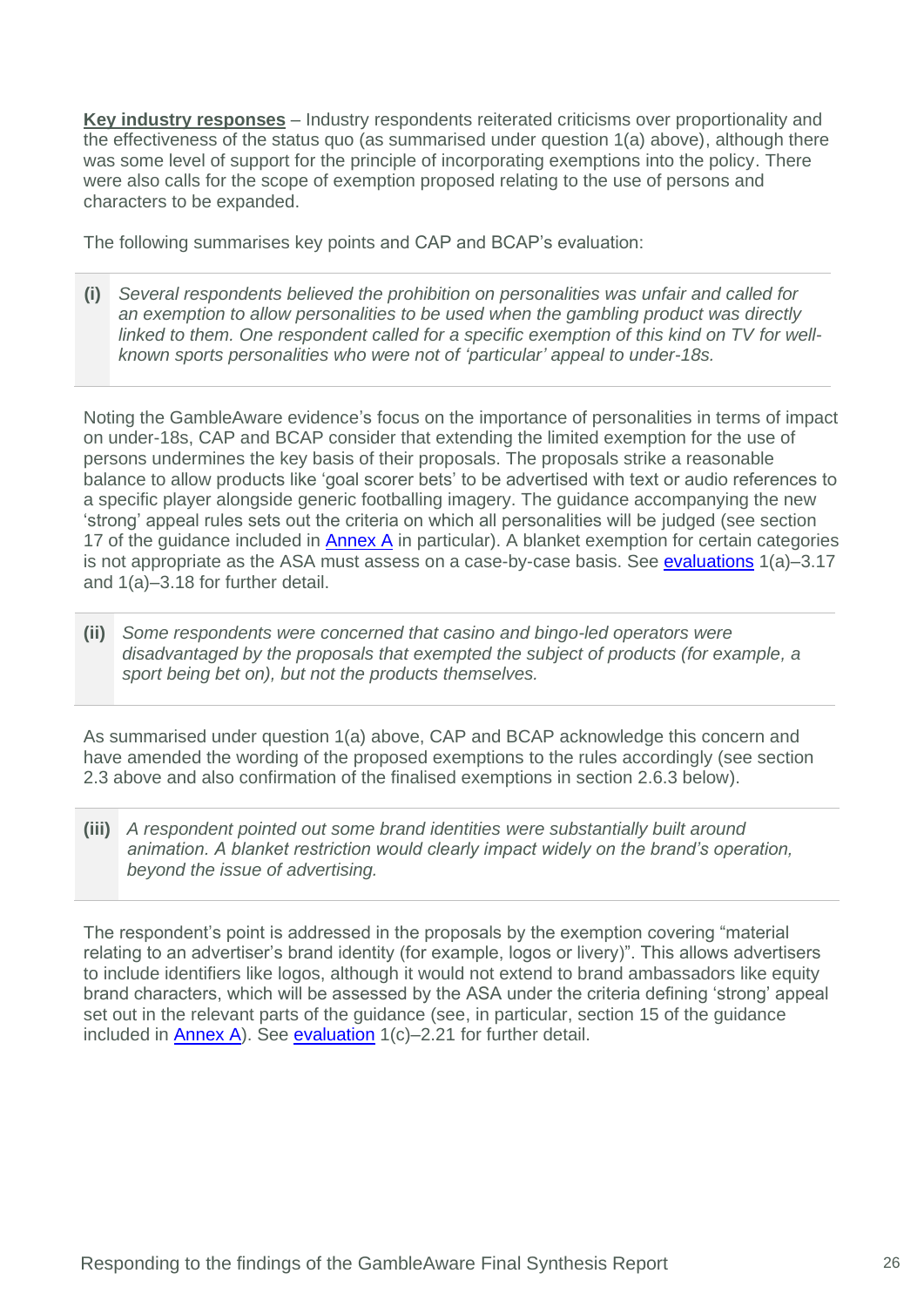**Key non-industry responses** – NGO and academic respondents were generally opposed as they considered the exemptions weakened the proposal significantly.

The following summarises key points and CAP and BCAP's evaluation:

**(i)** *Respondents asserted that the Final Synthesis Report highlighted the strong link between youth, gambling and sport, and, in particular, they believed eSports were unquestionably of 'strong' appeal. They asked for further justification of the proposal's focus on imagery, themes and characters. They considered there was little basis for the implication that the sports, teams or players themselves were not themselves of strong appeal.*

As set out under question 1(c) (see section [2.5](#page-20-0) above), CAP and BCAP cannot impose restrictions that would, for all intents and purposes, prohibit the advertising of licensed products. The new rules add materially to the protections afforded by content restrictions. However, the exemptions included in the policy allow a balance between the strength of new evidence for further action and proportionality considerations. See [evaluations](https://www.asa.org.uk/resource/Gambling-consultation-evaluation-table-Q1-2022.html) 1(d)–2.3, 1(d)–2.4 and 1(d)– 2.5 for further detail.

**(ii)** *One respondent questioned why CAP and BCAP could not prohibit all content of strong appeal, like that relating to football. They believed the Gambling Commission should explain why it could not allow CAP and BCAP to prohibit all advertising of 'strong' appeal to children to ensure a joined-up response.*

The Gambling Commission is constrained by the same considerations that the ASA and CAP are. The underlying framework permits advertising that meets standards set out in the Codes. CAP and BCAP have nevertheless made the Commission aware of the respondent's point. See [evaluation](https://www.asa.org.uk/resource/Gambling-consultation-evaluation-table-Q1-2022.html) 1(d)–2.4 for further detail.

#### <span id="page-26-0"></span>**2.6.3 Consultation outcome**

CAP and BCAP have decided to introduce exemptions, in line with those proposed, as part of the new guidance supporting the new rules restricting advertising of 'strong' appeal to under-18s.

As detailed in [2.3.3](#page-11-0) above, the finalised gambling rules include a shorter, principle-level statement in the rule highlighting the limited exemptions for the advertising of gambling products associated with activities or events that are themselves of 'strong' appeal to under-18s. This links to a section of the new quidance (see section 15 in [Annex A\)](https://www.asa.org.uk/resource/Gambling-consultation-guidance-annex-2022.html) where marketers can find more detail of the circumstances in which they need to comply with the exemptions.

The text of the proposed exemptions has been developed to make clearer their application. There are several more significant changes to the substance of the exemptions, but CAP and BCAP are satisfied that these bear out the policy intention rather than materially change the policy proposal:

• CAP and BCAP recognise that, along with gambling and lotteries products which are associated with activities of inherent 'strong' appeal to under-18s (for instance, bets on sports or a lottery for a particular good cause), there are other kinds of licensed gambling activity including online gaming products where characteristics of the product itself (such as gameplay, themes or characters) are likely to have a similar effect. The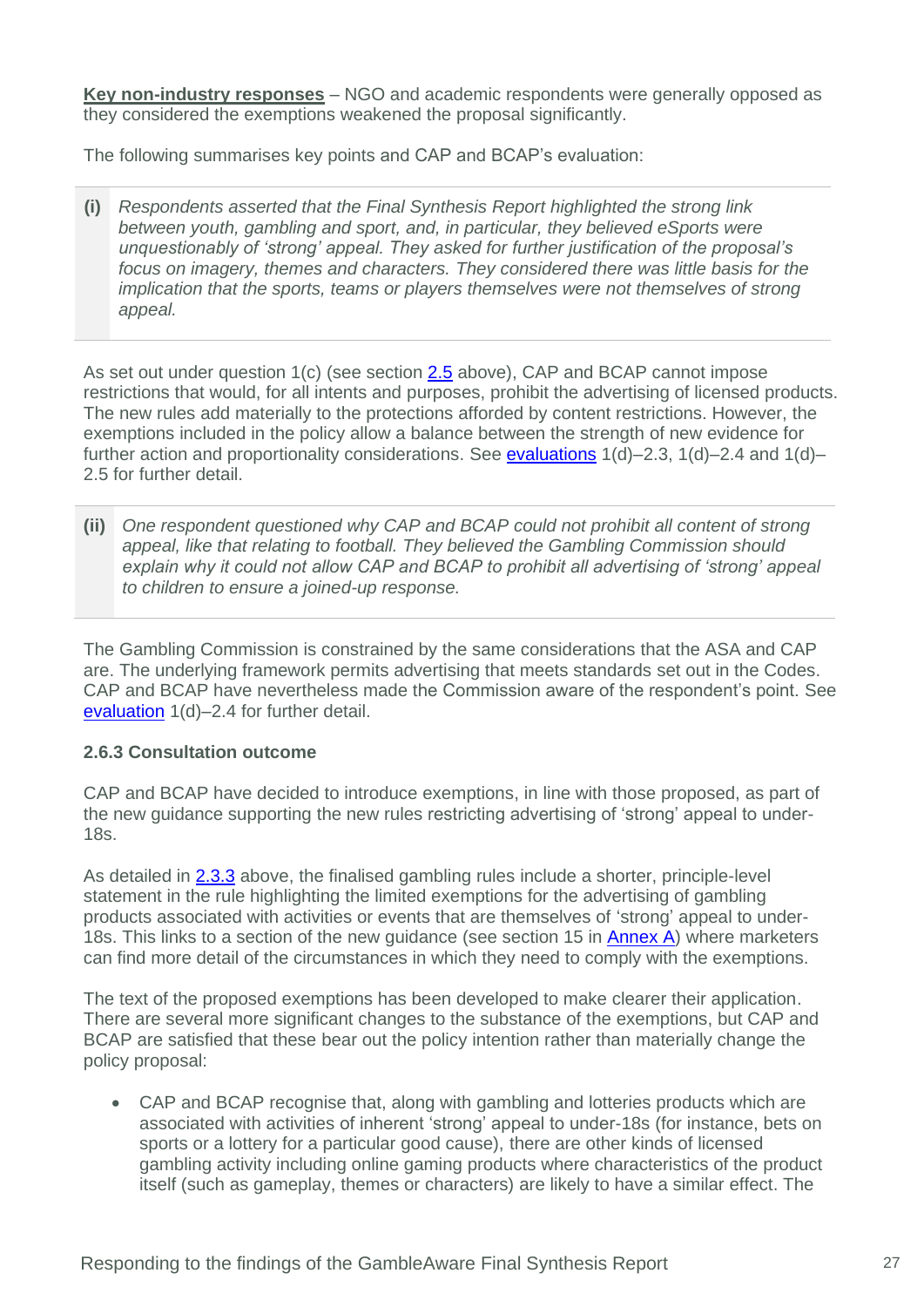exemptions have been amended to ensure CAP and BCAP's original intent is applied consistently to all types of product (see Exemption A below).

- Following on from this, the exemption allowing for generic depictions where associated activities are of inherent 'strong' appeal have been expanded to reflect a broader range of gambling and lotteries products than just betting (see Exemption B below).
- As set out in [2.4.3](#page-17-0) above, the exemptions in the finalised lotteries rules have been expanded with more scope for the inclusion of persons (including under-25s) of strong appeal to illustrate good causes benefiting from lottery funding in some lotteries ads.
- The exemption relating to the use of persons and characters in ads for gambling and lotteries products of inherent 'strong' appeal has been amended to make clearer the limited scenarios in which persons or characters can be used. It also reflects changes to the exemption included in the lotteries rules (see Exemption F below).

The exemptions will be set out in section 15 of the new guidance which the principle included in the gambling rules (see [2.3](#page-11-0) above) specifically refers. Advice on compliance with the exemptions relevant to the lotteries rules (see [2.4](#page-17-0) above) are also included in this part of the guidance. The final version of the exemptions state:

**Exemption A: products in general terms** – Advertising for gambling and lottery products associated with activities of 'strong' appeal may promote the licensed product in general terms. The subject a product is associated with or its characteristics are not bases alone upon which the ASA will conclude that an ad is of 'strong' appeal. Ads for such products must still comply with the strong appeal rules, except where an exemption set out in this section of the guidance is applicable.

Marketers should also note the rules focus principally on imagery, themes and characters. They are not intended to restrict simple text or audio references to, for example, sports, good causes, teams or individuals generally held to be popular with under-18s.

- **Exemption B: generic depictions** Advertising for gambling products that have characteristics likely to be of 'strong' appeal to under-18s (like certain online games) may include generic depictions or references to the creative content or gameplay of the product. Similarly, advertising for gambling products associated with a subject of 'strong' appeal may include generic depictions of the subject of the gambling product. Examples of acceptable generic depictions include:
	- o using suitable actors or computer-generated imagery to depict playing a sport held to be of 'strong' appeal to under-18s:
	- $\circ$  depicting generic equipment associated with the sport or activity like a ball, goalposts, a piece of kit, a bat or racket;
	- o employing stylized depictions (for instance, blurred or long focus shots) or computer-generated imagery to depict something relating to a named event held to be of 'strong' appeal to under-18s, like a non-specific trophy, stadium or arena; and
	- o using suitable actors or computer-generated imagery to depict the act of playing an online game held to be of 'strong' appeal to under-18s (for instance, holding a device, selecting a generic feature like pressing the 'play' button, or expressing disappointment or approval over their performance).

The generic depictions allowed by this exemption must be suitable and not, of themselves, likely to appeal strongly to under-18s (for instance, because they invite obvious comparisons with video games or online games popular with under-18s or use cartoon-style graphics likely to appeal strongly to under-18s).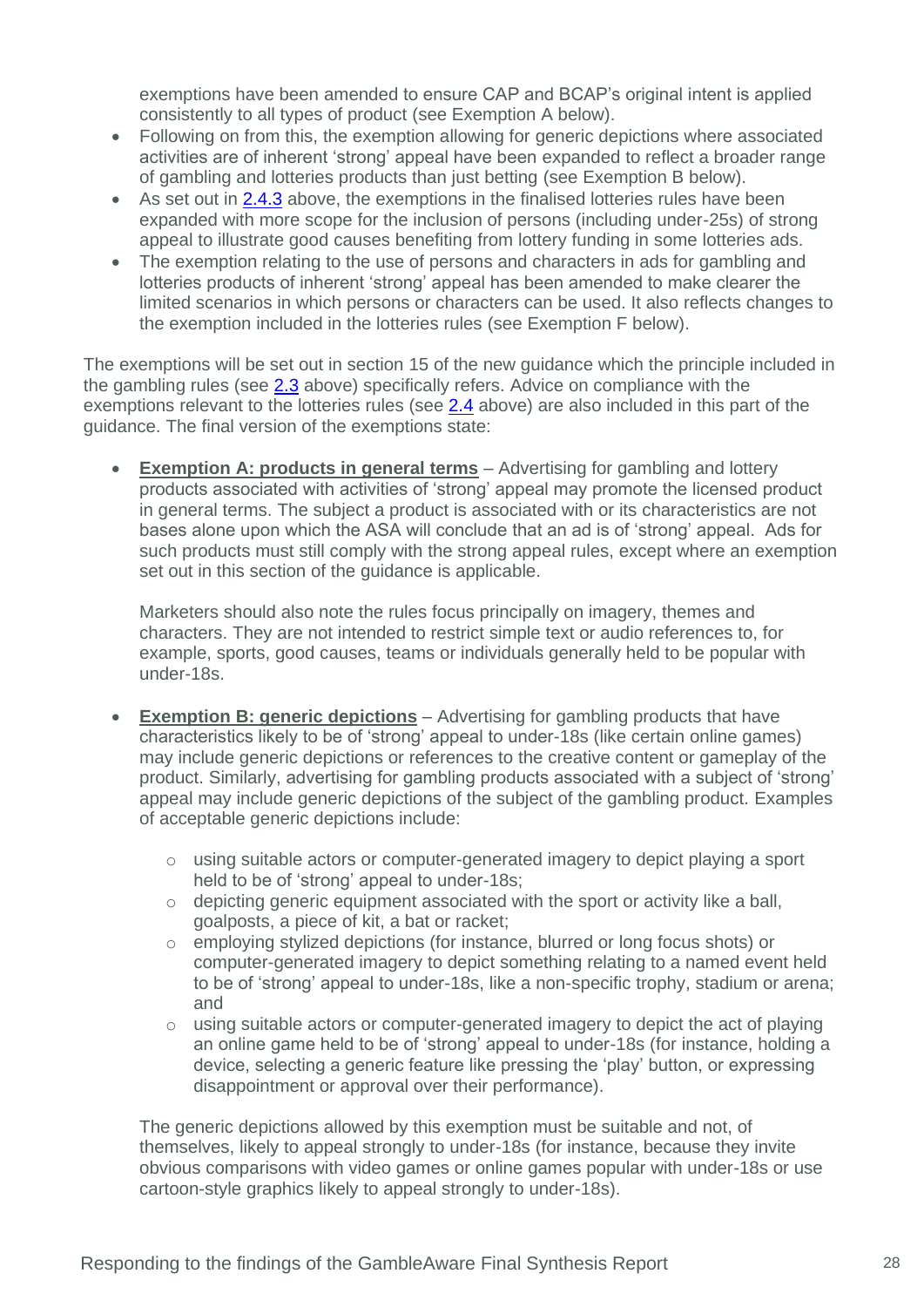- **Exemption C: logos and other identifiers** Advertising for gambling products associated with a subject of 'strong' appeal may include content that specifically identifies a subject of the gambling activity (for example, the logo of a sports team, sports tournament, eSports game, or other event). This allows for content that performs a similar role to a visual or audio reference.
- **Exemption D: branding** Advertising for gambling and lottery products associated with activities of 'strong' appeal may content relating to an advertiser's brand identity (for example, logos or livery). This is a specific exemption covering material relating specifically to an advertiser's brand identity (for example, brand logos or livery). This does not, however, extend to equity brand characters, which will be assessed by the ASA under the criteria defining 'strong' appeal set out in the guidance.
- **Exemption E: lottery prizes and good causes** The lotteries rules state: *Where the subject of a lotteries product (for example, good causes benefitting from lottery funds) or features of the product itself (for example, the creative content, gameplay or a prize involved) are of strong appeal to under-18s, a marketing communication / an*  advertisement for that lottery may depict the subject and/or product, but it must not *feature a person or character whose example is likely to be followed by those aged under 18 years or who has a strong appeal to those aged under 18.*

This allows for lotteries product ads to depict the good causes benefitting from lottery funding, like sporting activities for disadvantaged children. It also allows the depiction of large prizes (like cash jackpots) and other items likely to appeal strongly to children that may sometimes be prizes in smaller lotteries (like bikes or games consoles).

• **Exemption F: certain persons and characters** – Gambling advertisements may use of persons or characters associated with gambling subjects of 'strong' appeal to under-18s, like football, where marketers can satisfy the criteria set out in the sections below covering the application of the 'strong' appeal test to persons and characters. When a person or character is used to illustrate that subject, their association with the subject is not a basis alone for the ASA to find the ad in breach of the 'strong' appeal rules; see sections 16-18 below for more detail on how the appeal of persons and characters will be assessed and scenarios relating to this exemption.

The lotteries rules recognise that lotteries are a means of raising funds for good causes. The rules distinguish between, on the one hand, lottery advertising that promotes lotteries products directly, which must not feature under-25s in a significant role and, on the other hand, good cause-related lottery advertising where there is no explicit encouragement to purchase a lottery ticket, which can feature under-25s as or representative of the primary beneficiaries of the lottery. For good cause-related lottery advertising, persons who have 'strong' appeal to under-18s may feature where they are the direct beneficiaries of lottery funding.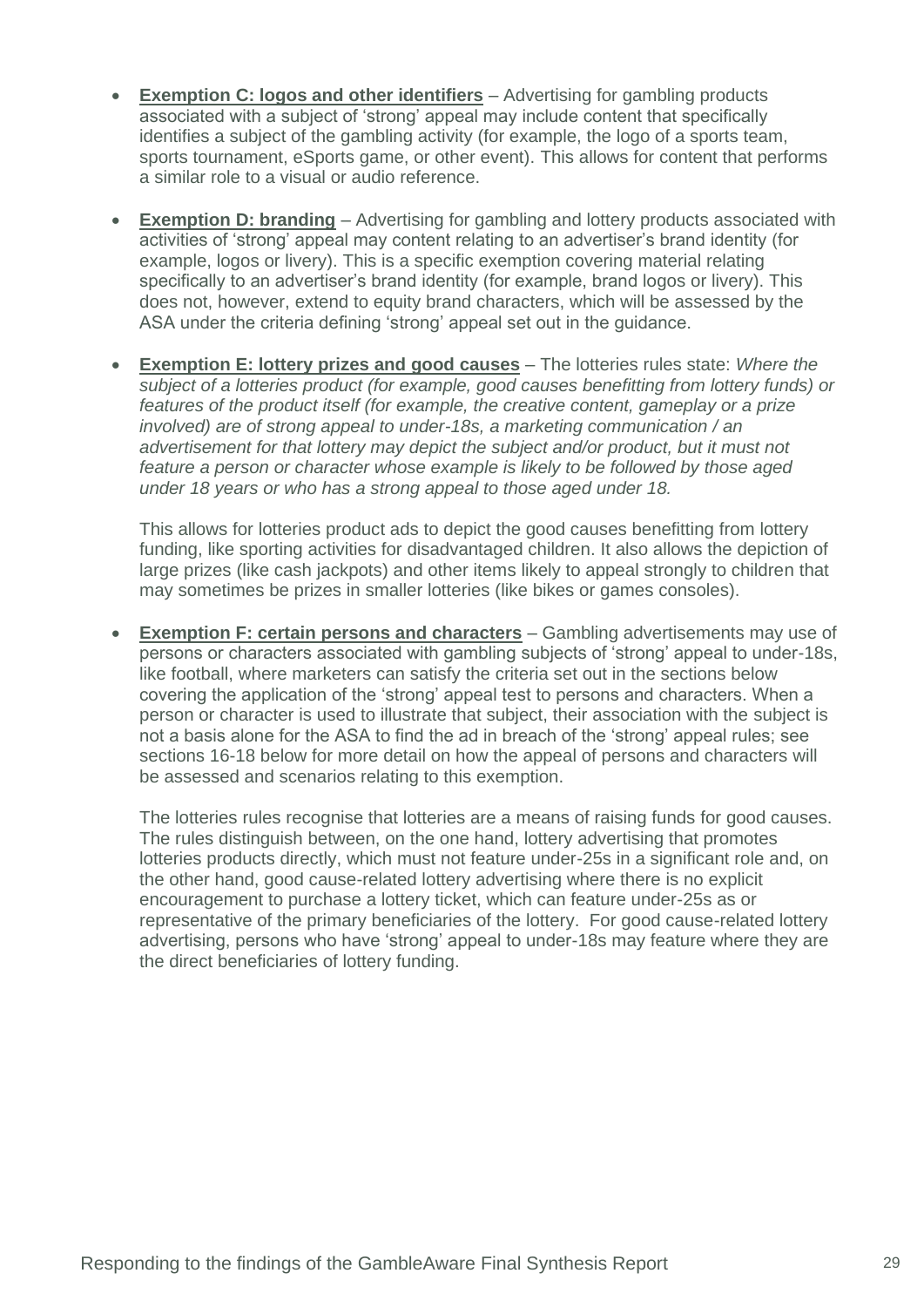## <span id="page-29-0"></span>**2.7 Exemption for highly robust targeting**

#### **2.7.1 Consultation proposals**

Consultation question 1(e) asked: *Do respondents agree the rules proposed in questions 1(a) and 1(b) should not apply to advertisements restricted on the basis of robust age-verification measures (set out in section 6.4.5 above), which, for all intents and purposes, exclude under-*18s from the audience? If not, please state why.

The consultation invited responses on CAP and BCAP's proposal that the new 'strong' appeal rules be applied in line with the ASA's existing policy allowing ads to feature content that would be otherwise prohibited in media where under-18s can be excluded from the audience with a very high degree of confidence.

The ASA's **established position** relates to the application of the 'particular' appeal-based rules. Gambling ads that are of 'particular' appeal to under-18s and that are 'freely accessible' breach the rules. However, if highly robust targeting methods are used to the effect of excluding under-18s from the audience, the ad can include content likely to appeal particularly to under-18s. Given this age group's absence from the audience, it is proportionate for the protection to be set aside.

#### **2.7.2 Summary of key responses and evaluations**

Evaluations of significant responses agreeing with this proposal are in section 1(e)–1 of the [evaluation document,](https://www.asa.org.uk/resource/Gambling-consultation-evaluation-table-Q1-2022.html) those expressing disagreement are in 1(e)–2, and other responses in  $1(e)-3.$ 

**Key industry responses** – Notwithstanding comments on other parts of the proposals, industry respondents tended to agree with the proposed exemption. However, respondents made a variety of requests for clarification on its scope and application

The following summarises key points and CAP and BCAP's evaluation:

**(i)** *Respondents asked for further clarity on how the ASA would apply the policy especially in relation to third parties involved in delivery of ads.*

The ASA will expect marketers to provide evidence demonstrating that the systems used to identify an audience are robust enough to exclude under-18s from the audience. In practice, the exemption will be for media environments where advertisers can direct ads to known, ageverified recipients. Approaches based on data derived from gambling license requirements on age verification are likely to be acceptable. See [evaluation](https://www.asa.org.uk/resource/Gambling-consultation-evaluation-table-Q1-2022.html) 1(e)–1.2 for further detail.

**(ii)** *Respondents asked for clarification on the acceptability of age-gating on social media platforms and other sources of marketing data.*

More general marketing data, such as that inferred from user behaviour online are unlikely to be considered sufficiently robust to meet the requirements of this exemption. Other sources of marketing data may also be acceptable where robust means of age verifications have been employed; for instance, marketing lists validated by payment data or credit checking. See [evaluation](https://www.asa.org.uk/resource/Gambling-consultation-evaluation-table-Q1-2022.html) 1(e)–1.4 for further detail.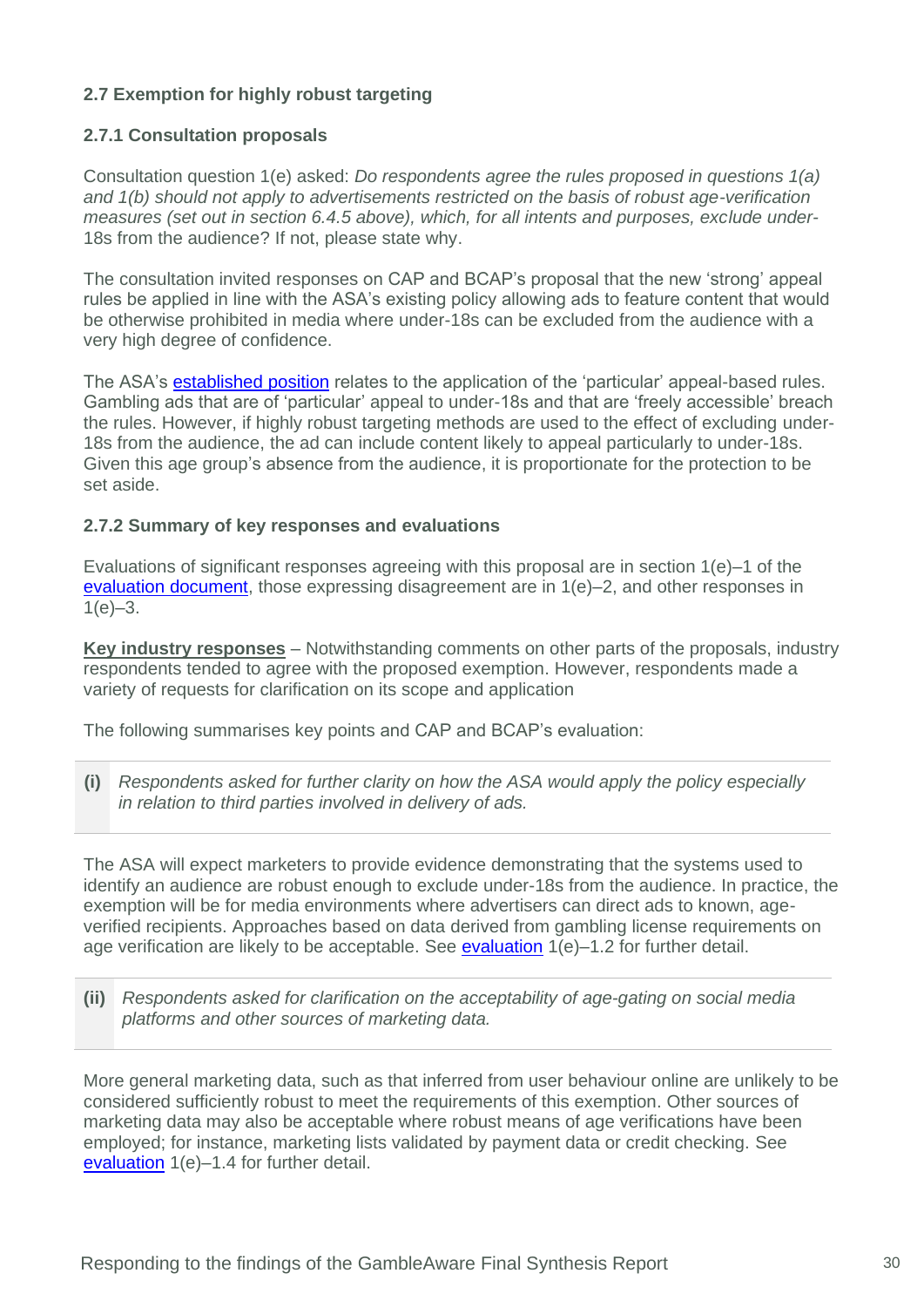**Key non-industry responses** – NGO and academic respondents cast doubt on the capacity of age-verification and targeting to keep ads away from under-18s. Responses from ageverification providers urged CAP to adopt a strict new requirement for all gambling advertising to be targeted on the basis of age-verification.

The following summarises key points and CAP and BCAP's evaluation:

**(i)** *Several respondents disagreed with the proposals because they believed there were no fool-proof age-verification systems. They noted evidence of children giving false ages on social media platforms, how ads served to individual profiles were not easily controlled and that organic content could be shared outside the control of the advertiser.*

The policy requires marketers to demonstrate that the systems used to identify an audience in line with the exemption are robust in excluding under-18s from the audience. Simply serving ads based on self-declared ages or on the basis of data inferred from user behaviour is unlikely to satisfy the ASA. Ultimately, where a reasonable case has not been made, the ASA may consider an advertiser in breach of the Code. See [evaluation](https://www.asa.org.uk/resource/Gambling-consultation-evaluation-table-Q1-2022.html) 1(e)–2.2 for further detail.

**(ii)** *Respondents argued that age-verification and targeting approaches were ineffective in circumstances where under-18s had access to adults' devices and social media accounts.*

While it is not possible to control for scenarios involving shared use of devices fully, there are extensive protections in place. Ads must not appear in or around content for under-18s or content where under-18s are likely to comprise more than 25% of the audience. If a child views content for children on an adult's device, these exposure restrictions apply irrespective of the adult's browsing history or interests. While under-18s might have some access to a parent/guardian's online accounts, it is unlikely to be protracted or significant (in other words, such that it would result in them being exposed to the range of advertising adults see). Moreover, the scope of the exemption includes only a narrow range of media where ads can be addressed directly to known individuals or others whose age can be verified to a very high degree of confidence. Under-18s using an adult's device are unlikely to be served gambling advertising including content of 'strong' appeal during casual browsing or app use. See [evaluations](https://www.asa.org.uk/resource/Gambling-consultation-evaluation-table-Q1-2022.html) 1(e)–2.2 and 1(d)–3.2 for further detail.

**(iii)** *Respondents considered that online age-verification processes were not robust enough to prevent under-18s accessing gambling activities. Although they acknowledged loot boxes were not covered by the legal definition of gambling, a respondent believed that using a parent's card and identification online was a potential loophole for under-18s to*  engage in gambling activity. They highlighted research that found one in ten young *gamers had used their parent's debit or credit card to purchase loot boxes.*

In relation to under-age participation, Gambling Commission data on underage participation suggests that very little of the participation among 11-16s involves gambling activities subject to the age verification requirements. Operator licenses have very strict requirements triggered when accounts are opened; including validation against the payment details provided. Lootboxes, as the respondent noted, are not categorised as gambling for the purposes of the Gambling Act 2005 and are therefore not subject to mandatory age-verification of customers before they gamble. CAP and BCAP are satisfied that basing the exemption to a large degree on the licensing framework is a robust and effective means of ensuring under-18s are excluded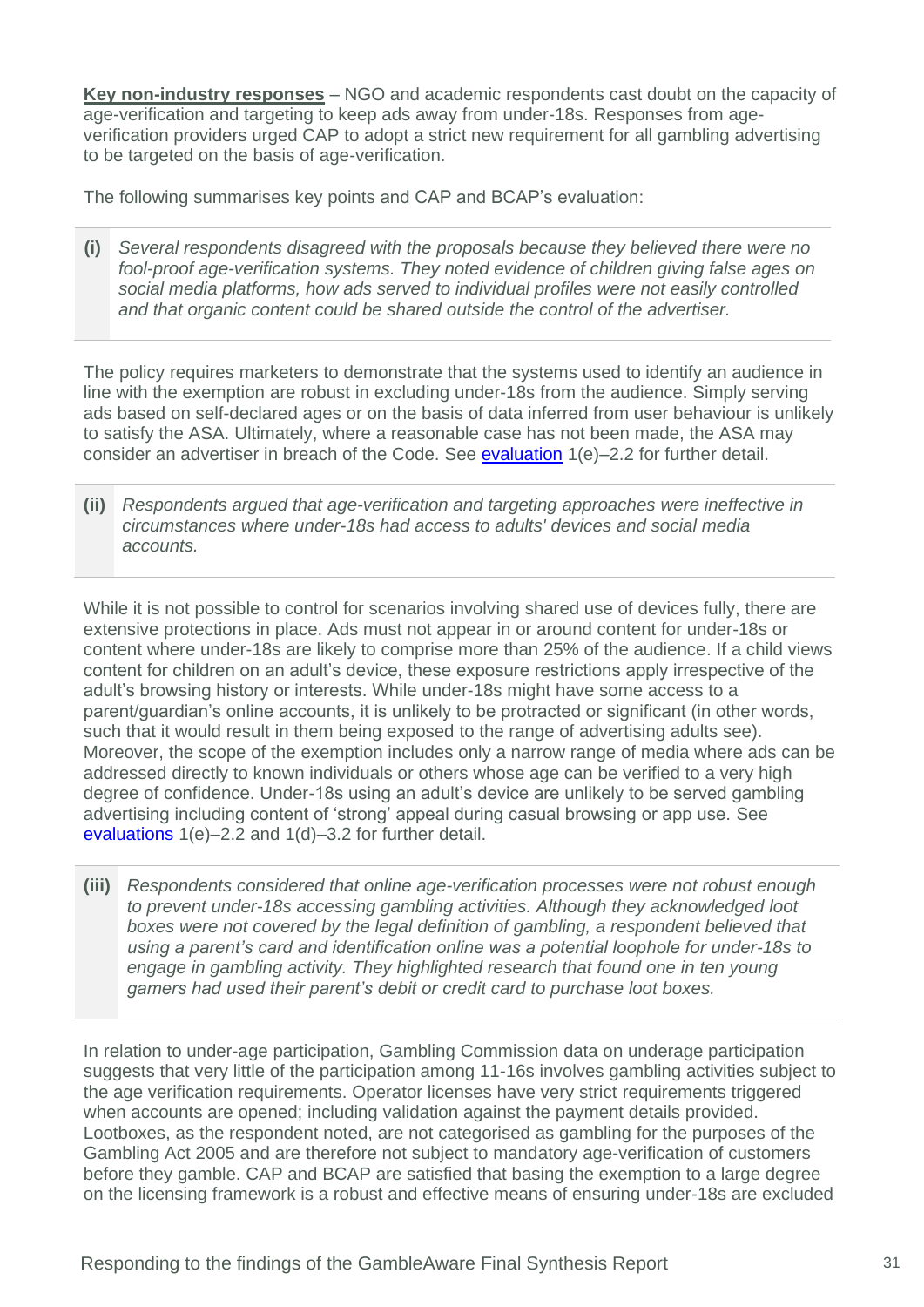from the audience of advertising falling under the exemption. See [evaluation](https://www.asa.org.uk/resource/Gambling-consultation-evaluation-table-Q1-2022.html) 1(e)–2.3 for further detail.

**(iv)** *Respondents that provided age-verification services asserted that it was now technically possible to ensure that all online gambling adverts were seen by only adult audiences removing the need to apply rules on the content of gambling ads to protect children. While 'ad tech' techniques could be used to reduce the risk of children seeing gambling ads, they were not sufficiently effective. The respondent believed it was straightforward for social media platforms and online advertising networks to implement robust, standards-based, independent age-verification for all their users. They pointed out that such age checks could be conducted to the BSI Standard PAS 1296:2018.*

In response to consultation question 3 (see [section 3](#page-32-0) of this statement below), CAP and BCAP consider that there is no substantive case for new interventions that aim to dramatically reduce the media spaces where exposure to gambling ads might occur. The underlying policy of reducing exposure through placement and targeting restrictions, and content restrictions limiting the impact of ads under-18s do see remains proportionate to the evidence base. The ASA will assess the effectiveness of approaches to age-verification against the requirements set out in the guidance accompanying the new rules. This includes the verification standards referred to by the respondents. In principle, such approaches offer the potential for compliance with these requirements. See [evaluation](https://www.asa.org.uk/resource/Gambling-consultation-evaluation-table-Q1-2022.html) 1(e)–3.4 for further detail.

#### **2.7.3 Consultation outcome**

CAP and BCAP have concluded that the ASA's policy allowing advertisers to include content that would be otherwise prohibited in media where under-18s can be excluded from the audience with a very high degree of confidence should be applied to the new rules.

Noting industry feedback on the matter, the new guidance includes a dedicated section with advice on how the ASA's application of the policy (see sections 28-30 of the guidance included in [Annex A\)](https://www.asa.org.uk/resource/Gambling-consultation-guidance-annex-2022.html).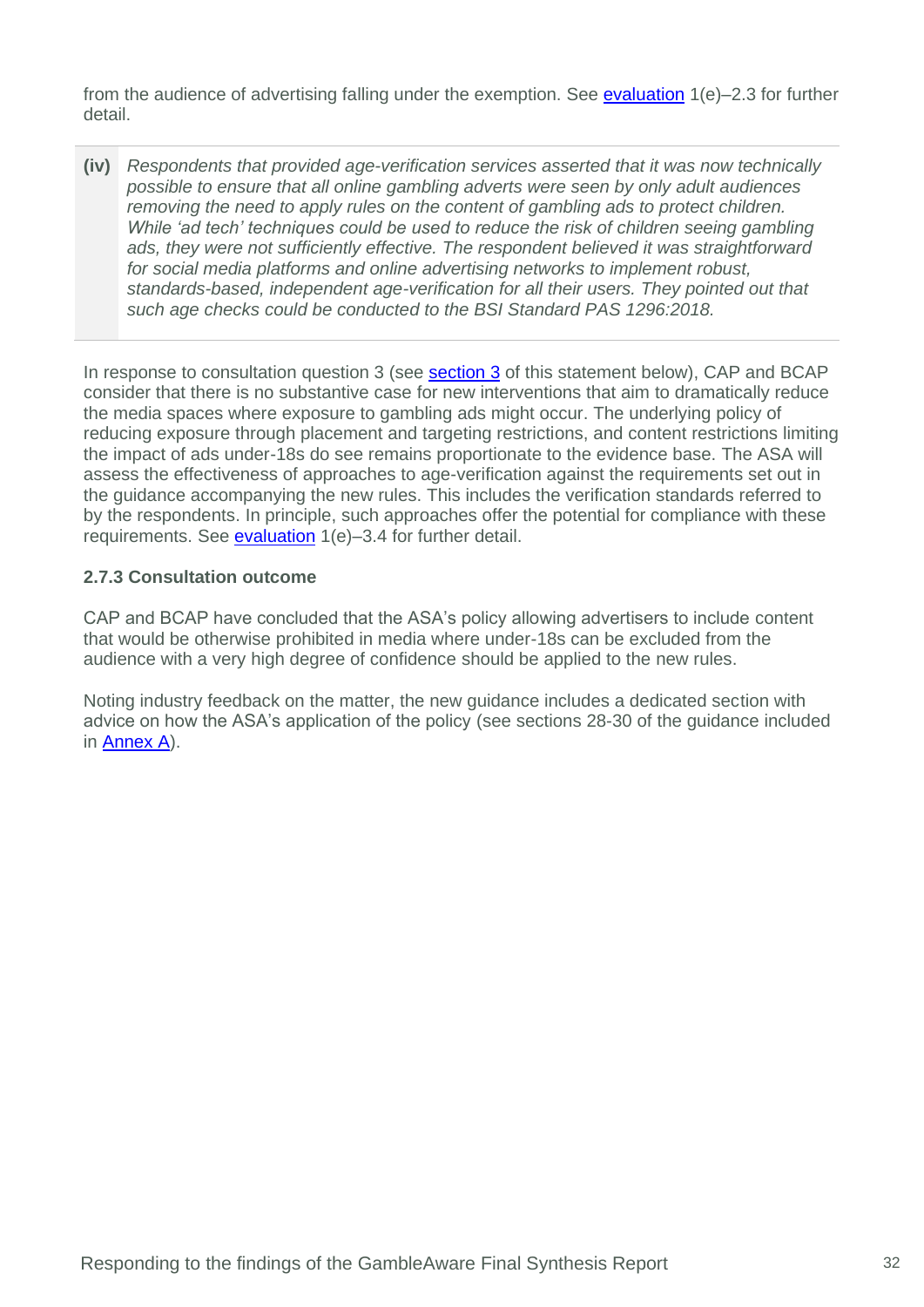# <span id="page-32-0"></span>**3. Outcome of Question 3 – Media placement restrictions**

#### **3.1 Overview**

CAP considers the policy allowing gambling and lotteries ads to be served to predominantly adult audiences only remains appropriate and proportionate to the evidence base of advertising's impact. The '25% test' is part of range of media placement and targeting restrictions that work in conjunction with controls on creative content to restrict appeal to under-18s. The policy recognises that under-18s consume media that is not directed at them explicitly. Even when a large majority – up to 75% – of the audience is adult, restrictions on gambling advertising still apply. This remains the most effective means of responding to the evidence base for harm.

CAP's stance also recognizes that legislation does not prevent under-18s seeing ads for sensitive product categories. The Gambling Act 2005 explicitly relaxed controls on gambling advertising allowing operators to advertise for the first time on TV and to use advertising to stimulate demand for gambling. CAP would therefore require a robust justification for restricting sensitive product category advertisers' freedom of commercial expression. For products subject to legal age restrictions, there is a solid basis restricting the placement and targeting of ads for those products as they may be directed toward those not of legal age to purchase them.

Although new evidence and arguments were submitted, CAP has not been presented with robust evidence that simple exposure to gambling and lotteries ads is likely, of itself, to be a cause of harm, which could not be addressed by less restrictive means; principally, through restrictions on the creative content of ads to limit their appeal. The evidence suggests that certain kinds of advertising content (the GambleAware evidence highlighted the use of personalities like sportspeople and celebrities) have more of an impact than previously understood. Accordingly, the consultation focuses new interventions controlling content rather than ad placement as the most targeted, effective and proportionate means of improving protections for under-18s.

Steps to reduce significantly the media spaces in which exposure to age-restricted ads might occur (for example, by the introduction of a 5% test) would involve restrictions in media that are overwhelmingly adult-oriented, thus fundamentally changing the underlying policy approach of delivering proportionate regulation that balances the legitimate commercial freedoms to Gambling Commission-regulated gambling operators, and the appropriate protections that should be afforded to under 18s.

Nevertheless, CAP acknowledge that more can be done within the existing policy framework to consolidate compliance in relation to online targeting of addressable ads as suggested by a recent ASA [monitoring report.](https://www.asa.org.uk/news/calling-on-advertisers-to-make-better-use-of-online-targeting-tools-to-minimise-children-s-exposure-to-age-restricted-ads.html) This committed to further activity in 2022 including development of CAP's online targeting guidance to improve advertisers' use of ad tech-driven targeting technology. The report found that, in some predominantly adult media, profiles that should be identifiable as children were served ads for sensitive product categories including gambling.

#### **3.2 Consultation proposals**

Consultation question 3(a) asked: *Do respondents agree that evidence, identified by the GambleAware research, of an association between exposure to gambling and "susceptibility" to gambling for people aged 11-17 are, at most, modest and do not present a sufficiently robust basis to merit restricting further the media in which, and the audience to which, gambling advertisements may be served? If not, please state why setting the basis upon which you believe the GambleAware evidence merits further regulatory interventions and what those interventions should be.*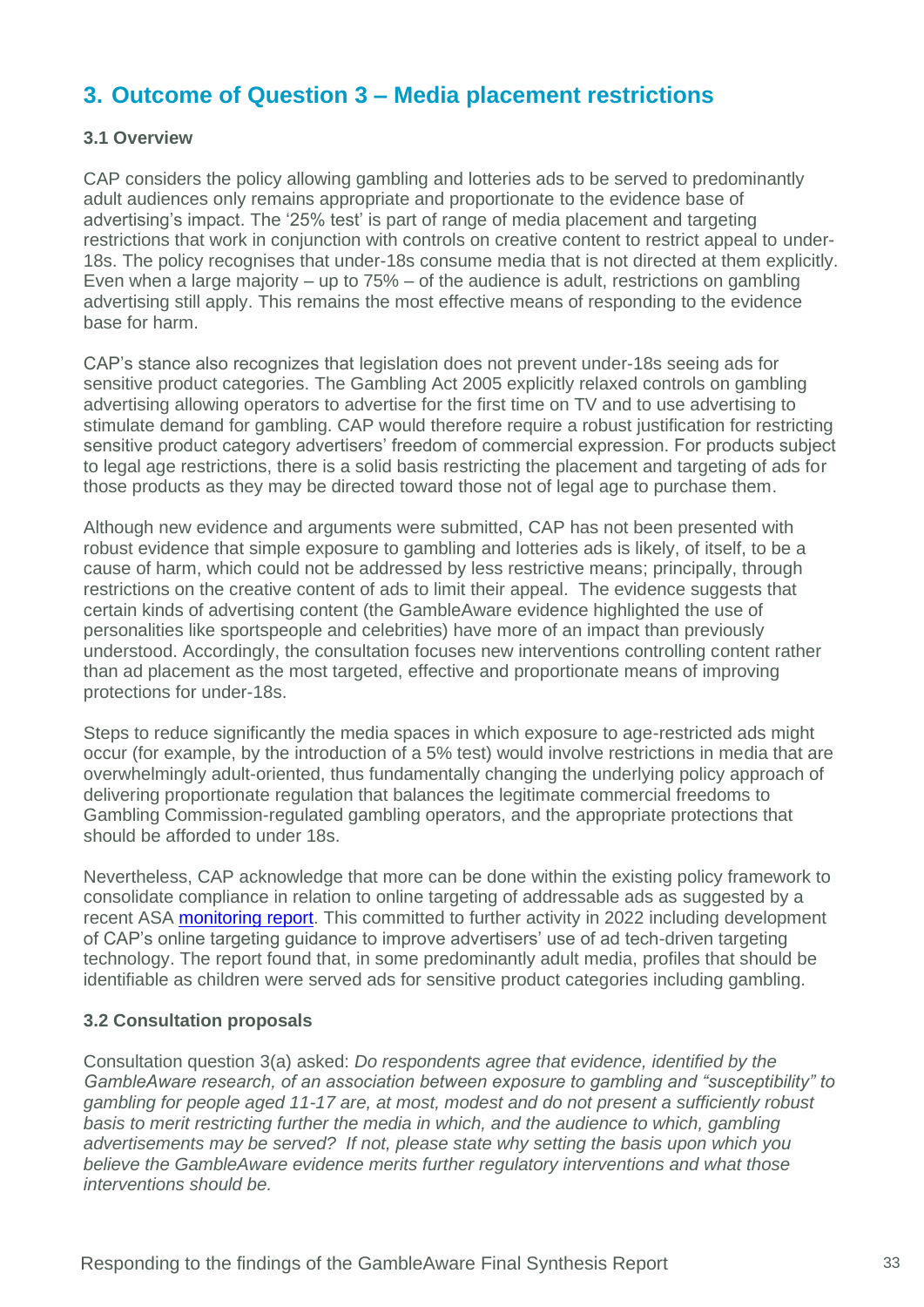Question 3(b) invited respondents to submit further evidence, suggesting that exposure to gambling advertising could, in and of itself, result in gambling advertising-related harms. Question 3(c) invited respondents' views of whether there was a better way for CAP to meet its policy objective of balancing advertising freedoms for gambling operators and necessary protections for under-18s.

The consultation set out CAP and BCAP's view of the emerging evidence from the Final Synthesis Report and their assessment of the present approach to scheduling and media placement restrictions.

The finding of an association between levels of ad exposure and intention to gamble among non-gamblers aged 11-17 was of obvious concern. However, as set out above, CAP and BCAP noted that the measure used to determine whether respondents intend to gamble in the next 12 months was highly sensitive (those responding that they would 'probably not' gamble in the next 12 months were categorised as 'susceptible') and there was no indication of whether intentions translated into gambling behaviour. Furthermore, other findings from the report highlighted other factors associated with "susceptibility" to gamble, like the influence of parents and peers on shaping knowledge and behaviour.

CAP and BCAP considered that the association identified between exposure to gambling advertising and "susceptibility" to gambling for people aged 11-17 was, at most, modest and, when considered in the light of GambleAware findings on the appeal of different types of content and messaging, did not support the case that exposure to the multiplicity of different gambling advertisements is equally impactful. There was, therefore, little in the way of evidence to indicate that exposure to gambling advertising is, in and of itself, likely to cause harm.

#### **3.3 Summary of key responses and evaluations**

Evaluations of significant responses agreeing with this proposal are in section 3(a)–1 of the [evaluation document,](https://www.asa.org.uk/resource/Gambling-consultation-evaluation-table-Q3-2022.html) those expressing disagreement are in 3(a)–2, and other responses in 3(a)–3. Responses to the further limbs of the question are in 3(b)–1 and 3(c)–1.

**Key industry responses** – Industry respondents generally supported the view set out in the consultation. Arguments built on various points in relation to question 1 with the submission of some new evidence to support CAP's case for no new interventions on placement restrictions for one-to-many non-broadcast ads.

As set out under the summary of key evaluations for question 1(a), the emerging evidence suggests that advertising compliant with the UK Advertising Codes is likely to have more impact than previously understood. While this is a basis for action on ad content, the evidence must be treated with appropriate caution. It is not significant enough to suggest that more fundamental change is necessary; including measures to dramatically reduce the places where under-18s may be exposed to gambling advertising.

Existing rules already have a significant impact on exposure ensuring that gambling advertising appears only in overwhelmingly adult media environments. Although evidence from the Final Synthesis Report and other sources suggest under-18s are exposed at some level of significance (notably, findings on recalled exposure and levels of brand awareness), other evidence (for example, low participation and ad engagement rates and a generally negative attitude to gambling in general) presents a balancing picture. The most targeted, effective and proportionate approach is to focus new interventions on advertising content likely to attract the attention of under-18s. See [evaluation](https://www.asa.org.uk/resource/Gambling-consultation-evaluation-table-Q3-2022.html) 3(a)–1.4 for further detail.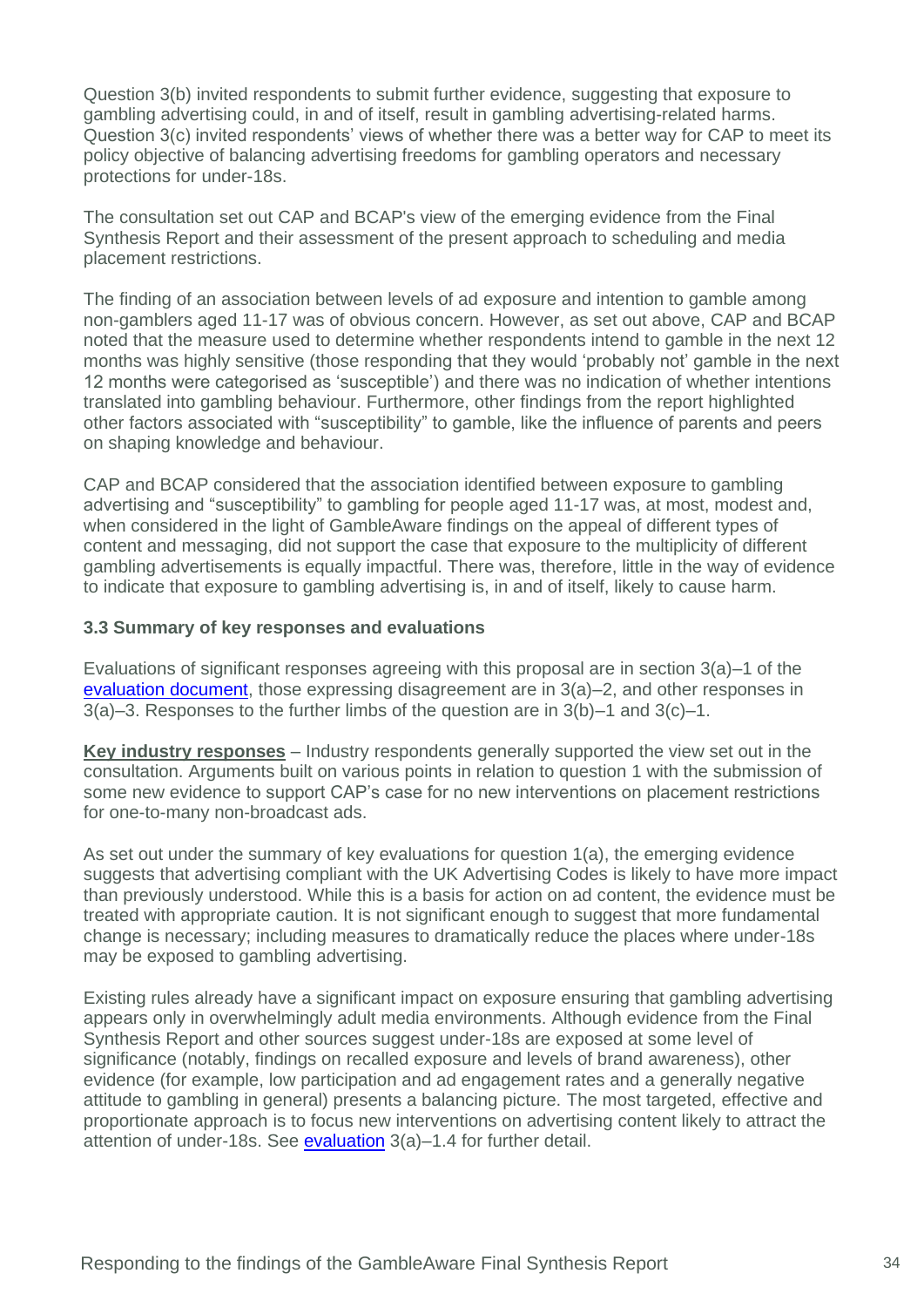**Key non-industry responses** – NGO and academic respondents urged CAP to go further and consider changing its underlying policies on ad placement. The key response to question 3(a) focused on the basis for interpreting the evidence emerging from the GambleAware research.

The respondent considered that question 3(a) was based on the notion that there was a direct relationship between ad exposure and behaviour or harm, and that there was some quantifiable point at which advertising must be restricted (if an effect was considered more than "modest"). They believed the same point applied to question 3(b) and the suggestion that advertising "in and of itself" could result in gambling advertising-related harms. They cited evidence related to advertising restrictions for food and soft drinks that are high in fat, salt or sugar (HFSS); in particular, the view that there was no perfect and/or ethical social science experiment that would show cause and effect between advertising and behaviour or harm.

The respondent noted that Government policy makers had recently proposed further restrictions on HFSS advertising, which, they maintained, were based on civic judgements rather than evidence of cause and effect. The respondent considered that the quantitative research showed a "modest" direct effect, which could be expected from social science research and could result in the possibility of harm to a very large number of children in absolute terms. They considered CAP and BCAP should have asked whether, given the GambleAware evidence in the round, on balance, and taking the precautionary principle into account, the regulations should further protect 11-17 year olds.

CAP and BCAP acknowledge the limitations of evidence relating to the impact of advertising and what it might be expected to reveal. The evidence here has been considered carefully and in its wider context with a broad view on what constitutes gambling advertising-related harm (see [consultation](https://www.asa.org.uk/resource/gambling-appeal-consultation.html) section 4.3. 'Understanding 'gambling advertising-related harm' for further detail). The absence of solid evidence of causation is not a barrier to action as evidenced by the decision to introduce new, stricter controls on ad content as part of this process.

It is important to note the UK Advertising Codes' already place very significant restrictions on gambling and lotteries advertising. The question for this process was therefore not whether to intervene, but what the appropriate extent of interventions restricting advertisers' commercial freedoms should be. As set out above, a case has not been made substantively that all gambling advertising has an equivalent impact on under-18s and that that is likely to result in gambling advertising-related harms. The evidence suggests that certain kinds of advertising content have more of an impact than previously understood. Accordingly, the outcome of the consultation therefore focuses new regulatory interventions on content rather than ad placement. Alongside proportionality and evidence-based considerations, the impact of such interventions is likely to be, at best, uncertain. In online environments a significant proportion of advertising is delivered using various types of 'ad tech'; on a 'one-to-one' rather than a 'one-tomany' basis.

Building on this final point, CAP and BCAP accept that more can be done to improve the efficacy of online targeting within the present framework of the rules. A recent ASA [monitoring](https://www.asa.org.uk/news/calling-on-advertisers-to-make-better-use-of-online-targeting-tools-to-minimise-children-s-exposure-to-age-restricted-ads.html)  [report](https://www.asa.org.uk/news/calling-on-advertisers-to-make-better-use-of-online-targeting-tools-to-minimise-children-s-exposure-to-age-restricted-ads.html) suggests there are issues with the way some online gambling and lotteries ads are targeted. In response, CAP commits to activity in this area in 2022 including further development of its online targeting guidance to make clearer the steps that marketers must take to minimize the risk of gambling and lotteries ads being served to those who are or are likely to be under-18. Better enforcement of existing restrictions is the most effective and proportionate means of consolidating protections in online media.

Finally, in relation to the relevance of HFSS advertising, although the two areas share commonalities, there are important differences, not least that HFSS products can legally be sold to children. Moreover, much of the key evidence base around HFSS advertising relates to the effects of 'acute' advertising exposure; frequently for products of direct interest to children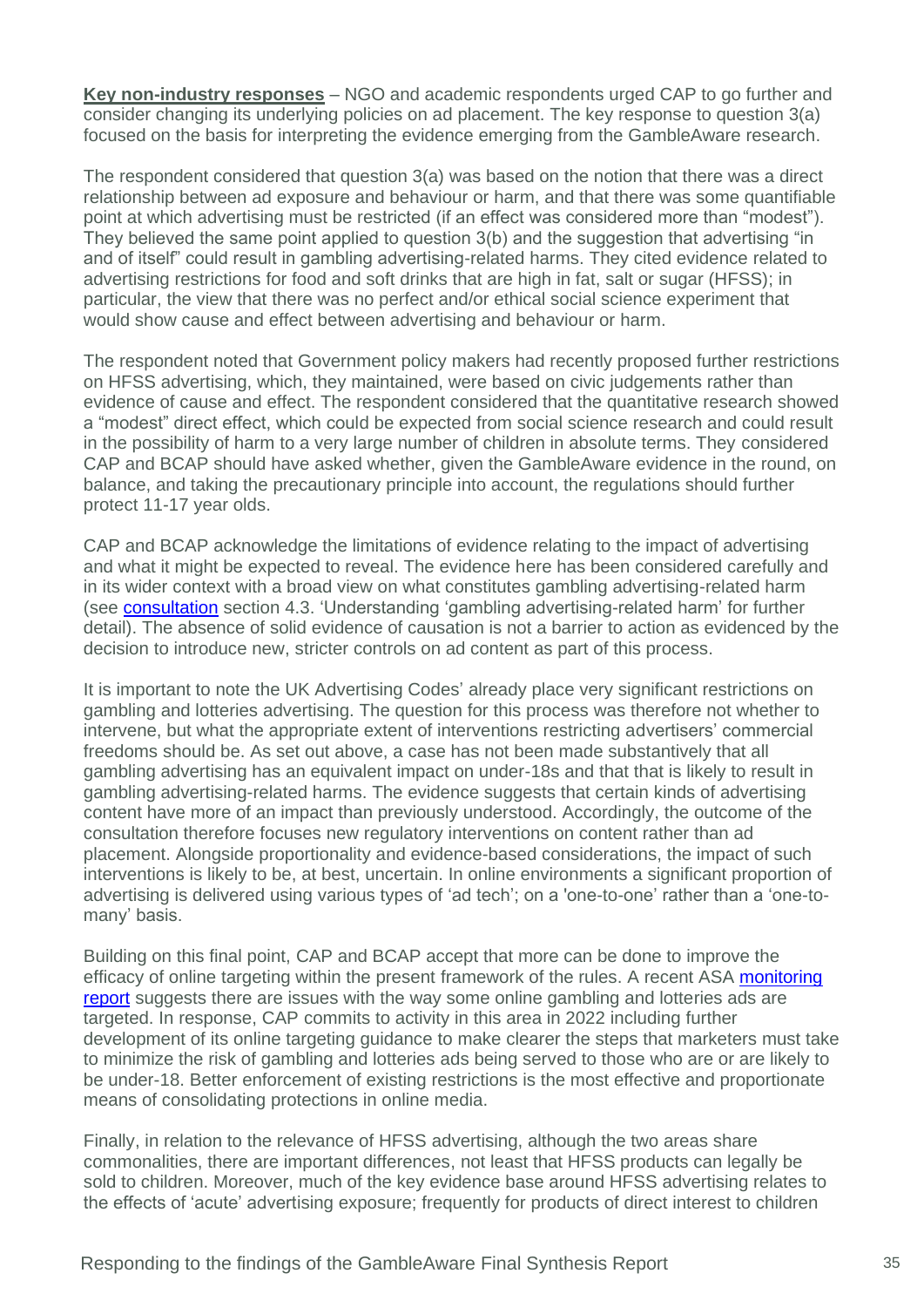and/or advertising using techniques designed to appeal to them. Controls on gambling advertising are already much stricter as they prohibit addressing of advertising to under-18s in any way. See [evaluation](https://www.asa.org.uk/resource/Gambling-consultation-evaluation-table-Q3-2022.html) 3(a)–2.2 for further detail.

Respondents also cited several pieces of additional evidence as requested under question 3(b). However, these submissions do not, in CAP and BCAP's view, challenge their position set out in the consultation and above. See [evaluations](https://www.asa.org.uk/resource/Gambling-consultation-evaluation-table-Q3-2022.html)  $3(a)$ –2.6,  $3(b)$ –1.1, and  $3(b)$ –1.2 for further detail.

Responses to question 3(c) urged that the precautionary principle should be applied noting the 25% test meant that, where an advertising medium had an audience of 500,000 up to 125,000 children could, in theory, be permissibly exposed to gambling advertising. Respondents urged adoption of an absolute exposure limit, lowering the threshold to 5% or a combination of the two measures.

CAP holds to the view set out in the consultation document that, alongside proportionality and evidence-based considerations, the impact of strengthening the 25% restriction to further limit the media in which gambling ads may be placed is likely to be, at best, uncertain.

- Given the stratification of online content and how it is often directed at specific audience demographics, it is not clear that moving from 25% to 20%, or even 15%, would dramatically reduce exposure levels. In other words, there are unlikely to be a significant number of websites, magazines the like that would be newly prohibited from displaying gambling ads by moving the threshold to 20% or 15%.
- Setting a numerical limit on the number of the under-18s in an audience (either as a replacement for the '25% test' or in combination with it) is impractical given the significant differences between media audiences, how advertising appears, and inconsistent current approaches to audience measurement. For example, some media like video-on-demand or cinema include advertising, which appears to the audience watching at the point it is shown. Other media like websites or influencers' posts on a video sharing platform are available over a significant period for audiences to search for and consume the content.

#### **3.4 Consultation outcome**

A case has not been made substantively that all gambling advertising has an equivalent impact on under-18s. Steps to reduce significantly the spaces in which exposure might occur would involve restrictions in media that are strongly and overwhelmingly adult-oriented, thus fundamentally changing the underlying policy approach of appropriately limiting but not seeking to eliminate under-18s' exposure. Given the nature of the evidence, there is little basis to consider that this would significantly improve protections, but the impact on advertiser's freedoms would be significant.

Nevertheless, as stated, CAP acknowledge that more can be done within the existing policy framework to consolidate compliance in relation to online targeting of addressable ads. CAP will report publicly on this work in 2022.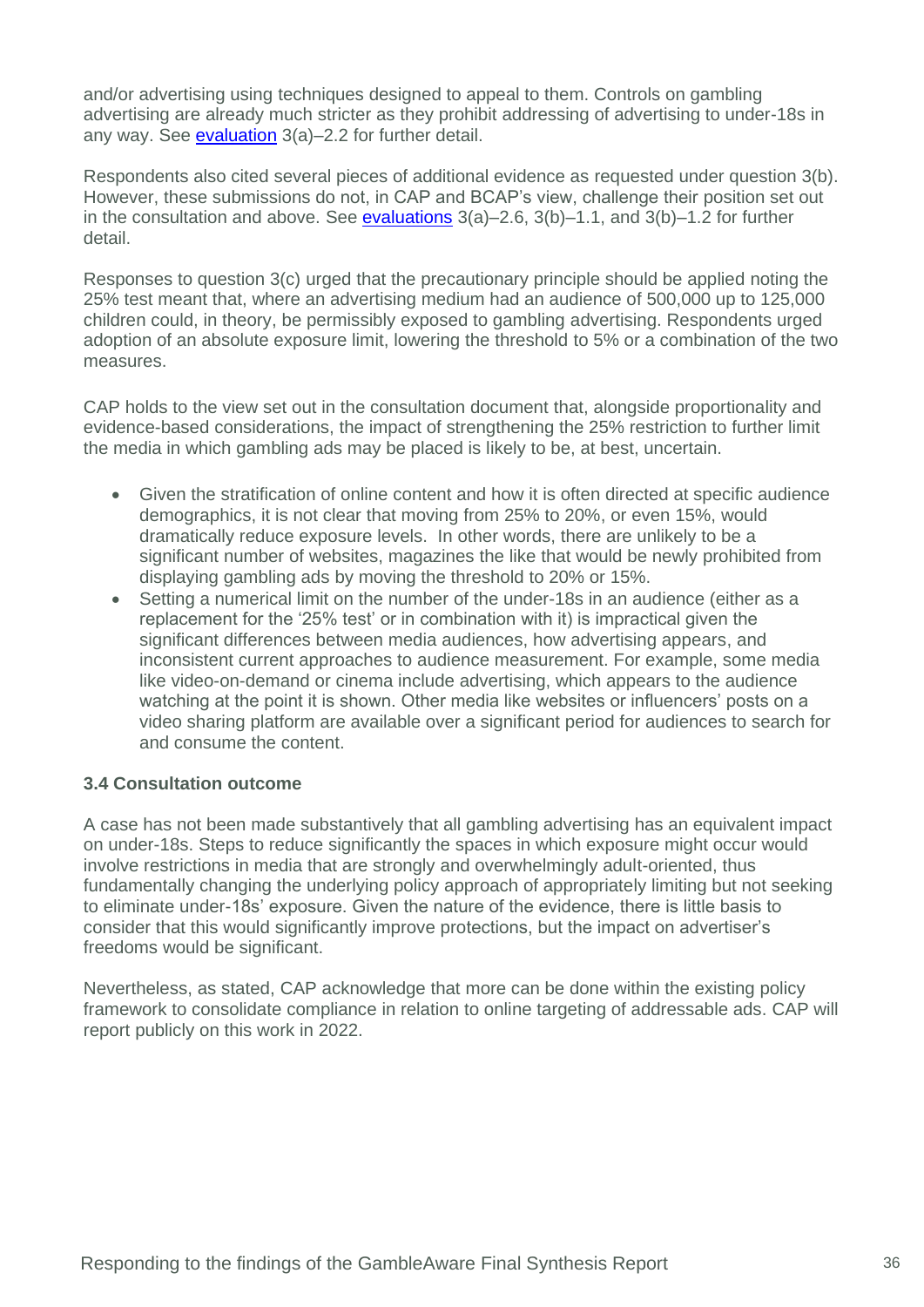## <span id="page-36-0"></span>**4. Implementation**

## **4.1 New rules on the appeal of gambling and lotteries advertising**

The new rules prohibiting gambling and lotteries advertising likely to appeal strongly to under-18s will come into effect after a six-month period of grace, although marketers are urged to bring new campaigns into compliance as soon as they can. Accordingly, the ASA will begin to consider complaints using the guidance **from 1 October 2022**.

CAP and BCAP commit to review the implementation of the new rules after 12 months.